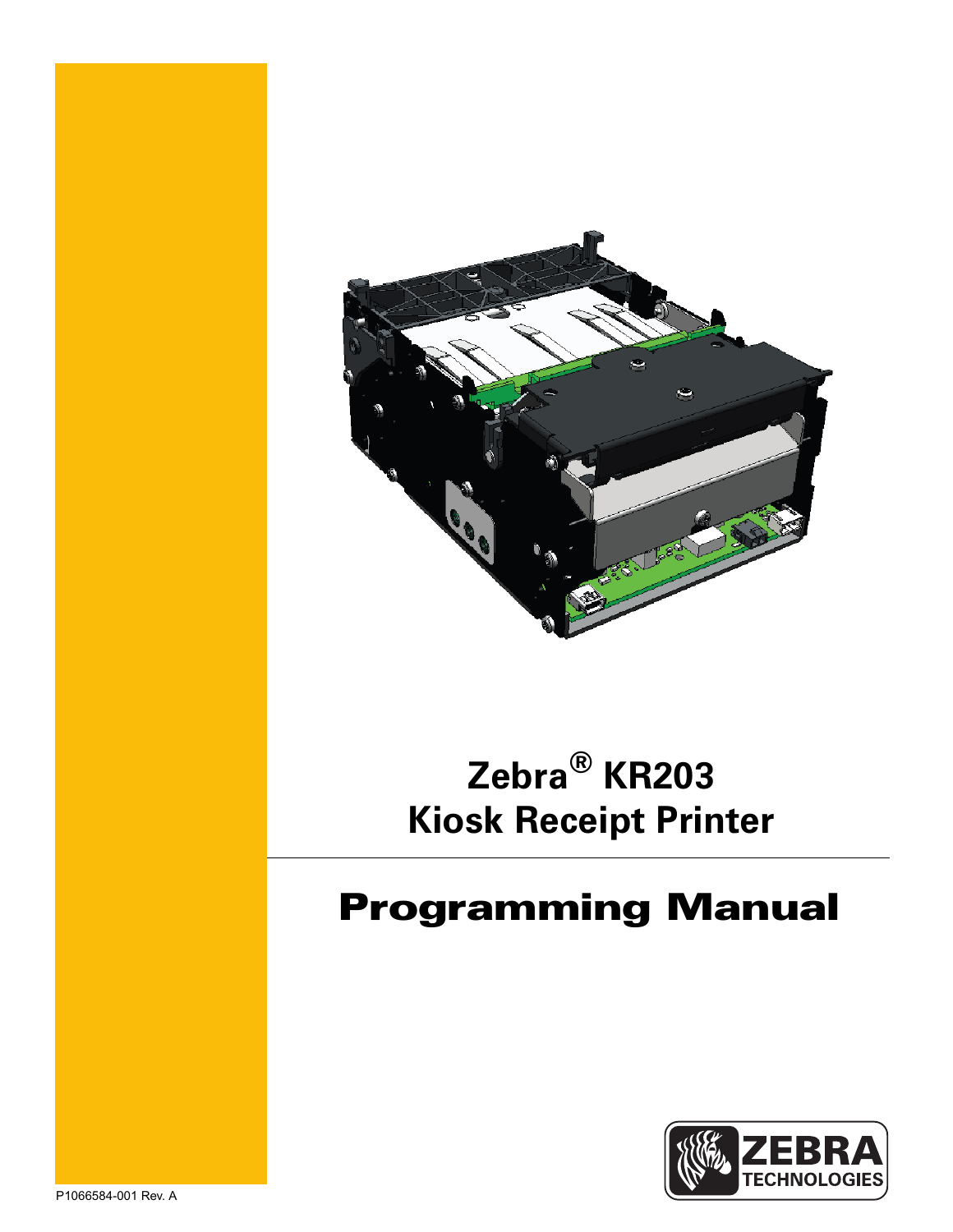# **TABLE OF CONTENTS**

| $\mathbf 1$           |  |
|-----------------------|--|
| 1.1                   |  |
| 1.2                   |  |
| 1.3                   |  |
|                       |  |
| $\overline{2}$<br>2.1 |  |
| 211                   |  |
| 2.1.2                 |  |
| 2.1.3                 |  |
| 2.1.4                 |  |
|                       |  |
| 3 <sup>1</sup>        |  |
| 3.1                   |  |
| 3.2                   |  |
| 3.3                   |  |
| 3.3.1                 |  |
| 3.3.2                 |  |
| 3.3.3                 |  |
| 3.3.4                 |  |
| 3.3.5                 |  |
| 3.3.6                 |  |
| 3.4                   |  |
| 3.4.1                 |  |
| 3.5                   |  |
| 3.5.1                 |  |
| 3.5.2                 |  |
| 3.5.3                 |  |
| 3.5.4                 |  |
| 3.5.5                 |  |
| 3.5.6                 |  |
| 3.5.7                 |  |
| 3.6                   |  |
| 3.6.1                 |  |
| 3.6.2                 |  |
| 3.6.3                 |  |
| 3.6.4                 |  |
| 3.6.5                 |  |
| 3.6.6                 |  |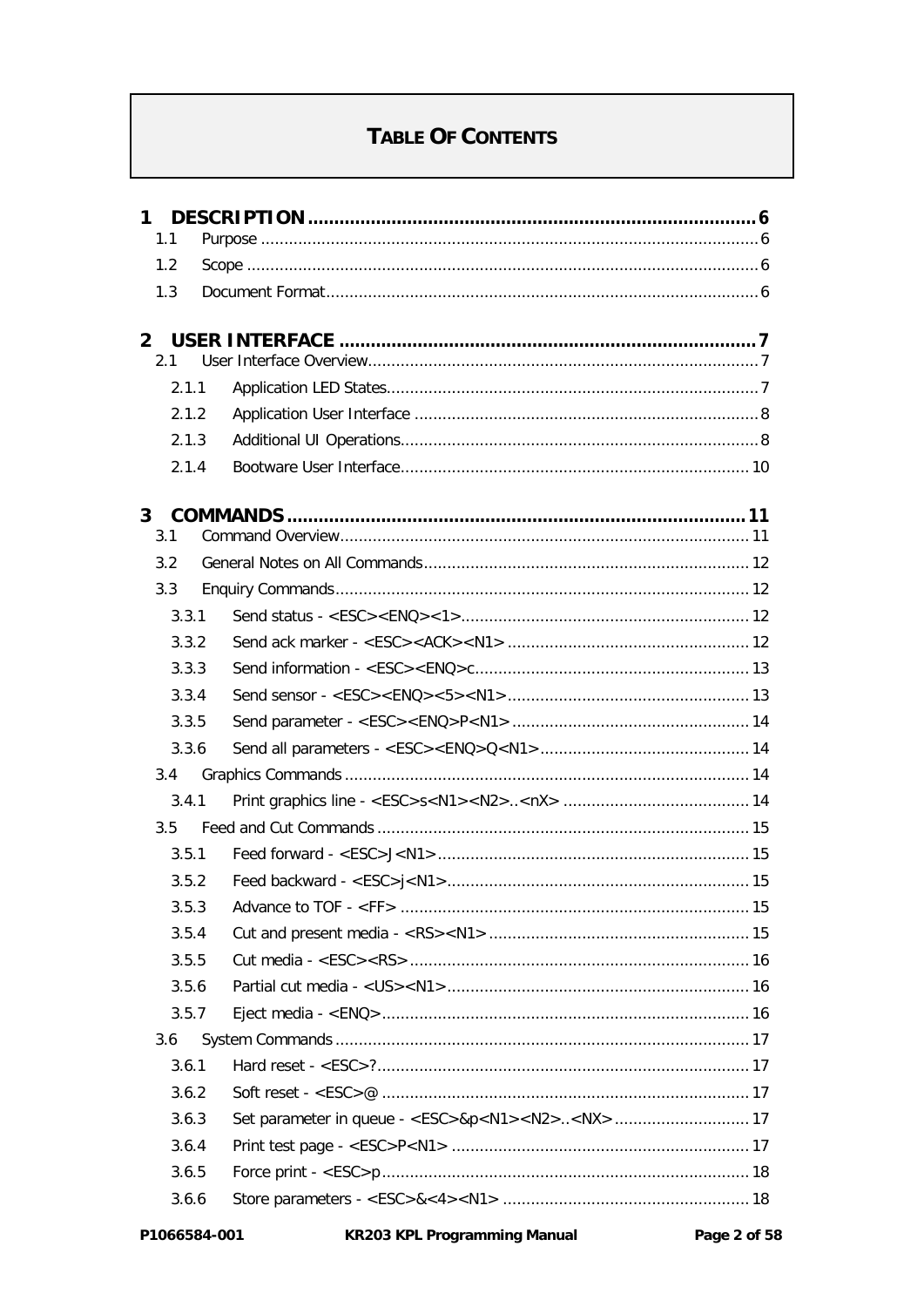|   | 3.6.7  |                                                                                                                                                                                                                                                                                                                                                                                                                                                                                                              |  |
|---|--------|--------------------------------------------------------------------------------------------------------------------------------------------------------------------------------------------------------------------------------------------------------------------------------------------------------------------------------------------------------------------------------------------------------------------------------------------------------------------------------------------------------------|--|
|   | 3.6.8  |                                                                                                                                                                                                                                                                                                                                                                                                                                                                                                              |  |
|   | 3.6.9  |                                                                                                                                                                                                                                                                                                                                                                                                                                                                                                              |  |
|   | 3.6.10 |                                                                                                                                                                                                                                                                                                                                                                                                                                                                                                              |  |
|   | 3.6.11 |                                                                                                                                                                                                                                                                                                                                                                                                                                                                                                              |  |
|   |        |                                                                                                                                                                                                                                                                                                                                                                                                                                                                                                              |  |
| 4 | 4.1    |                                                                                                                                                                                                                                                                                                                                                                                                                                                                                                              |  |
|   | 4.1.1  |                                                                                                                                                                                                                                                                                                                                                                                                                                                                                                              |  |
|   | 4.1.2  |                                                                                                                                                                                                                                                                                                                                                                                                                                                                                                              |  |
|   | 4.1.3  |                                                                                                                                                                                                                                                                                                                                                                                                                                                                                                              |  |
|   | 4.1.4  |                                                                                                                                                                                                                                                                                                                                                                                                                                                                                                              |  |
|   | 4.1.5  |                                                                                                                                                                                                                                                                                                                                                                                                                                                                                                              |  |
|   | 4.1.6  |                                                                                                                                                                                                                                                                                                                                                                                                                                                                                                              |  |
|   | 4.1.7  |                                                                                                                                                                                                                                                                                                                                                                                                                                                                                                              |  |
|   | 4.1.8  |                                                                                                                                                                                                                                                                                                                                                                                                                                                                                                              |  |
|   | 4.1.9  |                                                                                                                                                                                                                                                                                                                                                                                                                                                                                                              |  |
|   | 4.1.10 |                                                                                                                                                                                                                                                                                                                                                                                                                                                                                                              |  |
|   | 4.1.11 |                                                                                                                                                                                                                                                                                                                                                                                                                                                                                                              |  |
|   | 4.1.12 |                                                                                                                                                                                                                                                                                                                                                                                                                                                                                                              |  |
|   | 4.1.13 |                                                                                                                                                                                                                                                                                                                                                                                                                                                                                                              |  |
|   | 4.1.14 |                                                                                                                                                                                                                                                                                                                                                                                                                                                                                                              |  |
|   | 4.1.15 |                                                                                                                                                                                                                                                                                                                                                                                                                                                                                                              |  |
|   | 4.1.16 |                                                                                                                                                                                                                                                                                                                                                                                                                                                                                                              |  |
|   | 4.1.17 |                                                                                                                                                                                                                                                                                                                                                                                                                                                                                                              |  |
|   | 4.1.18 |                                                                                                                                                                                                                                                                                                                                                                                                                                                                                                              |  |
|   | 4.1.19 |                                                                                                                                                                                                                                                                                                                                                                                                                                                                                                              |  |
|   | 4.1.20 |                                                                                                                                                                                                                                                                                                                                                                                                                                                                                                              |  |
|   | 4.1.21 |                                                                                                                                                                                                                                                                                                                                                                                                                                                                                                              |  |
|   | 4.1.22 |                                                                                                                                                                                                                                                                                                                                                                                                                                                                                                              |  |
|   | 4.1.23 |                                                                                                                                                                                                                                                                                                                                                                                                                                                                                                              |  |
|   | 4.1.24 |                                                                                                                                                                                                                                                                                                                                                                                                                                                                                                              |  |
|   | 4.1.25 |                                                                                                                                                                                                                                                                                                                                                                                                                                                                                                              |  |
|   | 4.1.26 |                                                                                                                                                                                                                                                                                                                                                                                                                                                                                                              |  |
|   | 4.1.27 |                                                                                                                                                                                                                                                                                                                                                                                                                                                                                                              |  |
|   | 4.1.28 |                                                                                                                                                                                                                                                                                                                                                                                                                                                                                                              |  |
|   | 4.1.29 |                                                                                                                                                                                                                                                                                                                                                                                                                                                                                                              |  |
|   | 4.1.30 |                                                                                                                                                                                                                                                                                                                                                                                                                                                                                                              |  |
|   | 4.1.31 |                                                                                                                                                                                                                                                                                                                                                                                                                                                                                                              |  |
|   | 4.1.32 |                                                                                                                                                                                                                                                                                                                                                                                                                                                                                                              |  |
|   | 4.1.33 |                                                                                                                                                                                                                                                                                                                                                                                                                                                                                                              |  |
|   | 4.1.34 |                                                                                                                                                                                                                                                                                                                                                                                                                                                                                                              |  |
|   | 4.1.35 |                                                                                                                                                                                                                                                                                                                                                                                                                                                                                                              |  |
|   |        | $\mathbf{r} = \mathbf{r} \times \mathbf{r} \times \mathbf{r} \times \mathbf{r} \times \mathbf{r} \times \mathbf{r} \times \mathbf{r} \times \mathbf{r} \times \mathbf{r} \times \mathbf{r} \times \mathbf{r} \times \mathbf{r} \times \mathbf{r} \times \mathbf{r} \times \mathbf{r} \times \mathbf{r} \times \mathbf{r} \times \mathbf{r} \times \mathbf{r} \times \mathbf{r} \times \mathbf{r} \times \mathbf{r} \times \mathbf{r} \times \mathbf{r} \times \mathbf{r} \times \mathbf{r} \times \mathbf{r$ |  |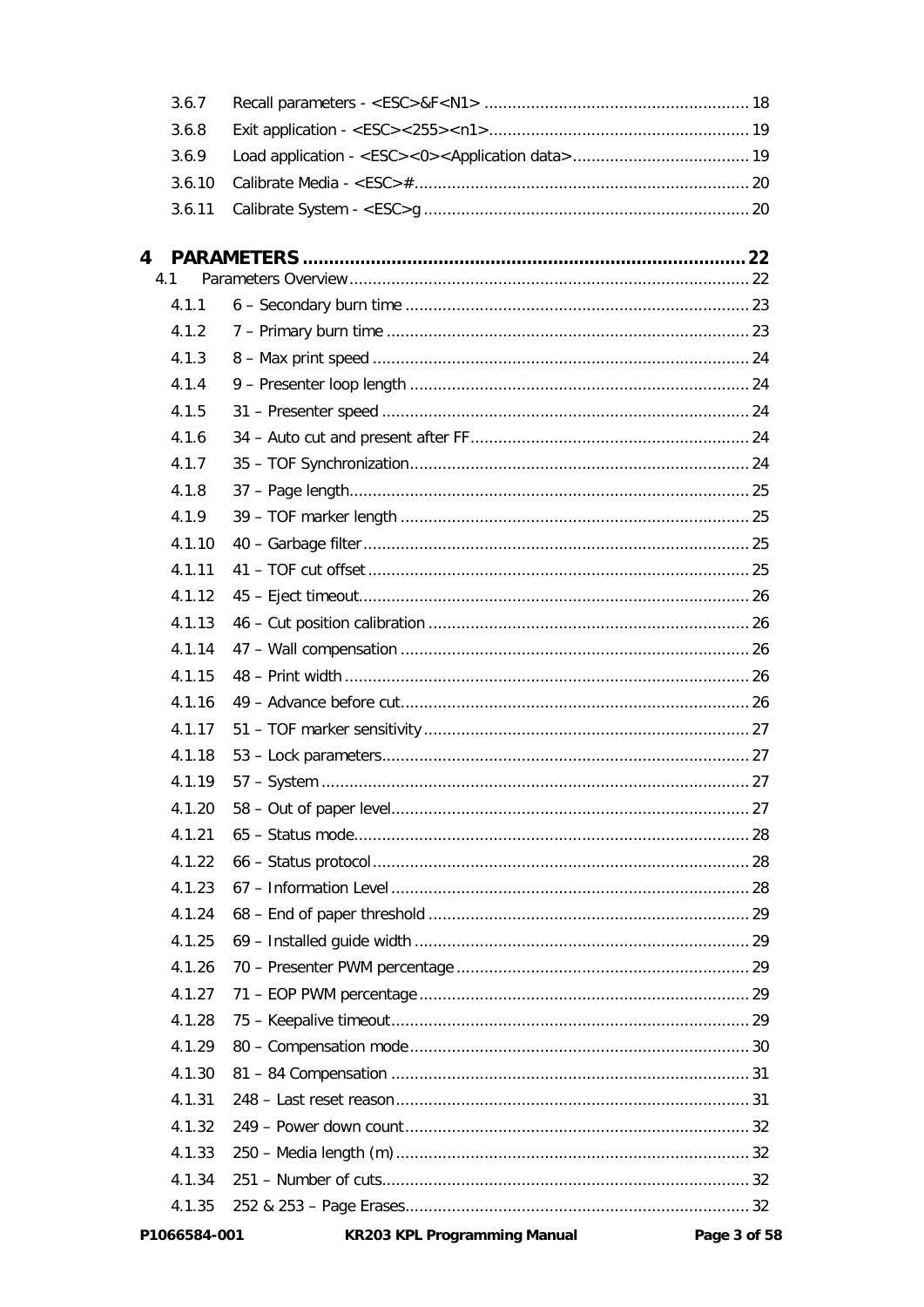| 4.1.36   |  |
|----------|--|
|          |  |
| 5<br>5.1 |  |
| 5.2      |  |
| 5.2.1    |  |
| 5.2.2    |  |
| 5.2.3    |  |
| 5.2.4    |  |
| 5.2.5    |  |
| 5.2.6    |  |
| 5.2.7    |  |
| 5.2.8    |  |
| 5.2.9    |  |
| 5.2.10   |  |
| 5.2.11   |  |
| 5.2.12   |  |
| 5.2.13   |  |
| 5.2.14   |  |
| 5.2.15   |  |
| 5.2.16   |  |
| 5.3      |  |
| 5.3.1    |  |
| 5.3.2    |  |
| 5.3.3    |  |
| 5.3.4    |  |
| 5.3.5    |  |
| 5.3.6    |  |
| 5.3.7    |  |
|          |  |
| 6<br>6.1 |  |
| 6.2      |  |
| 6.2.1    |  |
| 6.2.2    |  |
| 6.2.3    |  |
| 6.2.4    |  |
| 6.2.5    |  |
| 6.2.6    |  |
| 6.2.7    |  |
| 6.2.8    |  |
| 6.3      |  |
| 6.3.1    |  |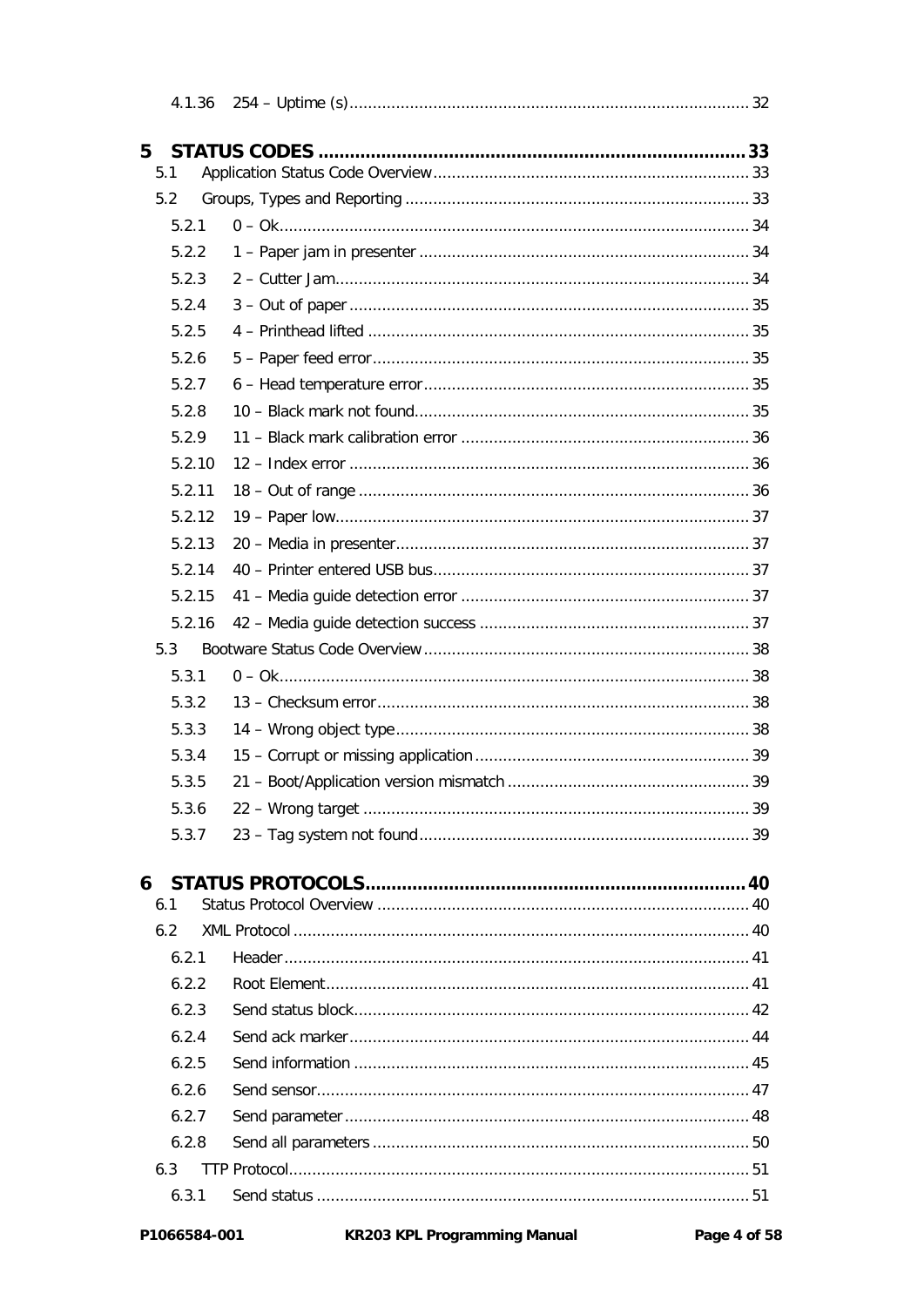| 6.3.2          |  |
|----------------|--|
| 6.3.3          |  |
| 6.3.4          |  |
| 6.3.5          |  |
| 6.3.6          |  |
| 6.3.7          |  |
| $\overline{7}$ |  |
| 71             |  |
| 7.1.1          |  |
| 7.1.2          |  |
| 7.1.3          |  |
| 7.1.4          |  |
| 72             |  |
| 7.2.1          |  |
| 7.2.2          |  |
| 7.2.3          |  |
| 7.2.4          |  |
| 7.2.5          |  |
| 7.2.6          |  |
| 7.2.7          |  |
| 7.2.8          |  |
| 7.2.9          |  |
|                |  |

| <b>REVISION HISTORY</b> |                 |           |                              |
|-------------------------|-----------------|-----------|------------------------------|
| <b>Version</b>          | Date            | Author(s) | <b>Description</b>           |
| А                       | 11 June<br>2013 |           | <b>First Release Version</b> |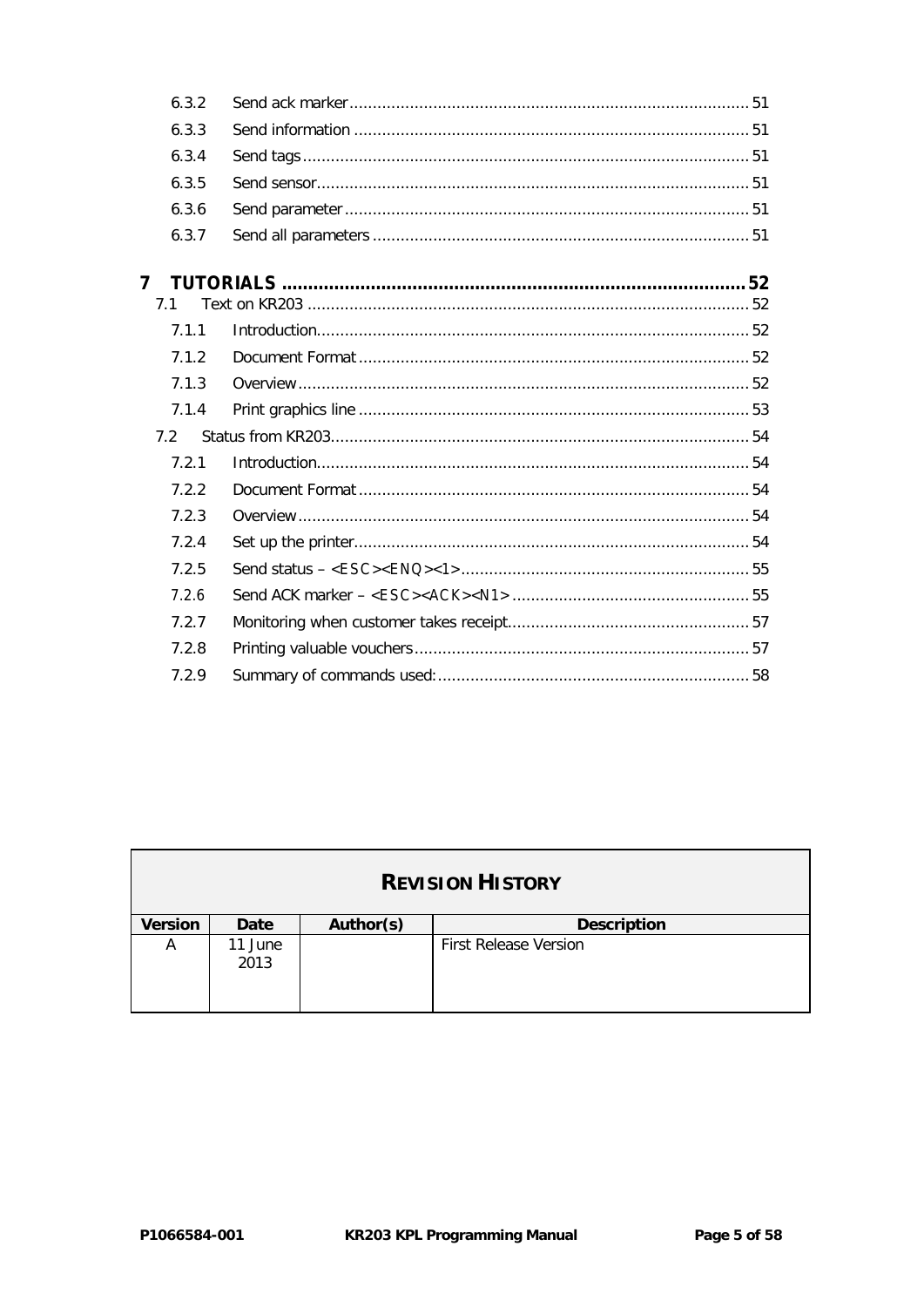# **1 Description**

# **1.1 Purpose**

This manual is for integrating KR203 into systems not using a printer driver supplied by Zebra Technologies, for example embedded system using a proprietary controller and Operating System.

# **1.2 Scope**

This document covers the command set, settings and user interface of the KR203 kiosk printer.

# **1.3 Document Format**

In this document, binary data is represented in Zebra Toolbox format, which interprets data within < and > symbols as binary data. Standard ASCII names such as <ESC> and <ENQ> are converted to their equivalent binary values by Toolbox. Numbers such as <5> are sent directly as binary data to the printer. Anything not appearing in brackets, such as the & in <ESC>&<4> is sent directly as ASCII text to the printer. See Toolbox help for more information.

When values are specified in the format <N1 2> the space and the 2 indicate that the value is a 16-bit value. Similarly, <N1 4> specifies that it is a 32-bit value.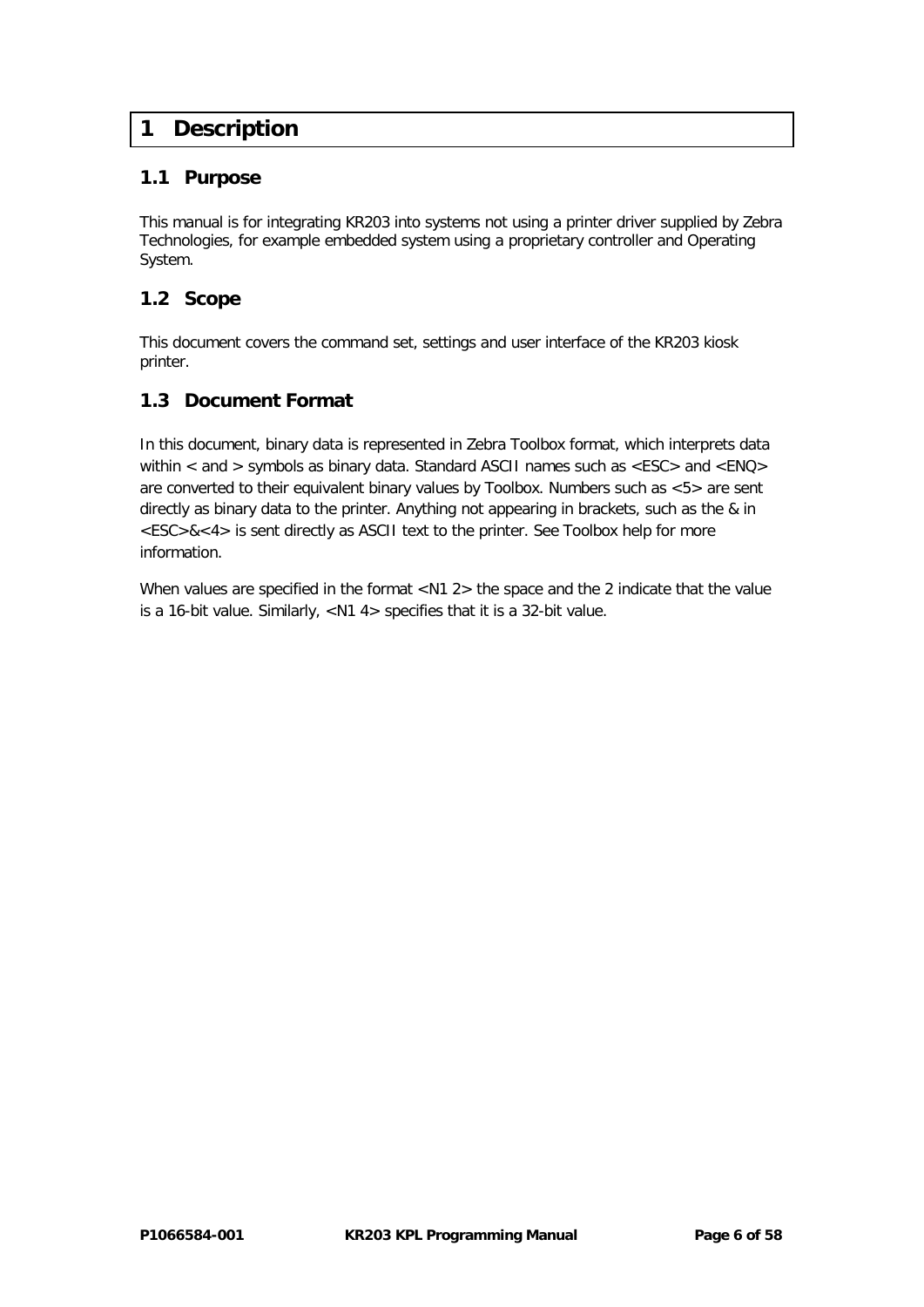# **2 User Interface**

# **2.1 User Interface Overview**

The KR203 printer adapts the standard Zebra user interface used on the GX series desktop products with a couple modifications and extensions. The printer has four LEDs, two on each side. The LEDs are labeled Power and Status. There is also a button labeled Feed on each side.

The user interface is the same on each side. Neither the buttons nor the LEDs are individually addressable.

The Power LED is green and is always on when 24V is applied to the unit. The Power LED monitors only the 24V system.

The Status LED displays the current printer status. This LED is bi-color, and can signal green, red and yellow. The following table explains the LED states when the feed button is not pressed.

The KR203 printer has two pieces of software, a bootware and an application.

| <b>Status LED State</b> | <b>Definition</b>                                                    |
|-------------------------|----------------------------------------------------------------------|
| Solid Yellow            | Starting up. Present for about 100ms at first power on. If the solid |
|                         | yellow stays, the printer failed RAM test and cannot start.          |
| Solid Green             | Printer OK                                                           |
| Flashing Red            | Printer has detected a severe error. The pattern of flashing signals |
|                         | the error. See below for error table.                                |
| Flashing or Flickering  | Printer is receiving data.                                           |
| Green                   |                                                                      |

#### 2.1.1 Application LED States

When the printer is flashing red the following error states can be signaled:

| <b>Flash Pattern</b> | <b>Definition</b>                    |
|----------------------|--------------------------------------|
| $\star$ $\star$      | Paper jam in presenter, Error Code 1 |
| $* *$<br>$* *$       | Cutter jam, Error Code 2             |
| $* * *$<br>$* * *$   | Out of paper, Error Code 3           |
| * * * *<br>* * * *   | Printhead lifted. Error Code 4       |
| * * * * * * * * * *  | Paper feed error, Error Code 5       |
| Amber On and Off     | Head temperature error, Error Code 6 |

The lowest number error is always reported with the exception of error 4, head open. If the head is open and the paper is out, the head open will be reported. All errors can be cleared by the conditions causing them being removed, except cutter jam, which requires a power cycle or reset command to be issued.

In addition "Paper jam in presenter" will clear automatically when the paper is removed from the presenter, and "Head temperature error" will clear when the head cools sufficiently. See "Status Codes" for more information.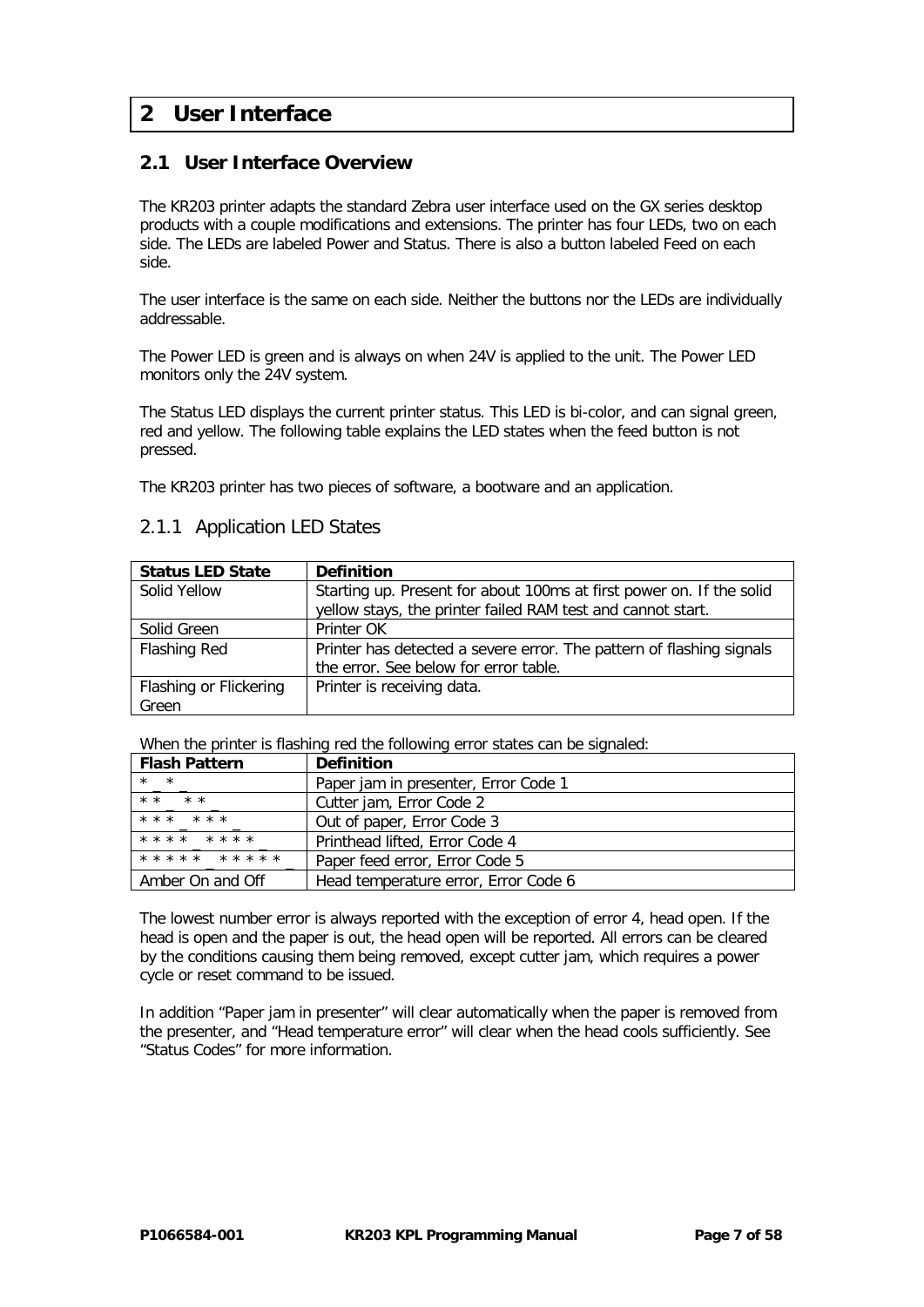# 2.1.2 Application User Interface

The user interface is accessed via the feed button. To use the user interface, press and hold the feed button. As soon as you depress the button, the user interface activates and signals this by displaying a solid green LED on the status indicator.

The user interface can be accessed when the application is in an idle state, including while an error has occurred. It cannot be accessed while the printer is already printing.

The function of the UI is dependent on how long the feed button is held. Continuing to hold the button beyond a given entry in the table proceeds to the next entry in the table.

| <b>While Button</b> | Meaning                                                                          |
|---------------------|----------------------------------------------------------------------------------|
| Held                |                                                                                  |
| Solid Green         | Appears for 2 seconds, release during this time for a feed, cut and              |
|                     | present. Equivalent to command sequence <rs>&lt;0&gt;.</rs>                      |
| One Flash,          | Release during this time to print the internal self test page. Equivalent        |
| then Solid Green    | to command sequence <esc>P&lt;0&gt;</esc>                                        |
| Two Flashes,        | Performs media guide detection, cutter calibration, and paper/TOF                |
| then Solid Green    | calibration. Must be started with paper out or error is signaled, see            |
|                     | "Media Guide Detection" for more information. Equivalent to command              |
|                     | sequence $<$ ESC > g.                                                            |
| Three Flashes.      | Performs simulated USB cable disconnect and reconnect causing a                  |
| then Solid Green    | USB plug and play event to occur. No equivalent command.                         |
| Four Flashes,       | Defaults all printer settings except "EOP Threshold", and then                   |
| then Solid Green    | performs a media calibration. <esc>&amp;F&lt;0&gt; is similar but does not</esc> |
|                     | perform the calibration and resets all settings.                                 |
| Five Flashes,       | Prints a 50% grey pattern, cuts and ejects it; prints diagonal line              |
| then Solid green    | pattern, cuts and presents it. Equivalent to command sequence                    |
|                     | $<$ ESC>P<4> <esc>P&lt;5&gt;</esc>                                               |
| LED Off             | Occurs if you continue to hold button beyond five flashes, releasing             |
|                     | button during this time does nothing.                                            |

#### 2.1.3 Additional UI Operations

In addition to the above items, the printer performs the following tasks:

When the printhead transitions from open to close the following operations occur:

| <b>Media Present</b> | Meaning                                                          |
|----------------------|------------------------------------------------------------------|
| Yes                  | Advances the media to the next mark in mark mode or the minimum  |
|                      | amount of media required to maintain media control in continuous |
|                      | mode and then cuts media and presents minimum amount.            |
| No                   | Prepares the printer for auto-load operation.                    |

#### 2.1.3.1 Head Close Presenter Clearing

When the printhead is closed, the printer will attempt to clear the presenter if it detects media is present at it **and** there is no media at the end of paper sensor. This is in preparation for calibration. The calibration routine also does this check independently when media is inserted.

#### 2.1.3.2 Auto Load Operation (Calibration)

When the printer either starts up with no media present or the head is closed and no media is detected, the printer prepares to auto load media. It also occurs after the defaulting as part of the 4-flash operation.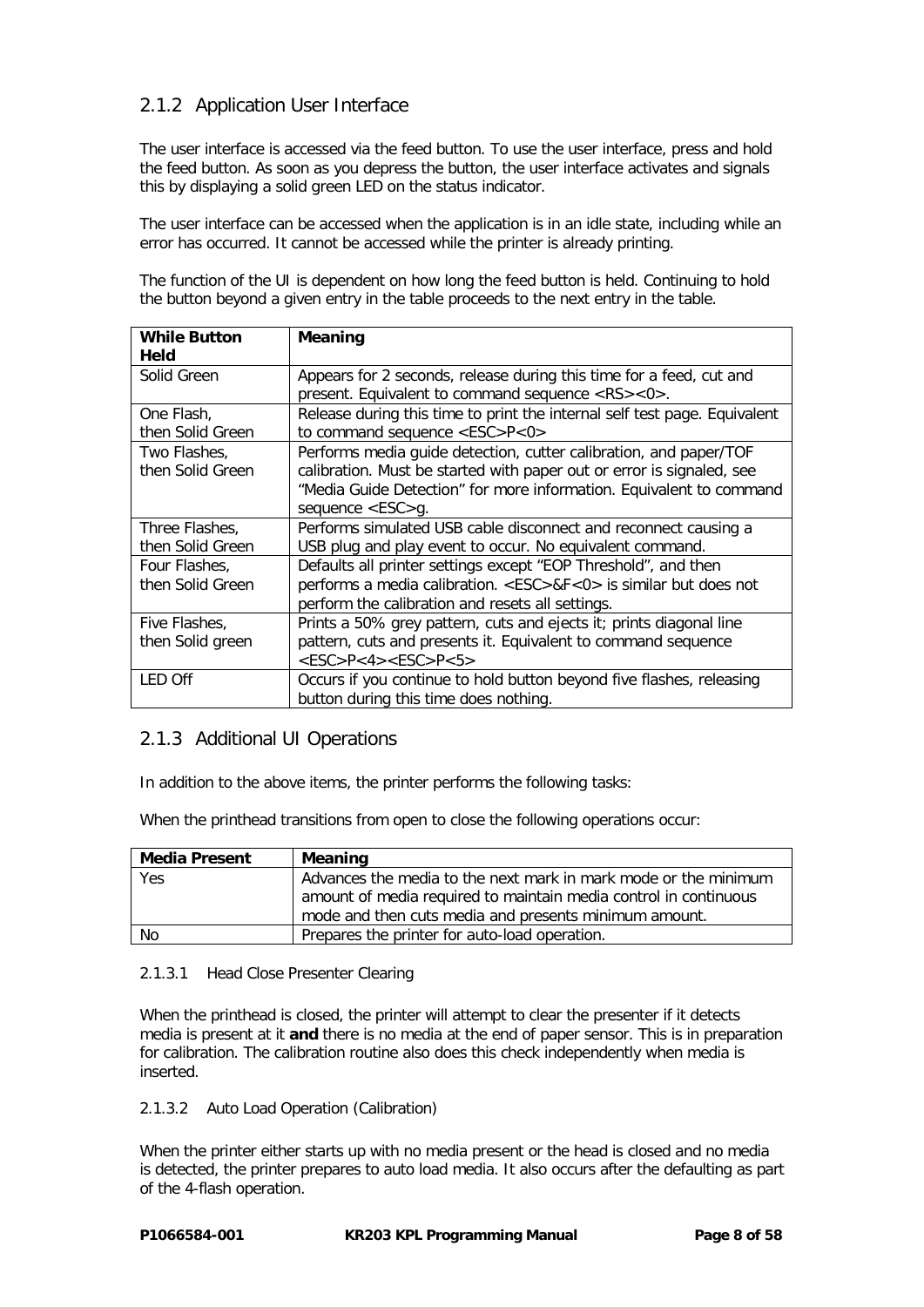When media is inserted into the rear of the printer, it is detected by the active media sensor, and after a 1 second delay the printer begins to accept the media into the printer, and the printer will perform a media calibration.

During the one second delay, presenter calibration is performed, so it is important to ensure no media is present in the presenter when starting a calibration or media load. The firmware ensures this by attempting to clear the presenter if it detects media present at it when media is detected at the EOP sensor.

This media calibration occurs when the printer is both continuous and mark mode. In mark mode, it requires two full forms to complete the calibration. The calibration type depends on the "TOF Synchronization" parameter. Calibration can fail for the following reasons:

| <b>Reasons For Calibration Failure</b>                                               |  |  |
|--------------------------------------------------------------------------------------|--|--|
| Media is pulled out during 1 second start delay.                                     |  |  |
| Head is opened at any time during operation.                                         |  |  |
| In mark mode, printer fails to detect a the first mark within 625mm.                 |  |  |
| In plain paper mode if the white level of the media varies excessively and cannot be |  |  |
| stabilized within 625mm.                                                             |  |  |
| If entire calibration process does not complete within 1250mm.                       |  |  |
| If any printing has occurred since the last cut (Only when used as a command)        |  |  |
| If the printer detects media in the presenter and is unable to clear it              |  |  |
|                                                                                      |  |  |

When calibration fails, the media will be cut and ejected, and no error is signaled on the LED, although a "Black mark calibration error" is reported to the host. If calibration succeeds, calibration settings are stored. The "Black mark calibration error" is only reported if there are no other severe errors active.

The following parameters are stored on a successful calibration:

| Parameter No. | <b>Description</b>       |
|---------------|--------------------------|
| 35            | TOF synchronization      |
| 37            | Page length              |
| 39            | TOF marker length        |
| 40            | Garbage filter           |
| 51            | TOF marker sensitivity   |
| 58            | Out of paper level       |
| 70            | Presenter PWM percentage |

#### 2.1.3.3 Manual Media Loading

Media can also be loaded by opening the printhead, placing media under the printhead and then closing the printhead. When this happens, no calibration occurs and previous calibration settings are used. The printer will feed media the minimum amount, move to cut position, cut and eject the media.

#### 2.1.3.4 Media Guide Detection

When the media guide is changed, the printer will signal media present even when none is. You must instruct the printer to detect the sensor it should use. This is accomplished with the two flash function.

This process must be done without media in the printer. If the process is attempted with media in the printer a "Media guide detection error" (Code 41) occurs. Upon successful detection of the guide, guide settings are stored, and a "Media guide detection success" (Code 42) message occurs. The "End of paper threshold" (Parameter 68) is captured during guide detection along with the read only "Installed guide width" (Parameter 69).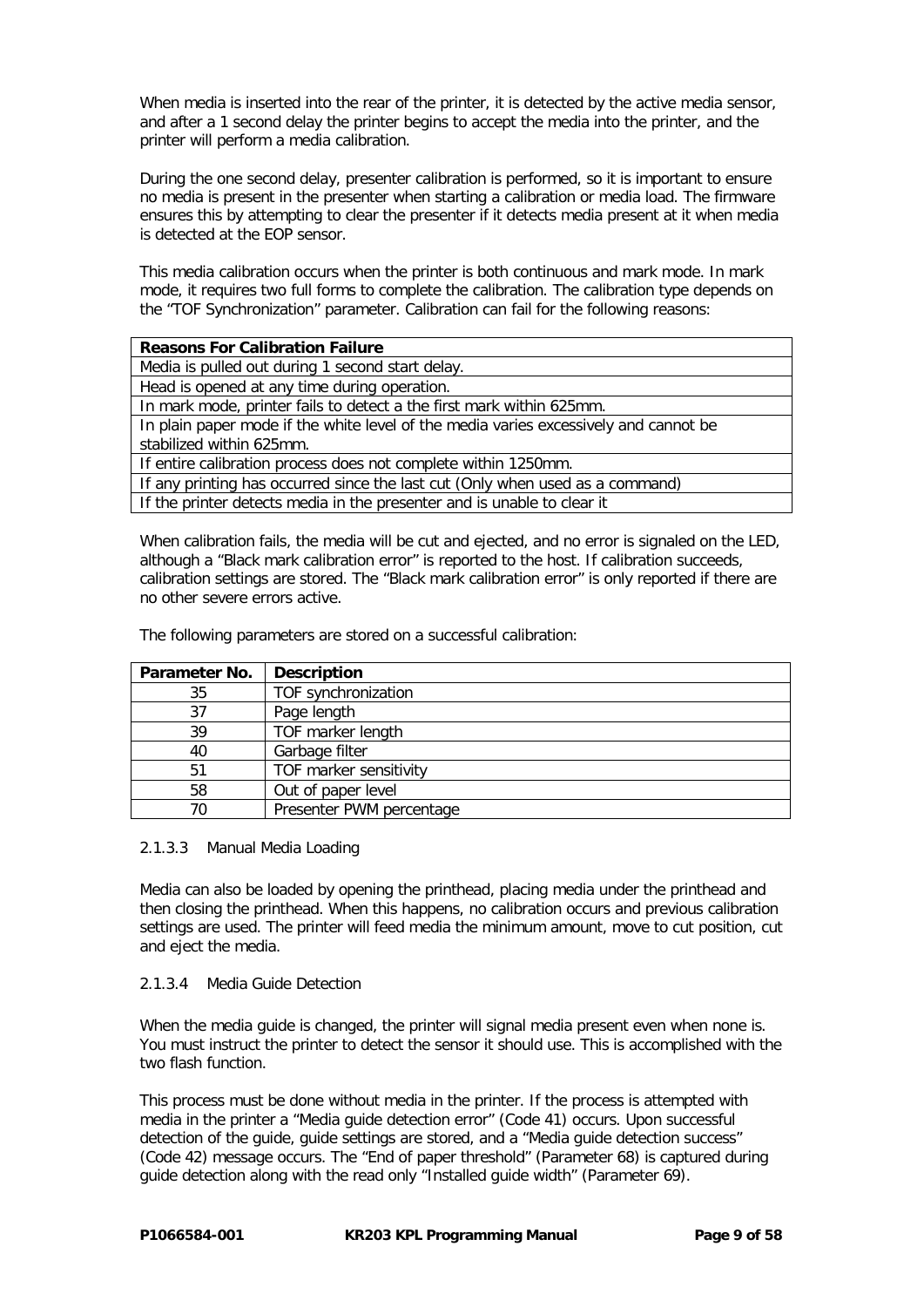#### 2.1.3.5 Startup Behavior

The printer must ensure that at startup the printer is in a known state. When the printer is powered on, it will make a small click to signal it has become ready.

#### 2.1.3.6 Additional Notification

When settings are stored to flash with the <ESC>&<4> command, a small click will be made to signal the storage.

#### 2.1.4 Bootware User Interface

When the bootware is in error, holding the feed button down will signal the error condition:

| <b>Status LED State</b>      | <b>Meaning</b>                            |
|------------------------------|-------------------------------------------|
| Rapid Flash Yellow           | Firmware missing or corrupt               |
| Fading in and out green      | Bootware OK                               |
| <b>Alternating Green-Red</b> | Installing application - Do Not power off |
| Solid Off                    | Installing bootware – Do Not power off    |

Force entry into boot mode by powering on the printer while holding the feed button and having the printhead open. Exit boot mode from a "Bootware OK" state by pressing and holding the feed button for 10 seconds.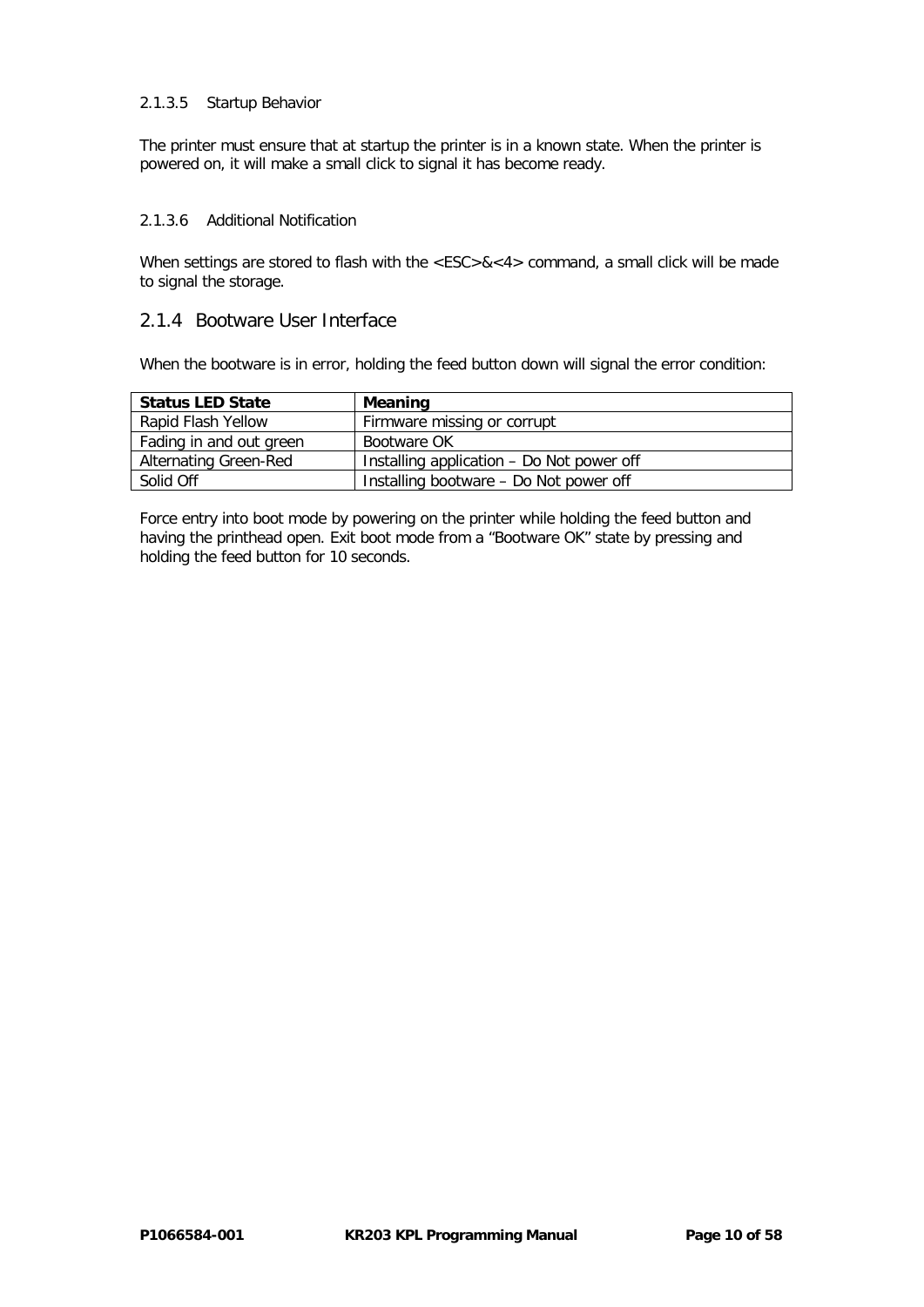# **3 Commands**

# **3.1 Command Overview**

The following is a table of all commands implemented in the KR203 Kiosk printer.

The Mode field indicates what modes the command is available in, A indicates it is available in the Application; B indicates it is available in Bootware.

| Command                   | <b>Modes</b> | Category | <b>Description</b>                  | Page |
|---------------------------|--------------|----------|-------------------------------------|------|
| $<$ ESC> $<$ ENQ> $<$ 1>  | A & B        | Enquiry  | Send status                         | 12   |
| $<$ ESC> $<$ ACK>         | A            | Enquiry  | Send ack marker                     | 12   |
| <esc><enq>c</enq></esc>   | A & B        | Enquiry  | Send information                    | 13   |
| $<$ ESC> $<$ ENQ> $<$ 5>  | A            | Enquiry  | Send sensor                         | 13   |
| <esc><enq>P</enq></esc>   | A            | Enquiry  | Send parameter                      | 14   |
| $<$ ESC $>$ $<$ ENQ $>$ Q | A            | Enquiry  | Send all parameters                 | 14   |
| $<$ ESC $>$ s             | A            | Graphics | Print uncompressed graphics<br>line | 14   |
| $<$ ESC $>$ J             | A            | Feed     | Feed forward                        | 15   |
| $<$ ESC>j                 | A            | Feed     | Feed backward                       | 15   |
| $<$ FF $>$                | A            | Feed     | Advance to TOF                      | 15   |
| $<$ RS $>$                | A            | Feed     | Cut and present media               | 15   |
| $<$ ESC> $<$ RS>          | A            | Feed     | Cut media                           | 16   |
| $<$ US $>$                | A            | Feed     | Partial cut media                   | 16   |
| $<$ ENQ $>$               | A            | Feed     | Eject media                         | 16   |
| $<$ ESC $>$ ?             | A & B        | System   | Hard reset                          | 17   |
| $<$ ESC $>$ @             | A            | System   | Soft reset                          | 17   |
| $<$ ESC $>$ &p            | A            | System   | Set parameter in queue              | 17   |
| $<$ ESC $>$ P             | A            | System   | Print test page                     | 17   |
| $<$ ESC $>$ p             | A            | System   | Force print                         | 18   |
| $<$ ESC>&<4>              | A            | System   | Store parameters                    | 18   |
| $<$ ESC $>$ &F            | A            | System   | Recall parameters                   | 18   |
| $<$ ESC $>$ $<$ 255 $>$   | A            | System   | Exit application                    | 19   |
| $<$ ESC> $<$ O>           | B            | System   | Load application                    | 19   |
| $<$ ESC $>$ #             | A            | System   | Calibrate Media                     | 20   |
| $<$ ESC $>$ q             | A            | System   | Calibrate System                    | 20   |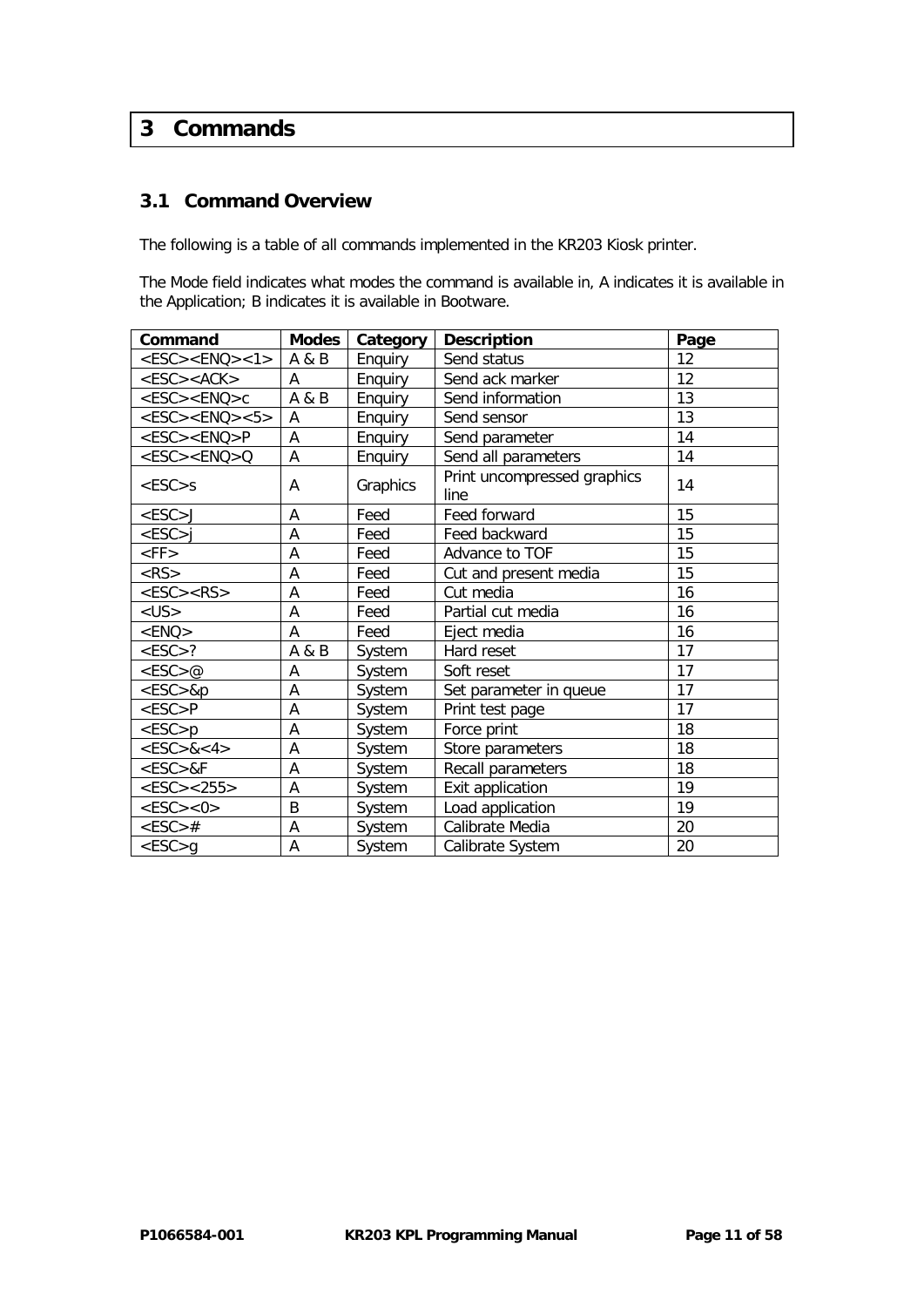# **3.2 General Notes on All Commands**

Once transmission begins, a complete command must be received by the printer within 5 seconds. If the complete command is not received, the printer will automatically reset.

Commands marked "Immediate" will always operate as soon as they are parsed, regardless of if there is any error conditions present.

Commands marked as "Synchronized" are placed into the printers command queue when they are received.

Commands marked "Initiate" cause processing on the command queue to start as soon as they are received by the printer.

Note that when any Severe error occurs, "Synchronized" commands that were present in the print queue are not executed and are deleted. Some commands (such as Send ack marker) do special things when they are deleted from the queue in this way. See individual commands for more details.

Some of the parameters reference trays which are folders to store parameter data in. The available trays are:

0 which is the current temporary values (these values will be deleted during a power cycle) 1 which are the stored values (these values will remain after a power cycle) 255 which are the default values of the firmware version loaded into the printer

# **3.3 Enquiry Commands**

For all Enquiry commands, the status will be returned in the format selected by the "Status protocol" parameter (number 66). The contents of the returned data vary based on the selected protocol. See the "Status protocol" parameter, specifically the "Send Status" section of the selected protocol.

#### <span id="page-11-0"></span>3.3.1 Send status -  $\langle FSC \rangle \langle FNO \rangle \langle 1 \rangle$

| <b>Quick Command Facts</b> |                      |  |
|----------------------------|----------------------|--|
| Name                       | Send status          |  |
| <b>Modes</b>               | Application and Boot |  |
| <b>Parameters</b>          | None                 |  |
| Type                       | Enguiry              |  |
| Execution<br>Immediate     |                      |  |

This command instructs the printer to return its current status to the host.

<span id="page-11-1"></span>3.3.2 Send ack marker - <ESC><ACK><N1>

| <b>Quick Command Facts</b> |                                 |           |  |
|----------------------------|---------------------------------|-----------|--|
| Name                       | Send ack marker                 |           |  |
| <b>Modes</b>               | Application                     |           |  |
| Parameters                 | Marker Number<br>N <sub>1</sub> |           |  |
|                            |                                 | $0 - 255$ |  |
| vpe                        | Enguiry                         |           |  |
| Execution                  | Synchronized, Initiate          |           |  |

This command instructs the printer to return an ack marker to the host.

An ack marker is a marker that is returned to the host when all the commands in the command queue have been executed up to the point at which the command was received. Executed means physically printed in the case of motor or

feed commands, not just received by the printer.

N1 specifies the marker number to return. Resending the same marker will cause the same marker to be returned twice.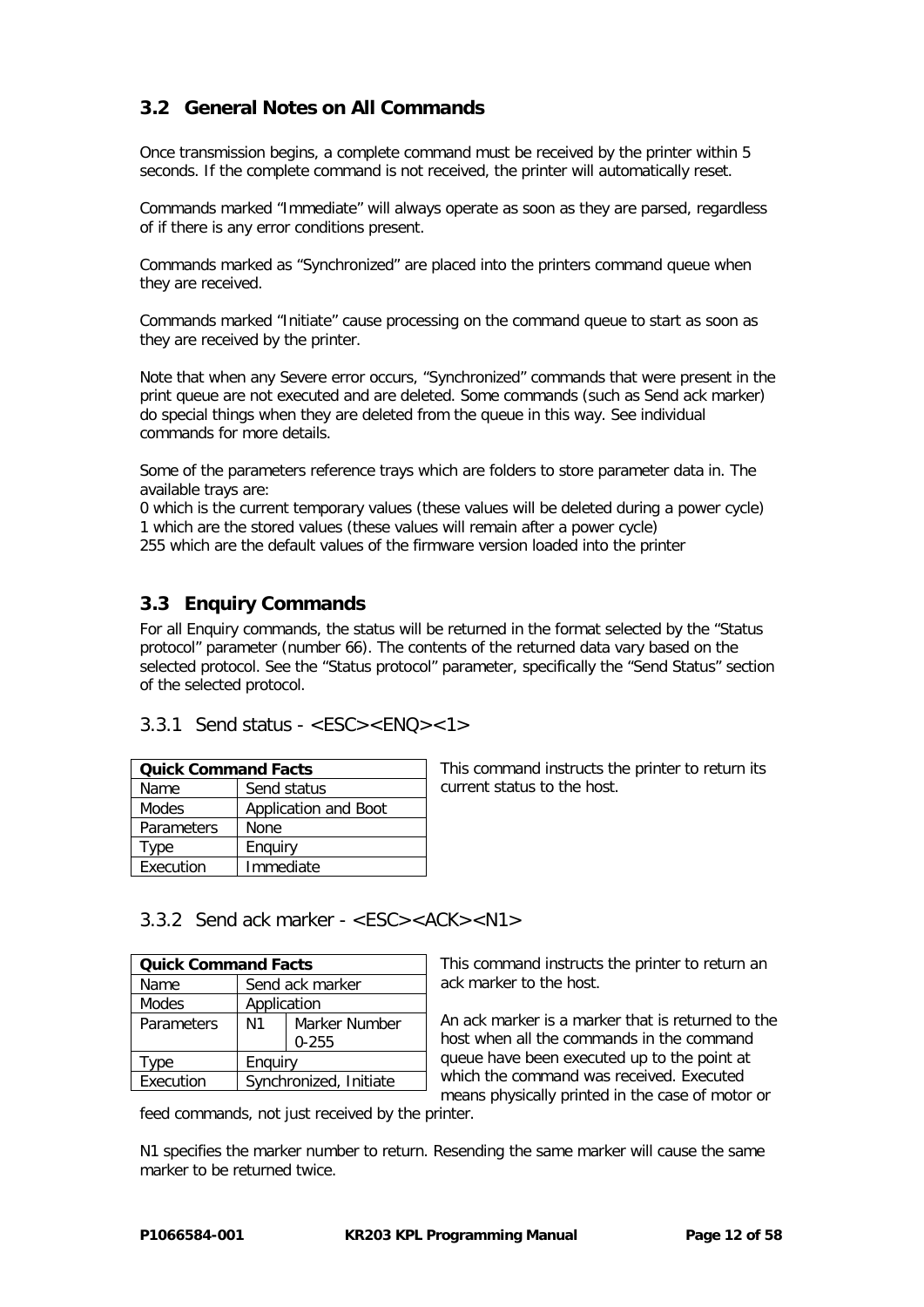The contents of the returned data vary based on the selected protocol. See the "Status protocol" parameter, specifically the "Send ack marker" section of the selected protocol. If the protocol supports it, the marker can either be positive, meaning all commands up to this point were executed, or negative, indicating that an error occurred on a command executed before this point.

#### <span id="page-12-0"></span>3.3.3 Send information - <ESC><ENQ>c

| <b>Quick Command Facts</b> |                    |  |
|----------------------------|--------------------|--|
| Name                       | Send information   |  |
| <b>Modes</b>               | Application & Boot |  |
| Parameters                 | None               |  |
| Type                       | Enguiry            |  |
| Execution<br>Immediate     |                    |  |

This command instructs the printer to return system information to the host.

See the "Status protocol" parameter, specifically the "Send information" section of the selected protocol.

NOTE! – This command takes several seconds to execute if information level setting in parameter n67 is set to High.

<span id="page-12-1"></span>3.3.4 Send sensor -  $\langle$  ESC  $>$  $\langle$  ENQ  $>$  $\langle$  5 $>$  $\langle$  N1 $>$ 

| <b>Quick Command Facts</b> |                |                                 |  |  |
|----------------------------|----------------|---------------------------------|--|--|
| Name                       |                | Send sensor                     |  |  |
| <b>Modes</b>               |                | Application                     |  |  |
| Parameters                 | N <sub>1</sub> | Sensor Number,<br>or 0 for all. |  |  |
| vpe                        | Enguiry        |                                 |  |  |
| Execution                  | Immediate      |                                 |  |  |

This command instructs the printer to information about a sensor to the host.

A value of zero indicates a negative "NO" for the sensor. A value of one indicates a positive "YES" for the sensor.

| <b>Number</b> | <b>Name</b>                 | Range     | <b>Description</b>                             |
|---------------|-----------------------------|-----------|------------------------------------------------|
| 0             |                             |           | Returns information on all available sensors   |
| 1             | End of paper selected       | 0,1       | Determines if paper is out at the selected     |
|               |                             |           | paper sensor                                   |
| 2             | Top of form                 | 0,1       | Determines if the paper is currently at top of |
|               |                             |           | form position                                  |
| 5             | Paper at presenter          | 0,1       | Determines if there is paper present under the |
|               |                             |           | presenter sensor                               |
| 9             | Printhead temperature (C)   | $-57.122$ | Determines the printhead temperature in        |
|               |                             |           | degrees Celsius                                |
| 10            | Environment temperature (C) | $-60.127$ | Not implemented on KR203 printer.              |
| 11            | Head down                   | 0,1       | Determines if the printhead is in the down and |
|               |                             |           | locked position                                |
| 12            | Cutter home                 | 0,1       | Determines if the cutter is in home position   |
| 13            | Paper low                   | 0.2       | Determines if paper is detected at the paper   |
|               |                             |           | low sensor. The result is 2 if no sensor is    |
|               |                             |           | connected.                                     |
| 14            | 24V level (V)               | 0.050     | Determines the voltage of the 24v supply       |
|               |                             |           | running into the printer. Printer will reset   |
|               |                             |           | below 18 volts.                                |
| 15            | Media width                 | 60,80     | Determines the sensed guide width. Set during  |
|               |                             |           | calibration, and the same as the "Installed    |
|               |                             |           | guide width" setting.                          |
| 16            | FF button                   | 0,1       | Determines if the feed button is depressed.    |
|               |                             |           | The two feed buttons are ganged and not        |
|               |                             |           | individually addressable.                      |
| 17            | Pull detect                 | 0,1       | Determines if the presenter feed motor is      |
|               |                             |           | currently sensing motion. Note that this may   |
|               |                             |           | be active during print.                        |

Table of Sensor Numbers: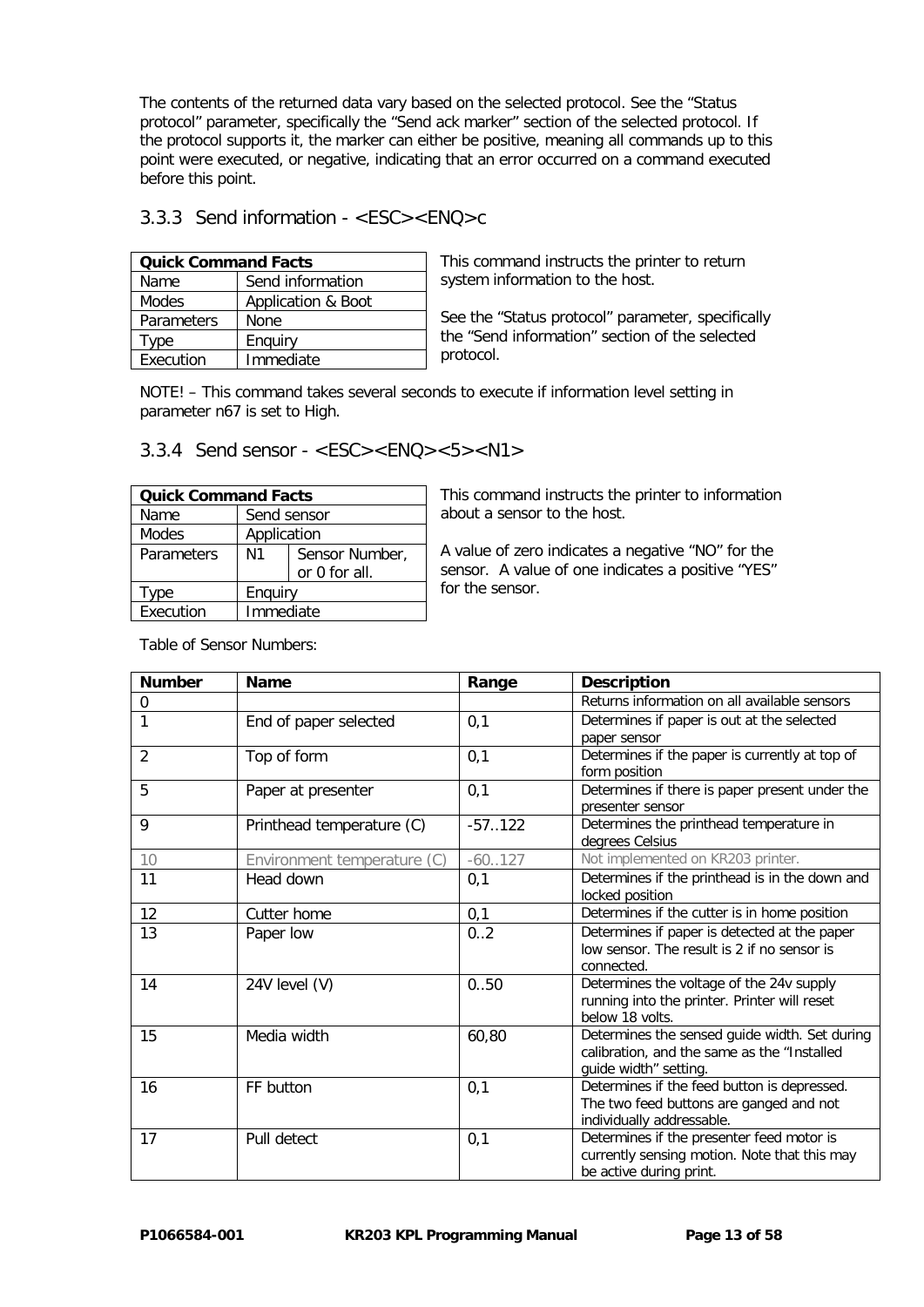| <b>Number</b> | <b>Name</b>       | Range | <b>Description</b>                                                                                    |
|---------------|-------------------|-------|-------------------------------------------------------------------------------------------------------|
| 18            | End of paper 80mm | 0,1   | Determines if paper is out at the 80mm sensor<br>on the printer, regardless of the selected<br>auide. |
| 19            | End of paper 60mm | 0,1   | Determines if paper is out at the 60mm sensor<br>on the printer, regardless of the selected<br>quide. |

<span id="page-13-0"></span>Specifying an invalid sensor number for N1 will result in an "Index error".

3.3.5 Send parameter - <ESC><ENQ>P<N1>

| <b>Quick Command Facts</b> |                 |                |  |  |
|----------------------------|-----------------|----------------|--|--|
| Name                       |                 | Send parameter |  |  |
| <b>Modes</b>               | Application     |                |  |  |
| Parameters                 | N1<br>Parameter |                |  |  |
|                            | number          |                |  |  |
| vpe                        | Enguiry         |                |  |  |
| Execution                  | Immediate       |                |  |  |

This command instructs the printer to return a parameter settings value.

N1 specifies the parameter number to return.

Specifying an invalid parameter number for N1 will result in an "Index error".

<span id="page-13-1"></span>For a list of available parameters see the "Parameters" section.

3.3.6 Send all parameters - <ESC><ENQ>Q<N1>

| <b>Quick Command Facts</b> |                          |                     |  |  |
|----------------------------|--------------------------|---------------------|--|--|
| Name                       |                          | Send all parameters |  |  |
| <b>Modes</b>               | Application              |                     |  |  |
| Parameters                 | <b>Tray Number</b><br>N1 |                     |  |  |
| Type                       | Enguiry                  |                     |  |  |
| Execution                  | Immediate                |                     |  |  |

This command instructs the printer to return all parameters for a given tray value.

N1 specifies the tray to return.

The available trays are 0 which is the current temporary values, tray 1 which are the stored

values and 255 which are the default values. Specifying a value for N1 other than these values will result in an "Index error".

# **3.4 Graphics Commands**

<span id="page-13-2"></span>3.4.1 Print graphics line - <ESC>s<N1><N2>..<nX>

| <b>Quick Command Facts</b> |                 |                             |  |  |
|----------------------------|-----------------|-----------------------------|--|--|
| Name                       |                 | Print uncompressed graphics |  |  |
|                            | line            |                             |  |  |
| Modes                      |                 | Application                 |  |  |
| Parameters                 | Data Size<br>N1 |                             |  |  |
|                            | N2NX            | Data                        |  |  |
| ype                        |                 | Graphics                    |  |  |
| Execution                  | Synchronized    |                             |  |  |

This command sends a graphics stream to the printer.

N1 specifies the stream size, which is the number of bytes fron N2 to nX.

N2 specifies the graphic data to transmit to the printer in raw binary format.

Any line for which less data than the current print width is specified, the remainder of the line will be filled with blank dots. Excess data beyond the print width specified for a line will be ignored.

When printing graphic lines, the print speed is determined by the burn time settings and the compensation systems. The printer will drop speed when this occurs. Feed media commands always moves media at the selected speed, so the rapid change between feed speed and print speed can reduce print quality.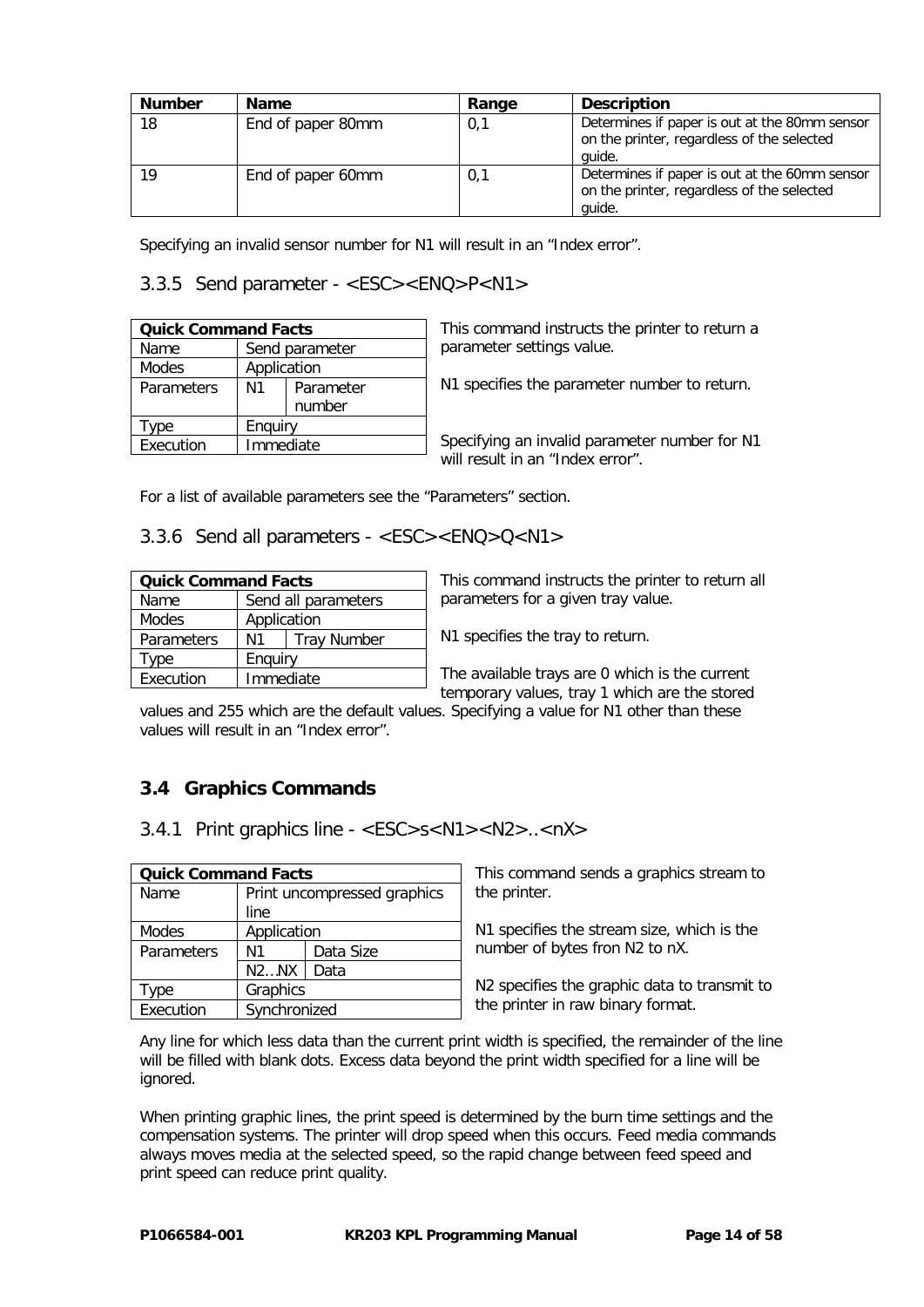# **3.5 Feed and Cut Commands**

# <span id="page-14-0"></span>3.5.1 Feed forward - <ESC>J<N1>

| <b>Quick Command Facts</b> |      |              |  |  |
|----------------------------|------|--------------|--|--|
| Name                       |      | Feed forward |  |  |
| Modes                      |      | Application  |  |  |
| Parameters                 | N1   | Amount       |  |  |
| <b>Type</b>                | Feed |              |  |  |
| Execution                  |      | Synchronized |  |  |

This command feeds media forward, i.e. feeds without printing.

N1 specifies the amount to feed in motor steps. There are approximately 8 steps per mm.

<span id="page-14-1"></span>The media feed always occurs at the selected print speed.

# 3.5.2 Feed backward - <ESC>j<N1>

| <b>Quick Command Facts</b> |              |               |  |  |
|----------------------------|--------------|---------------|--|--|
| Name                       |              | Feed backward |  |  |
| <b>Modes</b>               |              | Application   |  |  |
| Parameters                 | N1           | Amount        |  |  |
| vpe                        | Feed         |               |  |  |
| Execution                  | Synchronized |               |  |  |

This command feeds media backward.

N1 specifies the amount to feed in motor steps. There are approximately 8 steps per mm.

The media feed always occurs at the

selected print speed.

Note that it is possible to back the media out of the printer. A reverse operation at the start of a page should never exceed 7mm, or a N1 value of 56.

# 3.5.3 Advance to TOF - <FF>

| <b>Quick Command Facts</b> |                        |  |
|----------------------------|------------------------|--|
| Name                       | Advance to TOF         |  |
| Modes                      | Application            |  |
| <b>Parameters</b>          | None                   |  |
| Type                       | Feed                   |  |
| Execution                  | Synchronized, Initiate |  |

This command feeds media to the next top of form. The top of form position is either when the next mark is detected when "TOF Synchronization" is enabled, or the "Page Length" when in continuous mode.

If the setting "Auto Cut After TOF" is

enabled, a cut occurs after the movement, and the cut media is presented the default amount (50mm).

#### <span id="page-14-2"></span>3.5.4 Cut and present media - <RS><N1>

| <b>Quick Command Facts</b> |                             |                       |  |
|----------------------------|-----------------------------|-----------------------|--|
| Name                       |                             | Cut and present media |  |
| <b>Modes</b>               | Application                 |                       |  |
| <b>Parameters</b>          | N1<br><b>Present Amount</b> |                       |  |
| Tvpe                       | Feed                        |                       |  |
| Execution                  | Synchronized, Initiate      |                       |  |

This command feeds media to the next top of form. The top of form position is either when the next mark is detected when "TOF Synchronization" is enabled, or the "Page Length" when in continuous mode, and then cuts the media.

The media is then presented based on the amount specified by N1:

| N <sub>1</sub> Value | <b>Amount Presented</b>  |
|----------------------|--------------------------|
|                      | 50 <sub>mm</sub>         |
| 1-254                | 1-254mm respectively     |
| 255                  | Entire page length minus |
|                      | $20mm$ .                 |

The first time media is presented, the parameter "Wall Compensation" is added to the present amount.

Subsequent presentations do not have this addition performed.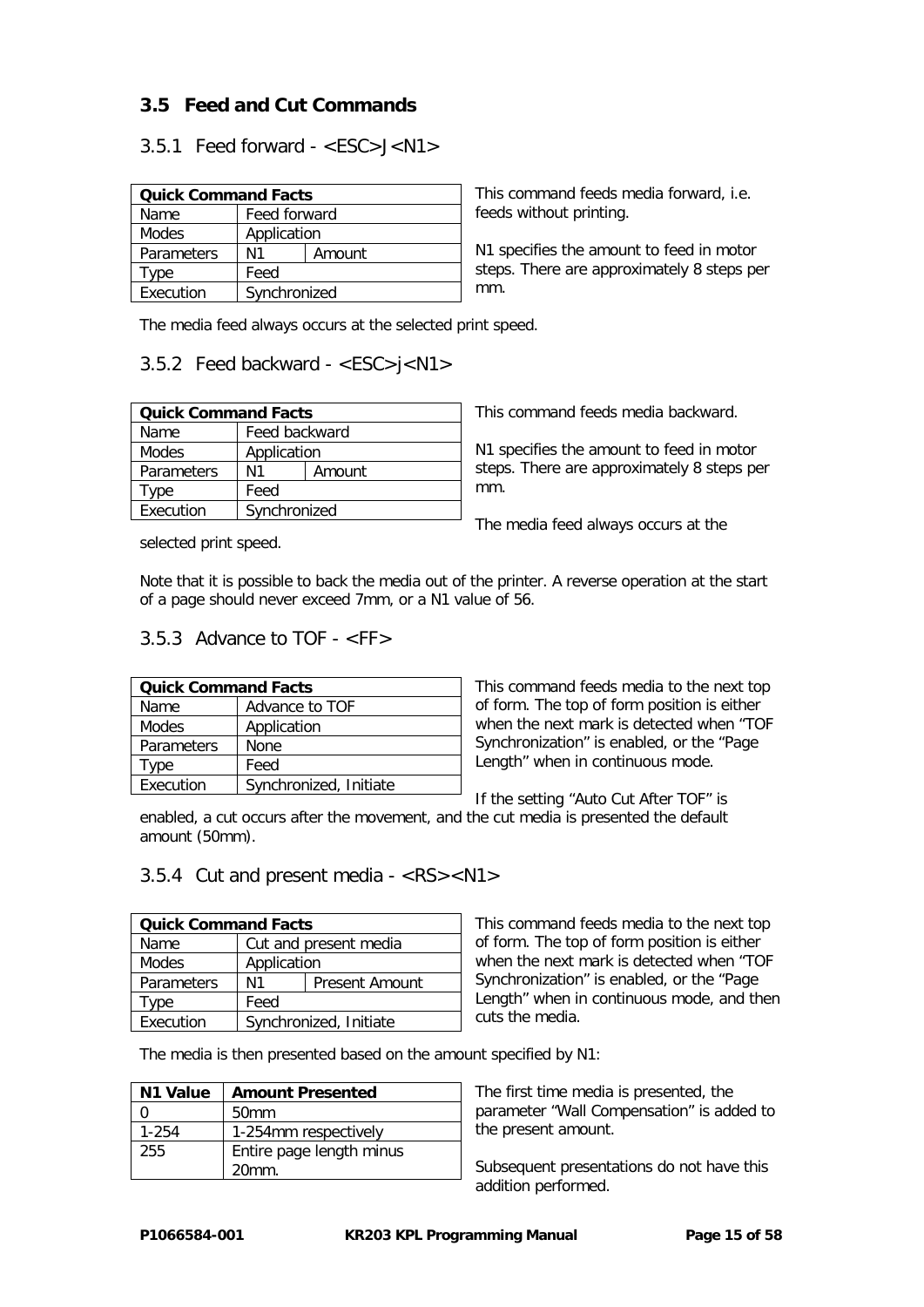It is important to note that no presenting operation can cause the media to be completely ejected from the printer. Only an eject command can completely remove the paper from the printer. This cut is affected by the "Auto advance before cut" setting.

<span id="page-15-0"></span> $3.5.5$  Cut media - <FSC><RS>

| <b>Quick Command Facts</b> |                        |
|----------------------------|------------------------|
| Name                       | Cut media              |
| Modes                      | Application            |
| Parameters                 | None                   |
| Type                       | Feed                   |
| Execution                  | Synchronized, Initiate |

This command feeds media to the next top of form. The top of form position is either when the next mark is detected when "TOF Synchronization" is enabled, or the "Page Length" when in continuous mode, and then cuts the media.

No present operation occurs when using this command so a "Present media" command must then be performed to present the media to the customer. This cut is affected by the "Auto advance before cut" setting.

#### <span id="page-15-1"></span>3.5.6 Partial cut media - <US><N1>

| <b>Quick Command Facts</b> |                        |  |
|----------------------------|------------------------|--|
| Name                       | Partial cut media      |  |
| <b>Modes</b>               | Application            |  |
| Parameters                 | N1<br>Amount to leave  |  |
|                            | uncut in MM            |  |
| vpe                        | Feed                   |  |
| Execution                  | Synchronized, Initiate |  |

This command feeds media to the next top of form. The top of form position is either when the next mark is detected when "TOF Synchronization" is enabled, or the "Page Length" when in continuous mode, and then partially cuts the media. The value specified by N1 determines how much media is left uncut in millimeters.

The amount specified is generally only accurate to 10mm increments, and has a range of 10- 60mm. Values above 60 result in no cut, a value of 0 results in a full cut, and is identical to the <ESC><RS> command.

Note that if a partial cut fails, a full cut may occur in the process of trying to resolve the error, but the customer will still be able to get both of their receipts, just fully separated.

A complete cut operation must be performed before the media can be ejected. This cut is affected by the "Auto advance before cut" setting.

#### <span id="page-15-2"></span>3.5.7 Eject media - <ENQ>

| <b>Quick Command Facts</b> |                        |  |
|----------------------------|------------------------|--|
| Name                       | Eject media            |  |
| <b>Modes</b>               | Application            |  |
| <b>Parameters</b>          | None                   |  |
| Type                       | Feed                   |  |
| Execution                  | Synchronized, Initiate |  |

This command completely ejects a cut piece of media from the presenter.

This command does nothing if the media has not been cut yet.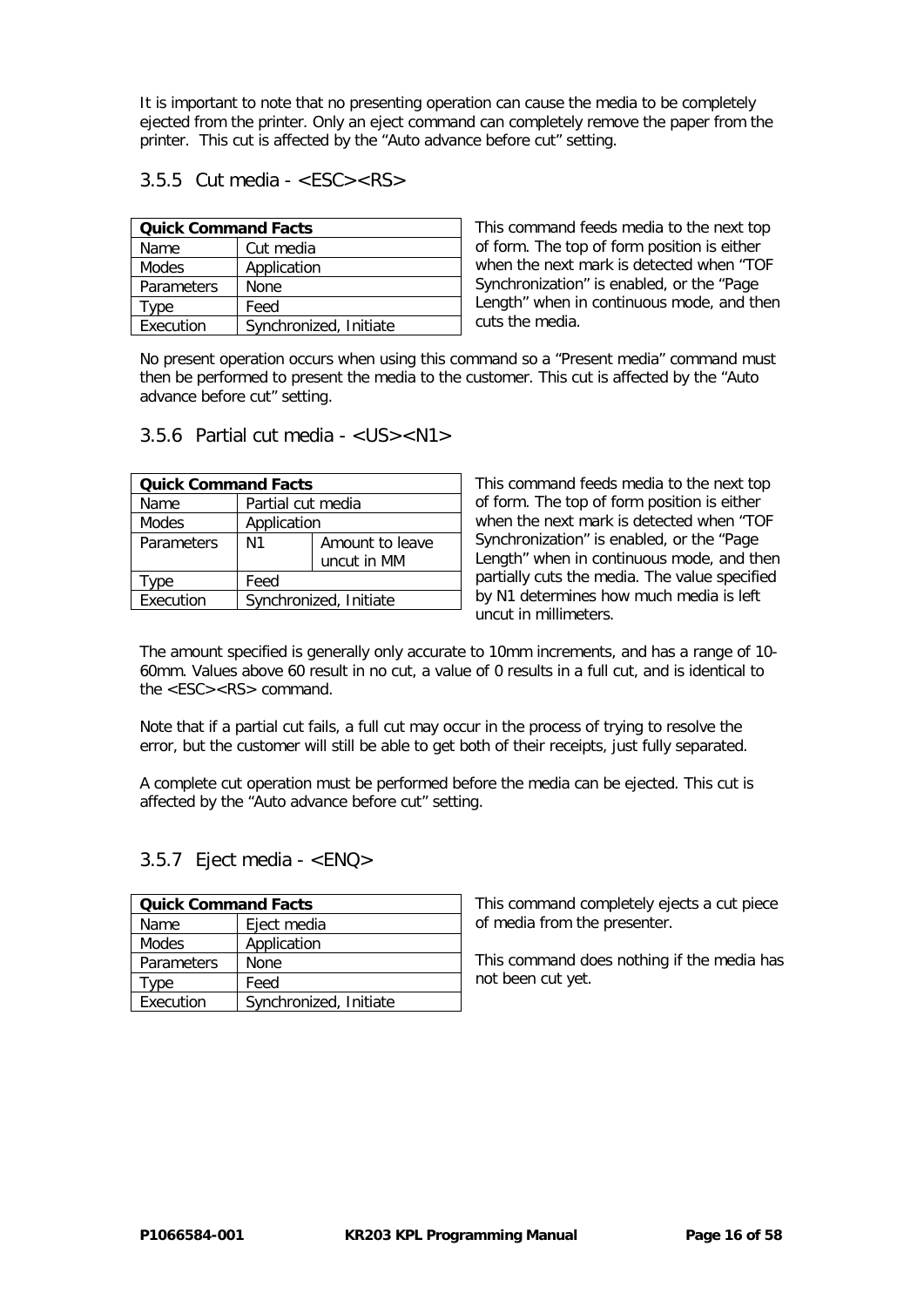# **3.6 System Commands**

<span id="page-16-0"></span>3.6.1 Hard reset -  $\langle ESC \rangle$ ?

| <b>Quick Command Facts</b> |                    |  |
|----------------------------|--------------------|--|
| Name                       | Hard reset         |  |
| <b>Modes</b>               | Application & Boot |  |
| Parameters                 | None               |  |
| Type                       | System             |  |
| Execution                  | Immediate          |  |

This command performs a hard printer reset. This is equivalent to a power cycle.

When in the bootware, this command is used to exit the bootware and start execution of the application, provided a valid application is installed.

#### <span id="page-16-1"></span>3.6.2 Soft reset -  $\langle$ FSC $>$ @

| <b>Quick Command Facts</b> |             |  |
|----------------------------|-------------|--|
| Name                       | Soft reset  |  |
| <b>Modes</b>               | Application |  |
| <b>Parameters</b>          | None        |  |
| vpe                        | System      |  |
| Execution                  | Immediate   |  |

This command performs a software reset of the printer. A software reset resets all communication interfaces, and empties all queues and buffers.

<span id="page-16-2"></span>3.6.3 Set parameter in queue - <ESC>&p<N1><N2>..<NX>

| <b>Quick Command Facts</b> |                         |  |
|----------------------------|-------------------------|--|
| Name                       | Set parameter in queue  |  |
| Modes                      | Application             |  |
| Parameters                 | Parameter Number<br>N1  |  |
|                            | N2NX<br>Parameter Value |  |
| ype                        | System                  |  |
| Execution                  | Synchronized            |  |

This command sets a parameter in the printer. Parameters control all system options in the printer.

N1 specifies the parameter number to set.

N2 to NX specifies a binary value to set the parameter to. Different parameters are

different sizes in the KR203, so it is critical to send the proper number of bytes for a given setting.

If N1 is an invalid parameter number, an "Index error" will occur. If the value specified by N2..NX is outside the valid range for parameter N1, an "Out of range" will occur.

For a list of available parameters see the "Parameters" section. This command just loads the setting into the operating parameters; to store them, use  $<$ ESC>&<4><1>

<span id="page-16-3"></span>3.6.4 Print test page - <ESC>P<N1>

| <b>Quick Command Facts</b> |                        |                 |  |
|----------------------------|------------------------|-----------------|--|
| Name                       |                        | Print test page |  |
| Modes                      | Application            |                 |  |
| Parameters                 | Type of page<br>N1     |                 |  |
| vpe                        | System                 |                 |  |
| Execution                  | Asynchronous, Initiate |                 |  |

value for N1 will result in an "Index error".

This command instructs the printer to print a built in test page.

N1 specifies the type of page to print. See the table below for more details. Each print is followed by a move to cut position, and a cut and default eject. Specifying an invalid

The execution of this command is Asynchronous, meaning that while it will be executed in queue order; commands around it may also be executed at the same time. For this reason, when executing these commands, other printing commands should not be executed; however additional test pages can be executed.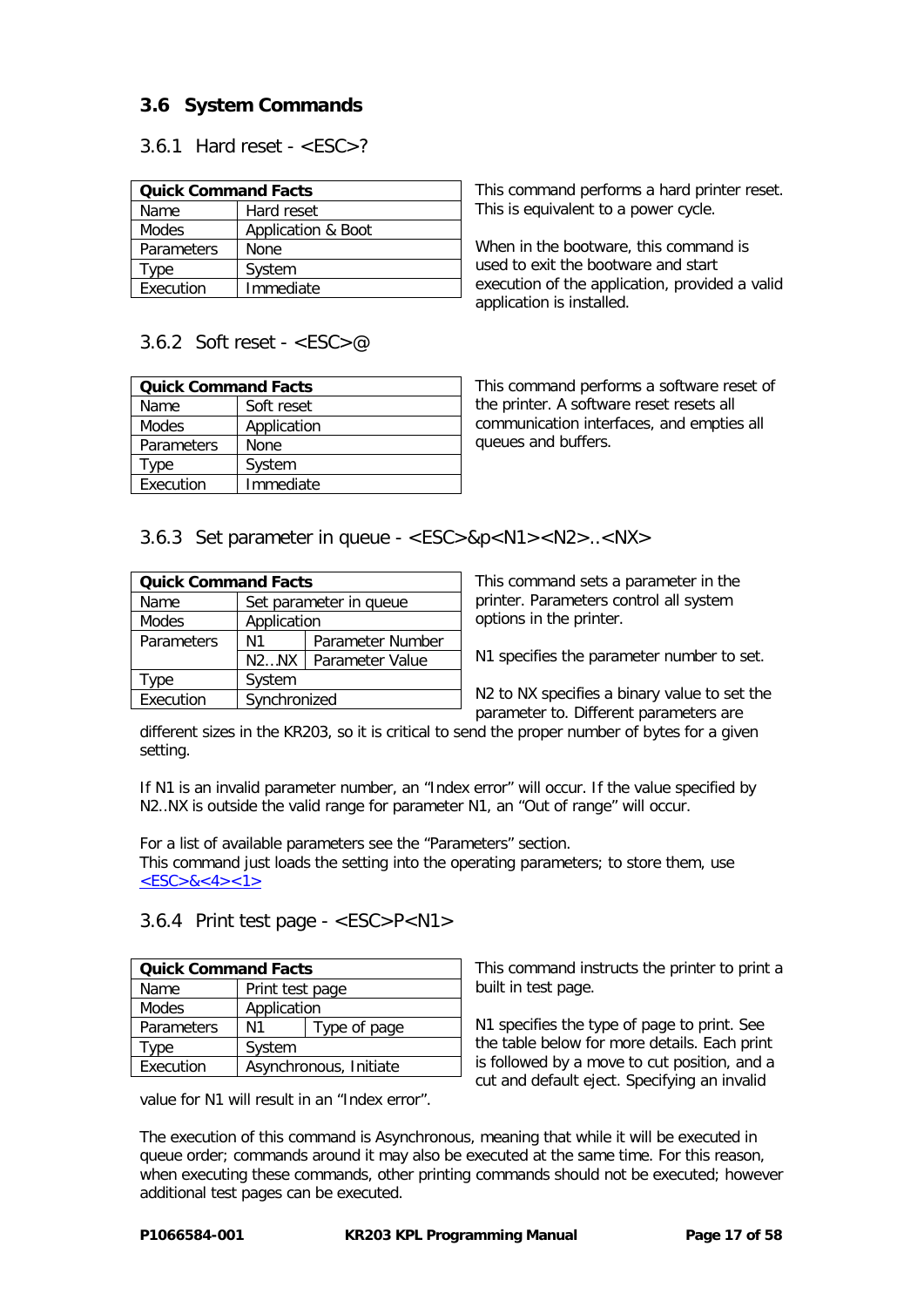| N1 Value | <b>Page Description</b>                                       | <b>Continuous Mode Length</b>     |
|----------|---------------------------------------------------------------|-----------------------------------|
| 0        | Self test page - Displays logo and firmware<br>version number | 92mm                              |
| 3        | 25% staggered dot page                                        | 177mm of printing, 190mm<br>total |
| 4        | 50% 1-dot page                                                | 177mm of printing, 190mm<br>total |
| 5        | 2-bit rotating pattern page                                   | 177mm of printing, 190mm<br>total |
| 6        | 50% 2-dot page                                                | 177mm of printing, 190mm<br>total |
| 7        | Density pattern page                                          | 152mm of printing, 165mm<br>total |

When "TOF Synchronization" is enabled, after the page is completed, the printer will advance to the next mark, then cut and eject.

#### <span id="page-17-0"></span>3.6.5 Force print - <ESC>p

| <b>Quick Command Facts</b> |                     |  |
|----------------------------|---------------------|--|
| Name                       | Force print         |  |
| Modes                      | Application         |  |
| Parameters                 | None                |  |
| vpe                        | System              |  |
| Execution                  | Immediate, Initiate |  |

This command forces all items in the printer's queue to be executed immediately upon receipt of this command.

<span id="page-17-3"></span>Note that when there is a severe error, the queue is emptied, so sending this command during a severe error has no effect.

<span id="page-17-1"></span>3.6.6 Store parameters - <ESC>&<4><N1>

| <b>Quick Command Facts</b> |                     |               |
|----------------------------|---------------------|---------------|
| Name                       | Store parameters    |               |
| Modes                      | Application         |               |
| Parameters                 | N1<br>Tray to store |               |
|                            |                     | parameters in |
| vpe                        | System              |               |
| Execution                  | Immediate           |               |

This command instructs the printer to store the current operating parameters in flash, making them the power on settings.

N1 specifies the tray to store the parameters in. Tray 1 is the only tray present on the KR203. Specifying an invalid tray will result in an "Index error".

After execution of this command is complete, the printer will make a small click noise to give the user acknowledgement that the save has occurred.

Note that parameters set with  $&p$  as well as any temporary parameters send by an installed driver will be stored via this command.

#### <span id="page-17-2"></span>3.6.7 Recall parameters - <ESC>&F<N1>

| <b>Quick Command Facts</b> |                    |                   |  |  |
|----------------------------|--------------------|-------------------|--|--|
| Name                       |                    | Recall parameters |  |  |
| Modes                      |                    | Application       |  |  |
| Parameters                 | N1<br>Tray to load |                   |  |  |
|                            |                    | parameters from   |  |  |
| ype                        | System             |                   |  |  |
| Execution                  | Immediate          |                   |  |  |

This command instructs the printer to load the current operating parameters from the specified tray.

N1 specifies the tray to load the parameters from.

On the KR203, tray 1 holds the parameter

values stored in flash, and tray 255 holds the factory default values. Specifying any other value will result in an "Index error".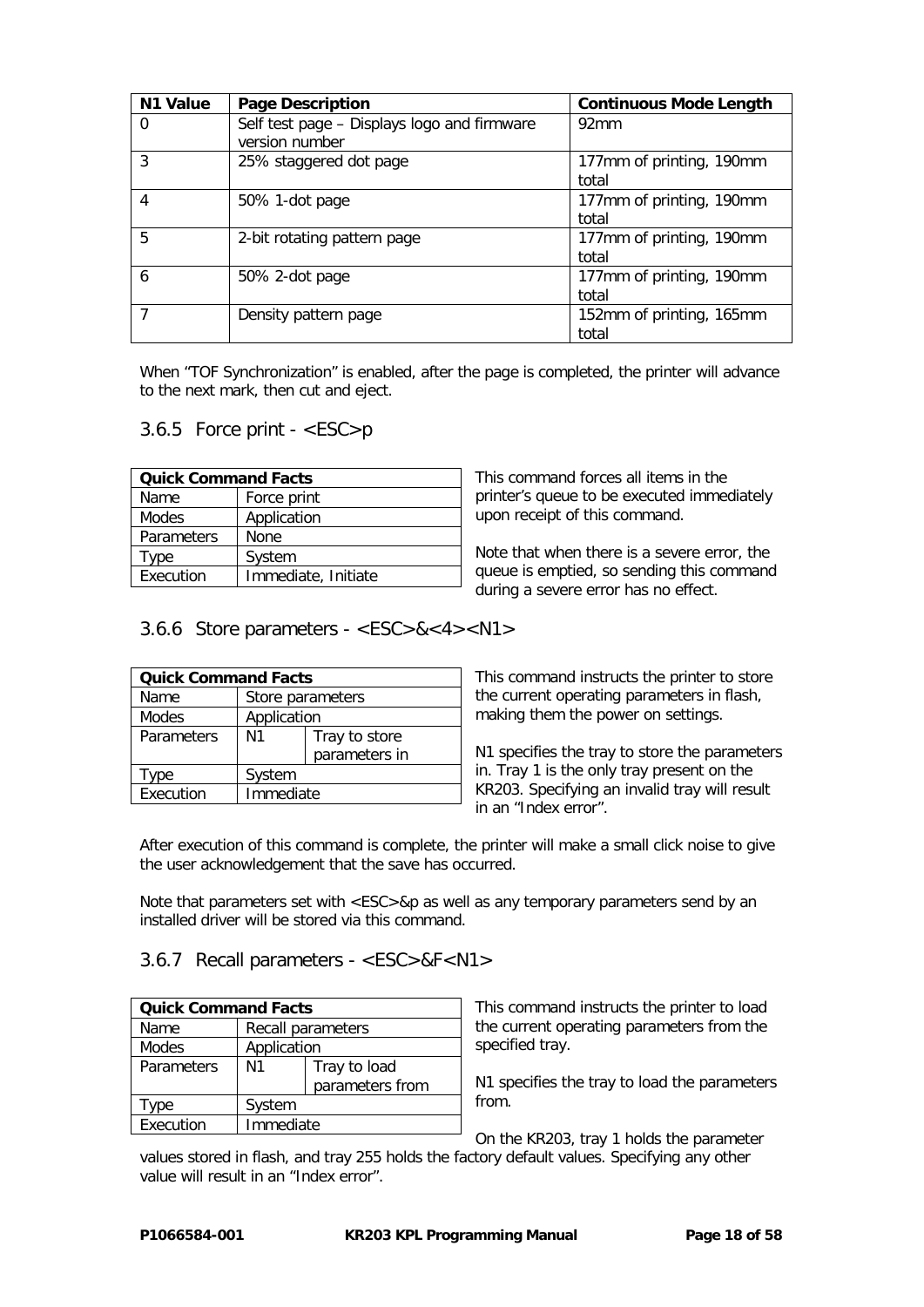This command just loads the specified set into the operating parameters; to store them, use  $<$ ESC $>$ & $<$ 4 $>$ <1 $>$ .

#### <span id="page-18-0"></span>3.6.8 Exit application - <ESC><255><n1>

| <b>Quick Command Facts</b> |                         |  |
|----------------------------|-------------------------|--|
| Name                       | Exit application        |  |
| Modes                      | Application             |  |
| Parameters                 | Boot or application PID |  |
| vpe                        | System                  |  |
| Execution                  | Immediate               |  |

This command exits the application and enters the bootware. When the application is terminated all data present in that session is lost.

When this command is issued, the printer will leave the USB bus and return as either

the same or a different device.

If  $n1=0$ , the boot loader will return with the boot loader USB ID (PID = 0x00B4) If  $n1=1$ , the boot loader will return with the firmware's USB ID (PID = 0x00B3) You should use interactive polling to ensure you entered boot mode successfully.

<span id="page-18-1"></span>To exit the boot and start the application, use the <ESC>? command.

#### 3.6.9 Load application - <ESC><0><Application data>

The sequence for firmware (application) update has to be interactive:

1) Send: <ESC><255><0> or <ESC><255><1>

If you use 0, the boot loader will come up with a boot loader USB ID string. If you use 1, it will come up with the firmware's ID string and you should use interactive polling to ensure you entered boot mode successfully. In Windows 7 and above it is best to use 1 as a change of identity requires a new driver and administrative rights to load.

- 2) Wait for the USB Device to leave the bus and then reenter.
- 3) Send: <ESC><0><firmware file>
- 4) Verify load complete and successful.
- 5) <ESC>? Reset printer to exit the boot.
- 6) Wait for the USB device to re-appear.
- 7) Verify update.

| <b>Quick Command Facts</b> |                                   |  |
|----------------------------|-----------------------------------|--|
| Name                       | Load application                  |  |
| Modes                      | <b>Boot</b>                       |  |
| Parameters                 | Components of application<br>file |  |
| vpe                        | System                            |  |
| Execution                  | Immediate, Initiate               |  |

This command instructs the bootware that it should load a new application.

When this command is issued, an application file is to follow.

The first four bytes of the application file is the file size, and the boot first checks to

make sure the new application will fit between the boot and the flash disks. If it does not, a "Boot/Application version mismatch" error occurs.

Next, the application is checked to ensure it is an application file, this is accomplished via the tagging mechanism in the firmware files. If the file is not detected to be an application file a "Wrong object type" error occurs.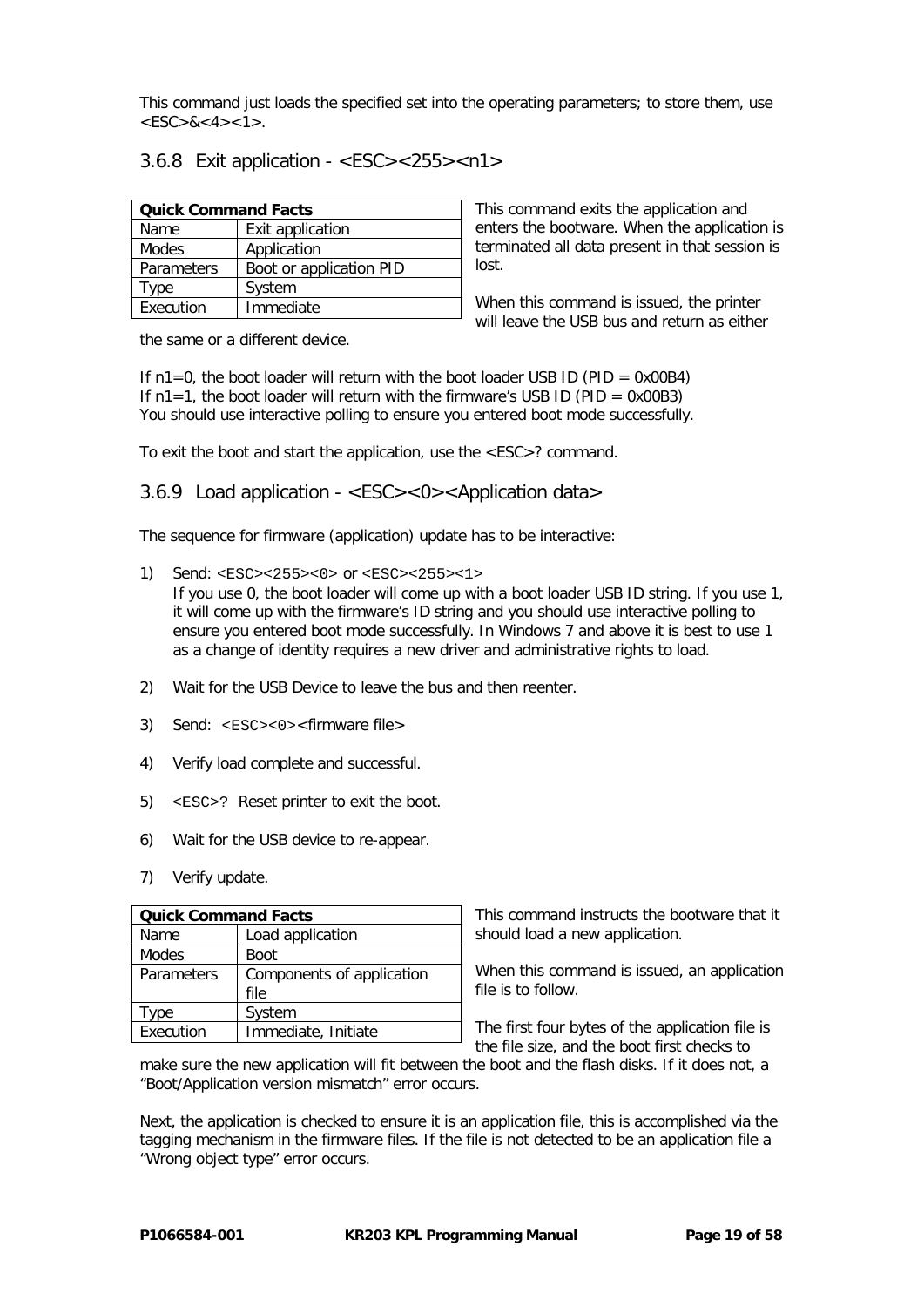The printer must have been previously programmed with tags in order to load any file, application or bootware. If the current bootware cannot find the system tags on the printer's flash disk, or if the bootware cannot find any tag entries in the first 2k of the application file, a "Tag system not found" error occurs.

Next it is checked for compatibility with this specific controlled PCB. If the bootware file is not detected as being compatible with this board, a "Wrong target" error occurs.

As the application is received by the printer, it is burned directly to flash memory.

After the entire application has been received and flashed to the application flash space, a checksum is then received by the printer, which is the final four bytes of the application file. If the checksum provided and the checksum of the data in flash do not match, a "Checksum error" occurs.

After a successful load, there is a single 50ms write operation to the boot area to inform it where the new application starts in memory. If the printer is powered off during the application, the printer might not be recoverable.

After successful load, the printer remains in the bootware. To exit the bootware, issue an  $<$ ESC $>$ ?.

#### <span id="page-19-0"></span>3.6.10 Calibrate Media - <ESC>#

| <b>Quick Command Facts</b> |                        |  |
|----------------------------|------------------------|--|
| Calibrate Media<br>Name    |                        |  |
| Modes                      | Application            |  |
| Parameters                 | None                   |  |
| Type                       | System                 |  |
| Execution                  | Synchronized, Initiate |  |

This command instructs the printer to perform a media calibration.

Media calibration can be done for both continuous and mark based media, and the type of calibration performed is based on the option selected by the "TOF

Synchronization" parameter. See more details in the user interface section for what occurs during calibration.

The media calibration process must begin with no other print in progress. If it is attempted while there is a print out in progress, the printer will cut and eject the page, and signal a "Black mark calibration error".

Sending this command multiple times will only cause one calibration until the calibration which is active is complete.

#### <span id="page-19-1"></span>3.6.11 Calibrate System - <ESC>g

| <b>Quick Command Facts</b>         |             |  |
|------------------------------------|-------------|--|
| Perform System Calibration<br>Name |             |  |
| <b>Modes</b>                       | Application |  |
| Parameters                         | None        |  |
| Type                               | System      |  |
| Execution                          | Immediate   |  |

This command instructs the printer to select media guide, and calibrate cutter and media, If TOF synchronization if enabled through parameter n35, the printer will be calibrated for the TOF media loaded.

System calibration triggered with this command is the same as holding the Feed button pressed until two blinks.

In order to start this process, no media must be present under the platen or under the presenter sensor, the printhead must be closed, and no cutter jam must exist.

If these conditions are not met, a "System calibration error" occurs. If the calibration is successful, a "System calibration success" occurs.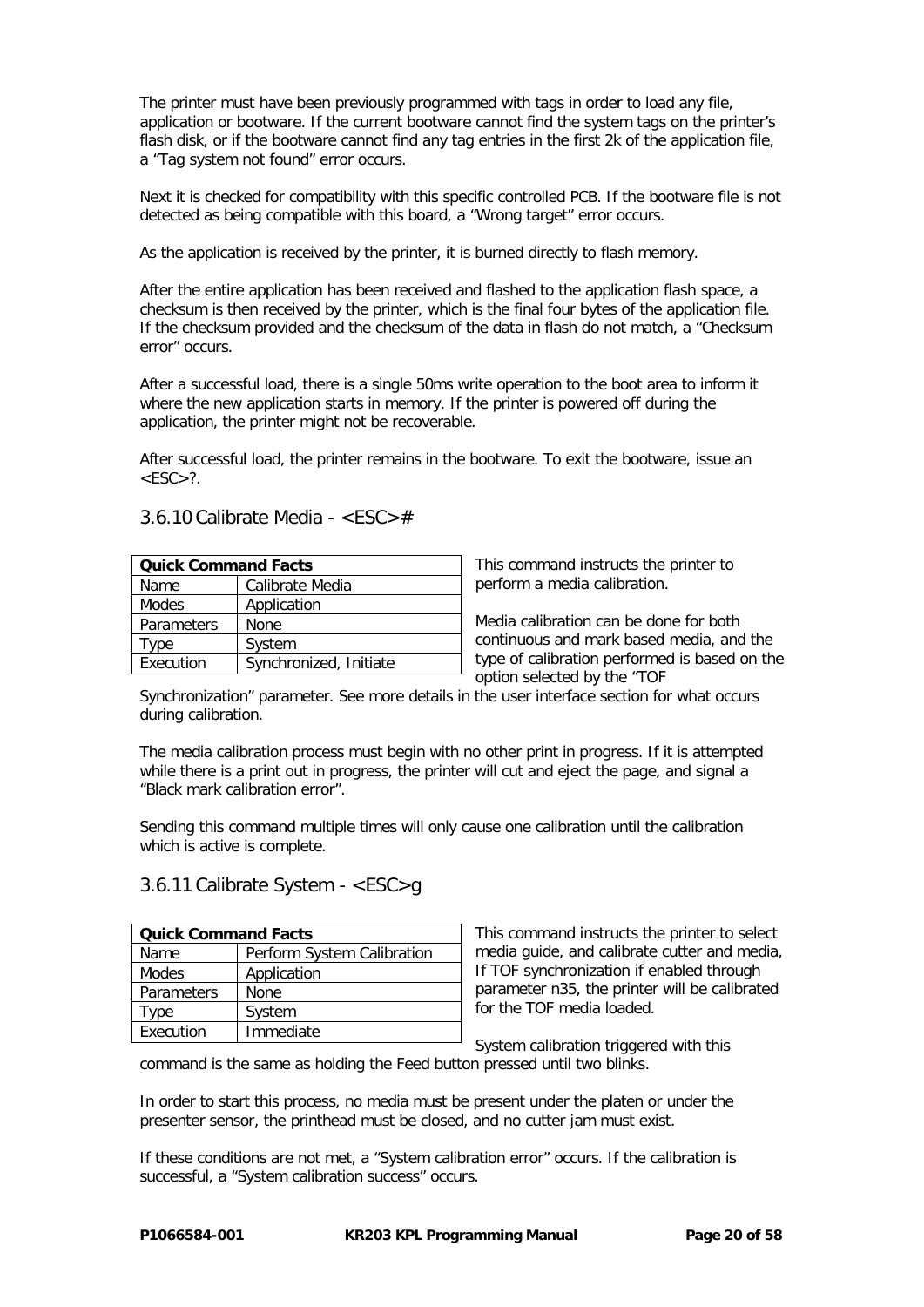This command also calibrates the cutter, so it is normal that as part of its execution 3 cuts occur. If the cutter calibration cannot compete successfully, a "Cutter jam" error occurs.

Upon successful calibration of the media guide, "End of paper threshold", "Installed guide width", "Cutter calibration" and "Presenter threshold" are stored to flash.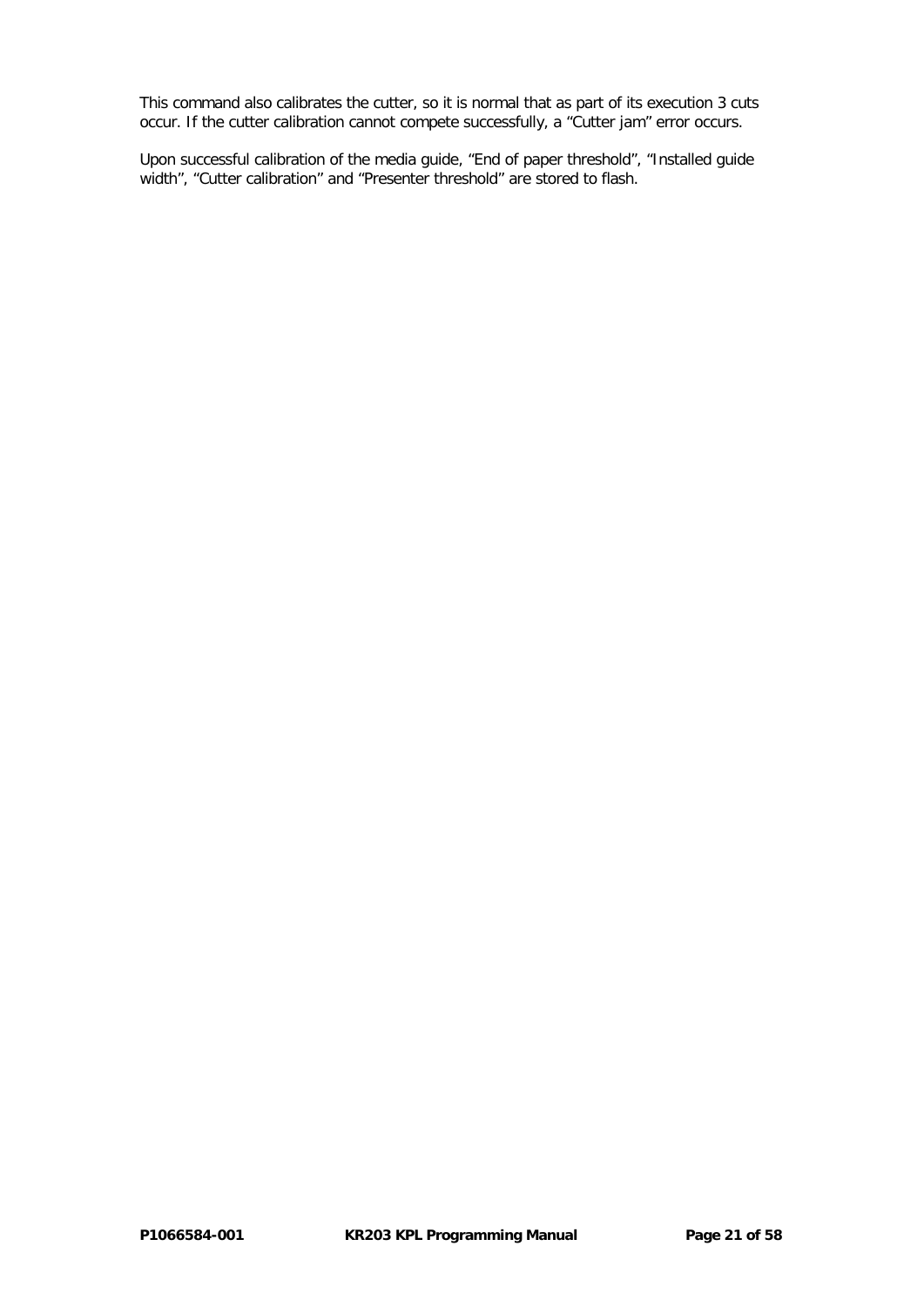# **Parameters**

# **4.1 Parameters Overview**

The following is a table of all parameters implemented in the KR203 Kiosk printer.

| <b>Number</b>  | ror any parameter, in the value specified is not in the range, and out or ranged error occurs.<br>Name | Range                | <b>Default</b>   | <b>Size</b>    | <b>Attributes</b> |
|----------------|--------------------------------------------------------------------------------------------------------|----------------------|------------------|----------------|-------------------|
| 6              | Secondary burn time                                                                                    | 10900                | 130              | $\overline{2}$ | None              |
| $\overline{7}$ | Primary burn time                                                                                      | 102600               | 560              | $\overline{2}$ | None              |
| 8              | Max print speed                                                                                        | 50175                | 152              | 1              | None              |
| 9              | Presenter loop length                                                                                  | 0,80600              | 400              | $\overline{2}$ | None              |
| 31             | Presenter speed                                                                                        | 50.450               | 300              | $\overline{2}$ | None              |
| 34             | Auto cut and present after FF                                                                          | 01                   | $\mathbf 0$      | 1              | None              |
| 35             | TOF synchronization                                                                                    | 0.1                  | $\mathbf 0$      | 1              | None              |
| 37             | Page length                                                                                            | 11600                | 85               | $\overline{2}$ | None              |
| 39             | TOF marker length                                                                                      | 1.30                 | 5                | 1              | None              |
| 40             | Garbage filter                                                                                         | 1.15                 | $\mathbf{1}$     | 1              | None              |
| 41             | TOF cut offset                                                                                         | 0.255                | $\mathbf 0$      | 1              | None              |
| 45             | <b>Eject Timeout</b>                                                                                   | 0.600                | 0                | $\overline{2}$ | None              |
| 46             | Cut position calibration                                                                               | $-127127$            | $\mathbf 0$      | 1              | None              |
| 47             | <b>Wall Compensation</b>                                                                               | 0.600                | $\mathbf 0$      | $\overline{2}$ | None              |
| 48             | Print width                                                                                            | 0,2080               | $\pmb{0}$        | 1              | None              |
| 49             | Advance before cut                                                                                     | 01                   | $\mathbf{1}$     | 1              | None              |
| 51             | TOF marker sensitivity                                                                                 | 0.255                | 120              | 1              | None              |
| 53             | Lock parameters                                                                                        | 01                   | $\mathbf 0$      | 1              | None              |
| 57             | System                                                                                                 | 0.255                | 255              | 1              | None              |
| 58             | Out of paper level                                                                                     | 0.255                | 0                | 1              | None              |
| 65             | Status mode                                                                                            | 0,1,3                | 3                | 1              | None              |
| 66             | Status protocol                                                                                        | 0.1                  | $\mathbf{1}$     | 1              | None              |
| 67             | Information level                                                                                      | 10,20,30             | 10               | 1              | None              |
| 68             | End of paper threshold                                                                                 | 0.235                | 60               | 1              | None              |
| 69             | Installed guide width                                                                                  | 60,80                | 80               | $\mathbf{1}$   | Read Only         |
| 70             | Presenter PWM percentage                                                                               | 0.100                | 100              | 1              | None              |
| 71             | EOP PWM percentage                                                                                     | 0.100                | 100              | 1              | None              |
| 75             | Keepalive timeout                                                                                      | 0.65535              | $\mathbf{0}$     | $\overline{2}$ | None              |
| 80             | Compensation mode                                                                                      | 0.0255               | 255              | 1              | None              |
| 81             | Compensation curve knee                                                                                | 11000                | 88               | $\overline{2}$ | None              |
| 82             | Compensation curve divisor                                                                             | 110000               | 1000             | $\overline{2}$ | None              |
| 83             | Compensation slope                                                                                     | 11000                | 610              | $\overline{2}$ | None              |
| 84             | <b>Compensation Y-intercept</b>                                                                        | 110000               | 1481             | $\overline{2}$ | None              |
| 248            | Last reset reason                                                                                      | 10,20,30,40,50,60,70 | 10               | $\mathbf{1}$   | Read Only         |
| 249            | Power down count                                                                                       | (All values valid)   | $\mathbf 0$      | 4              | Read Only         |
| 250            | Media length (m)                                                                                       | (All values valid)   | $\boldsymbol{0}$ | 4              | Read Only         |
| 251            | Number of cuts                                                                                         | (All values valid)   | $\mathbf 0$      | 4              | Read Only         |
| 252            | MIFS low page erases                                                                                   | (All values valid)   | $\mathbf 0$      | 4              | Read Only         |
| 253            | MIFS high page erases                                                                                  | (All values valid)   | $\mathbf 0$      | 4              | Read Only         |
| 254            | Uptime (s)                                                                                             | (All values valid)   | $\boldsymbol{0}$ | 4              | Read Only         |

|  |  | For any parameter, if the value specified is not in the range, an "Out of range" error occurs. |  |  |  |
|--|--|------------------------------------------------------------------------------------------------|--|--|--|
|  |  |                                                                                                |  |  |  |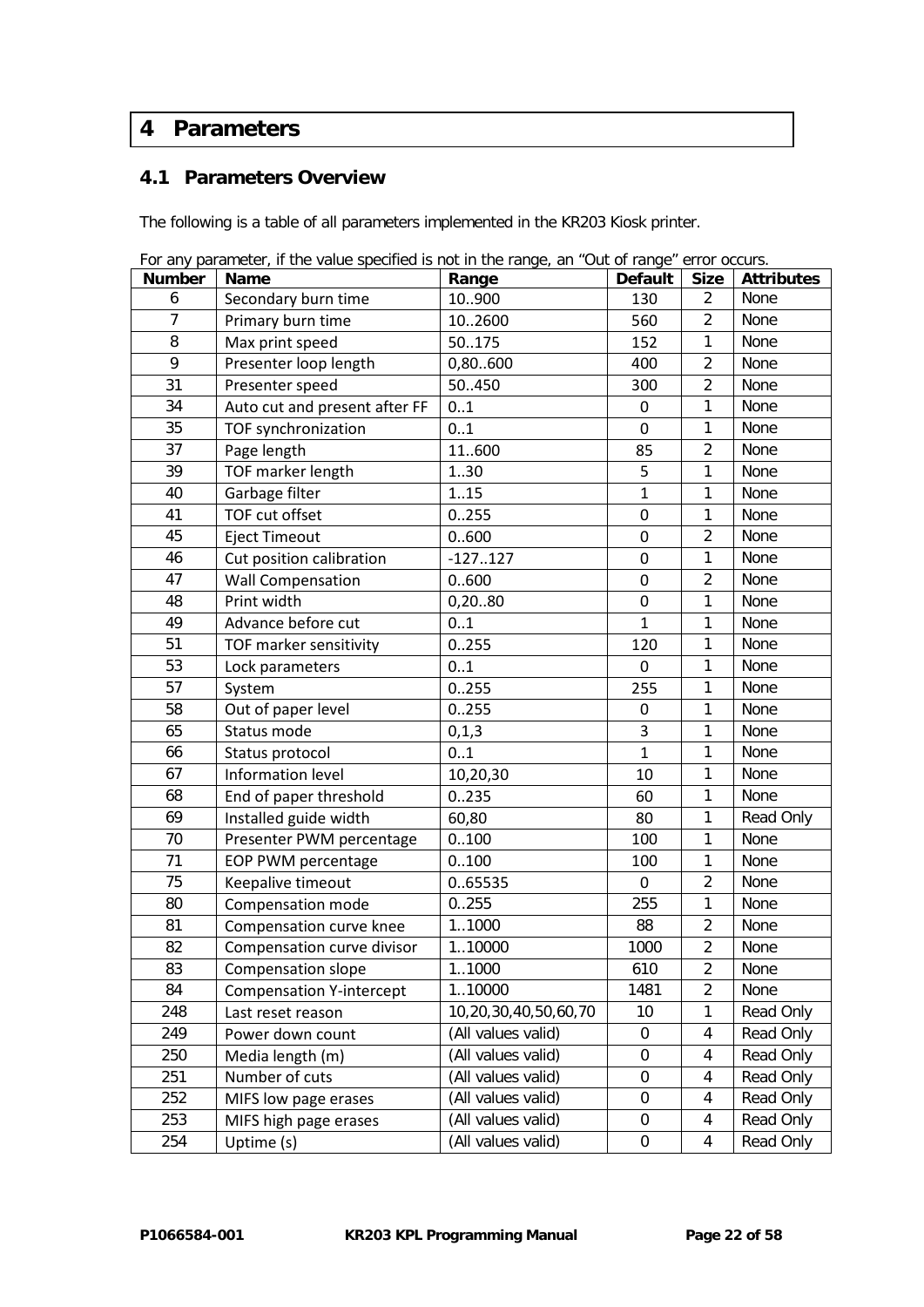# 4.1.1 6 – Secondary burn time

| <b>Parameter Facts</b> |                     |  |
|------------------------|---------------------|--|
| <b>Number</b>          | 6                   |  |
| Name                   | Secondary burn time |  |
| Range                  | 10.900              |  |
| <b>Size</b>            | Unsigned 16-bit     |  |
| Default                | 120 $(\mu S)$       |  |

When "Compensation mode" bit 2 is enabled, this is the amount of time spent burning the history control dot line during printing, it is ignored otherwise.

History lines give extra burn time to pixels which have been off in order to improve

print darkness on those dots.

The time is specified in microseconds. Note that setting this value to a high number can reduce print speed.

# 4.1.2 7 – Primary burn time

| <b>Parameter Facts</b> |                   |  |
|------------------------|-------------------|--|
| <b>Number</b>          |                   |  |
| Name                   | Primary burn time |  |
| Range                  | 102600            |  |
| <b>Size</b>            | Unsigned 16-bit   |  |
| Default                | $546(\mu S)$      |  |

T is the amount of time spent burning the dot line during printing.

The time is specified in microseconds. Note that setting this value to a high number can reduce print speed.

Using very large values can reduce printhead life. Generally there is no reason to set this above 1000.

| <b>Darkness</b> | <b>Total burn time</b> | N <sub>6</sub> | <b>N7</b> |
|-----------------|------------------------|----------------|-----------|
| 5%              | 33                     | 6              | 28        |
| 10%             | 67                     | 12             | 55        |
| 15%             | 100                    | 18             | 82        |
| 20%             | 133                    | 24             | 110       |
| 25%             | 167                    | 30             | 137       |
| 30%             | 200                    | 36             | 164       |
| 35%             | 233                    | 42             | 192       |
| 40%             | 267                    | 48             | 219       |
| 45%             | 300                    | 54             | 246       |
| 50%             | 333                    | 60             | 274       |
| 55%             | 367                    | 66             | 301       |
| 60%             | 400                    | 72             | 328       |
| 65%             | 433                    | 78             | 356       |
| 70%             | 467                    | 84             | 383       |
| 75%             | 500                    | 90             | 410       |
| 80%             | 533                    | 96             | 438       |
| 85%             | 567                    | 102            | 465       |
| 90%             | 600                    | 108            | 492       |
| 95%             | 633                    | 114            | 520       |
| 100%            | 667                    | 120            | 546       |
| 105%            | 700                    | 126            | 574       |
| 110%            | 733                    | 132            | 602       |
| 115%            | 767                    | 138            | 629       |
| 120%            | 800                    | 144            | 656       |
| 125%            | 833                    | 150            | 684       |
| 130%            | 867                    | 156            | 711       |
| 135%            | 900                    | 162            | 738       |
| 140%            | 933                    | 168            | 766       |
| 145%            | 967                    | 174            | 793       |
| 150%            | 1000                   | 180            | 820       |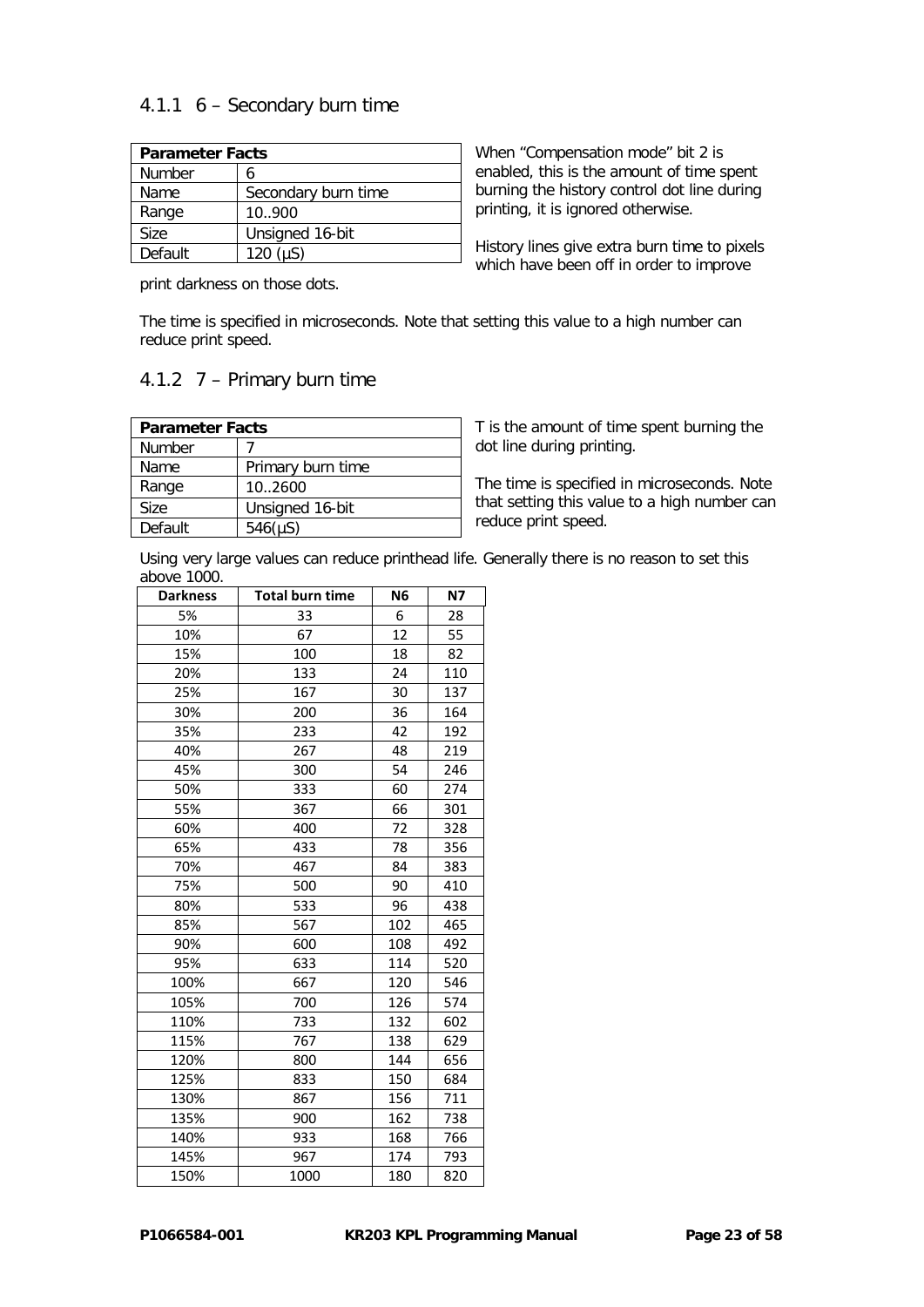# 4.1.3 8 – Max print speed

| <b>Parameter Facts</b> |                 |  |
|------------------------|-----------------|--|
| <b>Number</b>          | 8               |  |
| Name                   | Max print speed |  |
| Range                  | 50175           |  |
| <b>Size</b>            | Unsigned 8-bit  |  |
| Default                | 152 (mm/s)      |  |

| <b>Parameter Facts</b> |                       |
|------------------------|-----------------------|
| <b>Number</b>          |                       |
| Name                   | Presenter loop length |
| Range                  | 0,80600               |
| Size                   | Unsigned 16-bit       |
| Default                | 400 (mm)              |

This parameter specifies the maximum print speed. This speed is used as the feed speed.

The value specified is in millimeters per second. It is not advised to set this value less than 75 or over 152.

# 4.1.4 9 – Presenter loop length

This parameter specifies the maximum media length stored in the presenter loop during printing. Once this much media is stored in the loop, it begins feeding out as more is printed.

The value specified is in millimeters. A value of zero indicates no loop. Note that because of gearing differences in the motors, the size of the loop will slowly increase as more printing occurs, even if the loop is disabled.

#### 4.1.5 31 – Presenter speed

| <b>Parameter Facts</b> |                 |
|------------------------|-----------------|
| <b>Number</b>          | 31              |
| Name                   | Presenter speed |
| Range                  | 50.450          |
| Size                   | Unsigned 16-bit |
| Default                | $300$ (mm/s)    |

This parameter specifies the speed the presenter moves media at when presenting and ejecting. It does not control the speed when maintaining the height of the loop.

The value specified is in millimeters per second.

#### 4.1.6 34 – Auto cut and present after FF

| <b>Parameter Facts</b> |                               |
|------------------------|-------------------------------|
| <b>Number</b>          | 31                            |
| Name                   | Auto cut and present after FF |
| Range                  | 0.1                           |
| Size                   | Unsigned 8-bit                |
| Default                | 0 (Disabled)                  |

 $<$ RS $>$  $<$ 0 $>$ 

#### 4.1.7 35 – TOF Synchronization

| <b>Parameter Facts</b> |                            |
|------------------------|----------------------------|
| <b>Number</b>          | 35                         |
| Name                   | <b>TOF Synchronization</b> |
| Range                  | 0.1                        |
| Size                   | Unsigned 8-bit             |
| Default                | 0 (Disabled)               |

This parameter specifies whether or not the printer automatically cuts and presents after an  $\leq$ FF $>$  command.

A value of zero performs no cut after <FF>, a value of 1 causes a cut and default present to occur after <FF>, equivalent to an

This parameter specifies whether the printer should sync to TOF (Black) marks or not.

A value of 0 places the printer in continuous mode.

A value of 1 places the printer in TOF synchronization mode.

If you attempt to use mark media in continuous mode, normal operation occurs unless the marks are larger than the value specified by "TOF marker length". If this is the case, media out may be signaled when a mark is encountered.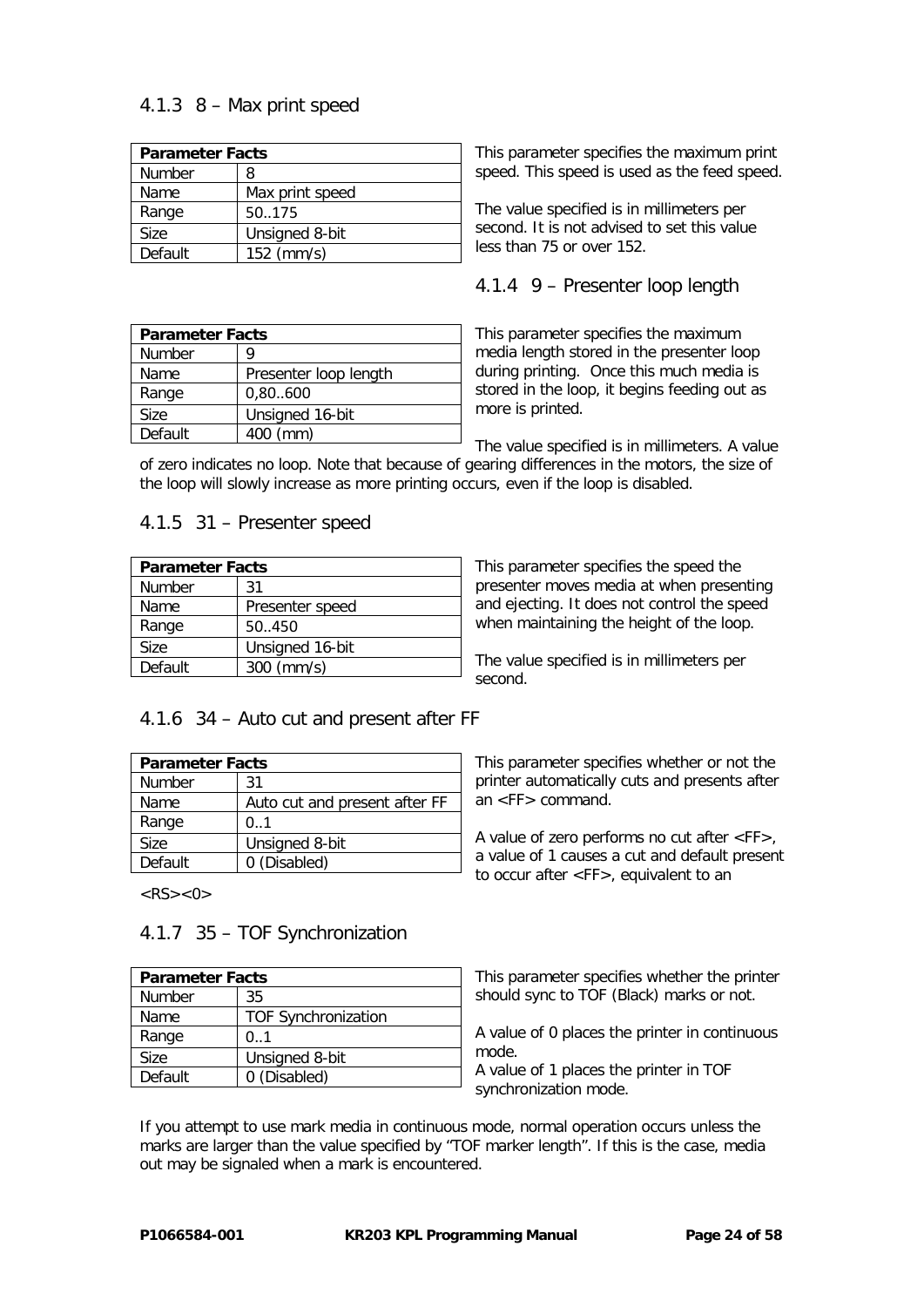If you attempt to use continuous media in mark mode, at the end of each page, the printer will feed media for twice the "Page length" searching for the mark. If it is not found, a "Black mark not found" error occurs.

| Value | Result                          |
|-------|---------------------------------|
|       | Continuous Mode                 |
|       | <b>TOF Synchronization Mode</b> |

#### 4.1.8 37 – Page length

| <b>Parameter Facts</b> |                 |
|------------------------|-----------------|
| <b>Number</b>          | 37              |
| Name                   | Page length     |
| Range                  | 11.600          |
| Size                   | Unsigned 16-bit |
| Default                | $92$ (mm)       |

This parameter specifies the length of a page.

When "TOF Synchronization" is enabled, twice this value is the length of media that will be fed searching for the next valid mark to cut at.

When it is disabled, this represents the minimum page length that the printer will produce.

This setting is set automatically during a calibration when "TOF Synchronization" is enabled.

Page length is always resolved just before a cut operation.

Generally speaking, the printer will always regard this setting when making any cut. Note that during startup, the printer may cut without regard to this setting. This is by design and needed to avoid a paper jam at startup.

#### 4.1.9 39 – TOF marker length

| <b>Parameter Facts</b> |                   |
|------------------------|-------------------|
| <b>Number</b>          | 39                |
| Name                   | TOF marker length |
| Range                  | 1.30              |
| <b>Size</b>            | Unsigned 8-bit    |
| Default                | $5 \, (mm)$       |

This parameter specifies the maximum length of a mark, and is measured in millimeters.

If a mark is longer than this value plus 5mm, a media out condition is signaled.

This setting is set automatically during a calibration when the calibration was started while "TOF Synchronization" is enabled.

#### 4.1.10 40 – Garbage filter

| <b>Parameter Facts</b> |                |
|------------------------|----------------|
| <b>Number</b>          | 40             |
| Name                   | Garbage filter |
| Range                  | 1.15           |
| <b>Size</b>            | Unsigned 8-bit |
| Default                | (mm)           |

while "TOF Synchronization" is enabled.

# 4.1.11 41 – TOF cut offset

| <b>Parameter Facts</b> |                |
|------------------------|----------------|
| <b>Number</b>          | Λ1             |
| Name                   | TOF cut offset |
| Range                  | 0.255          |

This parameter specifies how big a mark must be to be detected as a mark.

If a mark is shorter than this, it is ignored.

This setting is set automatically during a calibration when the calibration was started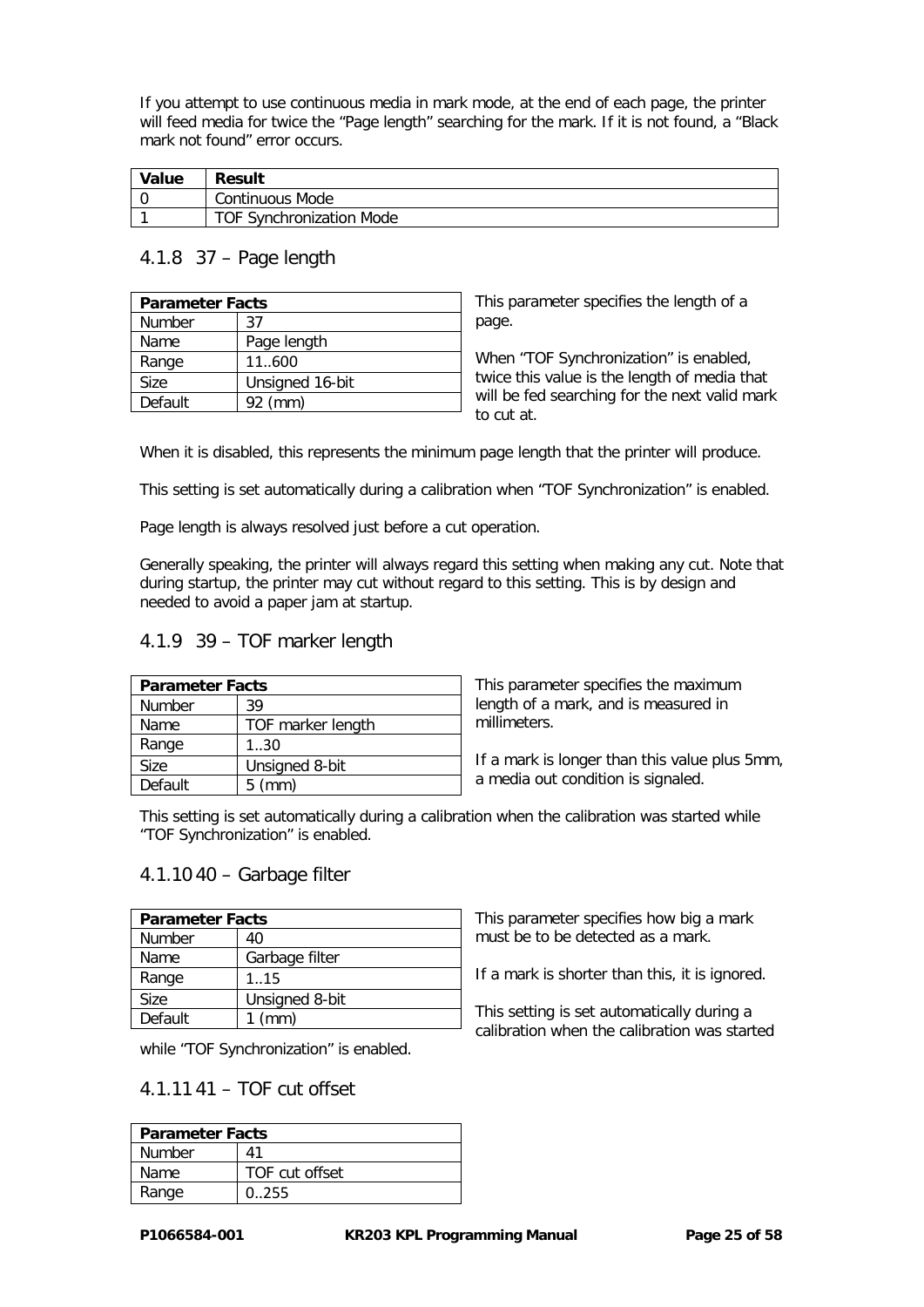| √ize    | Unsigned 8-bit |
|---------|----------------|
| Default |                |

This parameter specifies how much media should be fed once a mark is detected before media is considered to be in cut

position. It has no effect when "TOF Synchronization" is not enabled.

Note that additional marks can be found in the interim and this will have no effect on the operation, and may desynchronize the mark system.

# 4.1.12 45 – Eject timeout

| <b>Parameter Facts</b> |                 |
|------------------------|-----------------|
| <b>Number</b>          | 45              |
| Name                   | Eject timeout   |
| Range                  | 0600            |
| Size                   | Unsigned 16-bit |
| Default                | 0 (Seconds)     |

the completion of the first present operation.

#### 4.1.13 46 – Cut position calibration

| <b>Parameter Facts</b> |                          |
|------------------------|--------------------------|
| <b>Number</b>          | 46                       |
| Name                   | Cut position calibration |
| Range                  | $-127.127$               |
| <b>Size</b>            | <b>Signed 8-bit</b>      |
| Default                | $0$ (steps)              |

#### 4.1.14 47 – Wall compensation

| <b>Parameter Facts</b> |                          |
|------------------------|--------------------------|
| Number                 | 47                       |
| Name                   | <b>Wall Compensation</b> |
| Range                  | 0.600                    |
| Size                   | Unsigned 16-bit          |
| Default                | (mm)                     |

This parameter specifies how long the printer waits after a present operation occurs before it automatically ejects the page.

If this value is set to zero, no eject will occur. Note that the time is measured from

This parameter is used to set how many steps the cut position is to be modified by. Note that this is a signed 8 bit value. Negative values will cause the printer to cut sooner than default position. Note that the adjustment will never result in a reverse  $F_{\text{A}}$ 

This parameter is used to set the thickness of the kiosk wall. This value is added to the first present operation of any printed page as an additional feed. It only applies to the first present operation of a given page, subsequent feeds will be at their actual values.

Note that the presenter will never lose control of the media with a present operation. Eject cannot occur using present commands.

#### 4.1.15 48 – Print width

| <b>Parameter Facts</b> |                            |
|------------------------|----------------------------|
| <b>Number</b>          | 48                         |
| Name                   | Print width                |
| Range                  | 0,2080                     |
| <b>Size</b>            | Unsigned 8-bit             |
| Default                | 0 (automatic based on n69) |

This parameter is used to set the desired print width output. This setting overrides setting 69, "Installed guide width" and instructs the system to print in the specified width in millimeters.

The print window will always be centered.

If this value is 0, the value is based on "Installed guide width" and is 54 if a narrow guide is detected and 72 if a wide guide is detected.

#### 4.1.16 49 – Advance before cut

#### **Parameter Facts**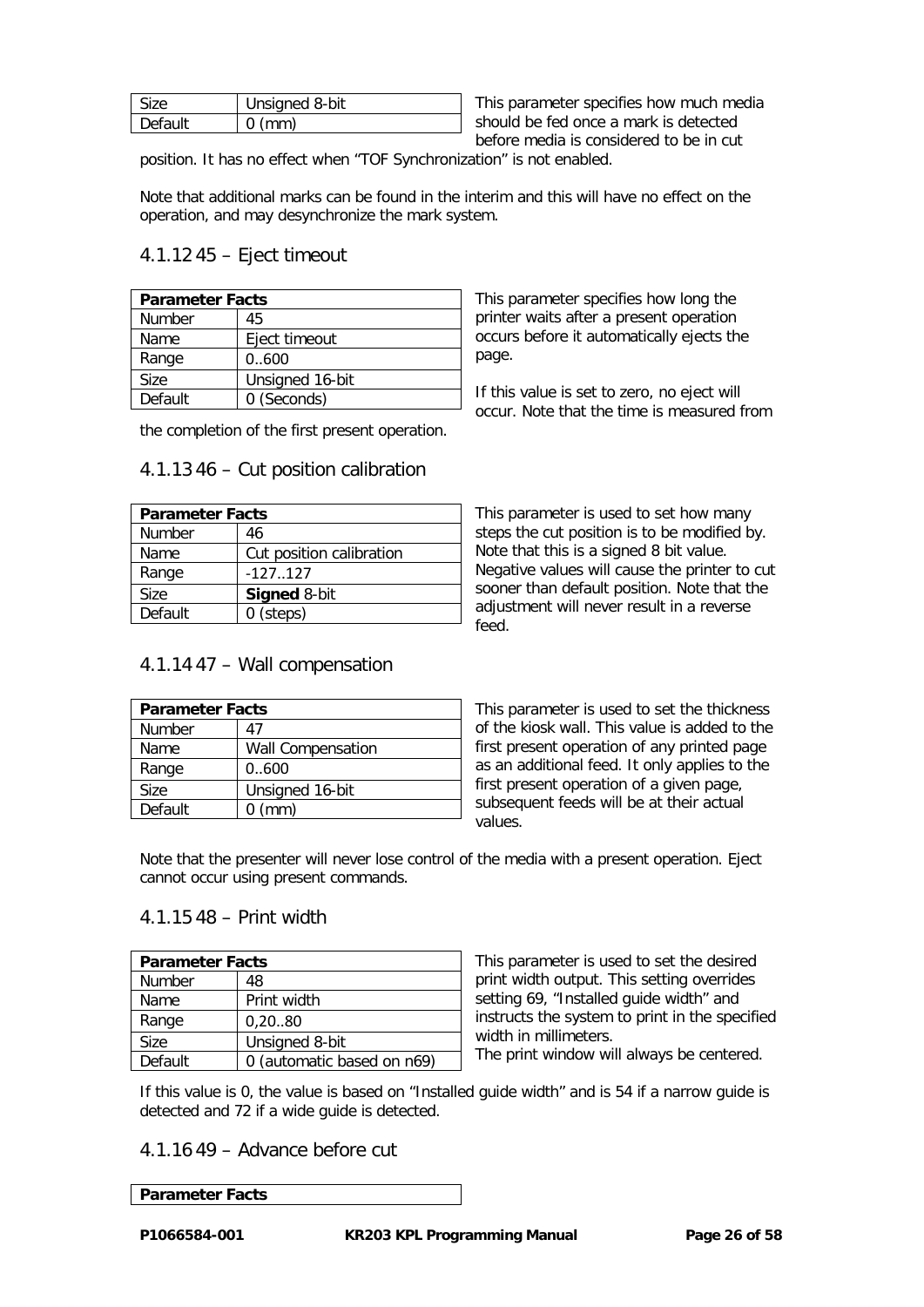| Number  | 49                 |
|---------|--------------------|
| Name    | Advance before cut |
| Range   | 0.1                |
| Size    | Unsigned 8-bit     |
| Default | 1 (Enabled)        |

If this parameter is set to 1, meaning it is enabled, the printer will feed the print line to cutter distance before it tries to move to cut position. A value of zero means no motion occurs, which means that part of the previous page will appear on the top of the

next page.

Because the print line to cutter distance is less than the EOP sensor to print line distance, this should never cause an extra form to be fed when "TOF synchronization" is enabled.

| Value | <b>Result</b>             |
|-------|---------------------------|
|       | Do not advance before cut |
|       | Advance before cut        |

#### 4.1.17 51 – TOF marker sensitivity

| <b>Parameter Facts</b> |                        |
|------------------------|------------------------|
| <b>Number</b>          | 51                     |
| Name                   | TOF marker sensitivity |
| Range                  | 0.255                  |
| <b>Size</b>            | Unsigned 8-bit         |
| Default                | 122 (AD Steps)         |

"TOF synchronization" is enabled.

#### 4.1.18 53 – Lock parameters

| <b>Parameter Facts</b> |                 |
|------------------------|-----------------|
| <b>Number</b>          | 53              |
| Name                   | Lock parameters |
| Range                  | 0.1             |
| Size                   | Unsigned 8-bit  |
| Default                | 0 (Unlocked)    |

This setting determines what level the selected EOP sensor must see before it starts evaluating whether or not a detected mark is valid. This is a detection done prior to the garbage filter detection.

This is set during media calibration when

This value specifies if parameters can be changed using the <ESC>&p command. When set to 1, setting any parameter other than this one results in an "Index error".

Note that the "Recall parameters" command overrides this setting.

| Value | <b>Result</b>          |
|-------|------------------------|
|       | Do not lock parameters |
|       | Lock parameters        |

#### 4.1.19 57 – System

| <b>Parameter Facts</b> |                |
|------------------------|----------------|
| Number                 | 57             |
| Name                   | System         |
| Range                  | 0.255          |
| Size                   | Unsigned 8-bit |
| Default                | 255            |

The System parameter is a bit field that will control up to eight system components in the printer. Bits 0-6 are unspecified and should always remain set to 1.

Bit7 1: default. One PC /one KR203 USB driver instance regardless of USB port used;

0: each USB port has its own KR203 USB driver instance.

# 4.1.20 58 – Out of paper level

| l Parameter Facts |                    |
|-------------------|--------------------|
| Number            |                    |
| Name.             | Out of paper level |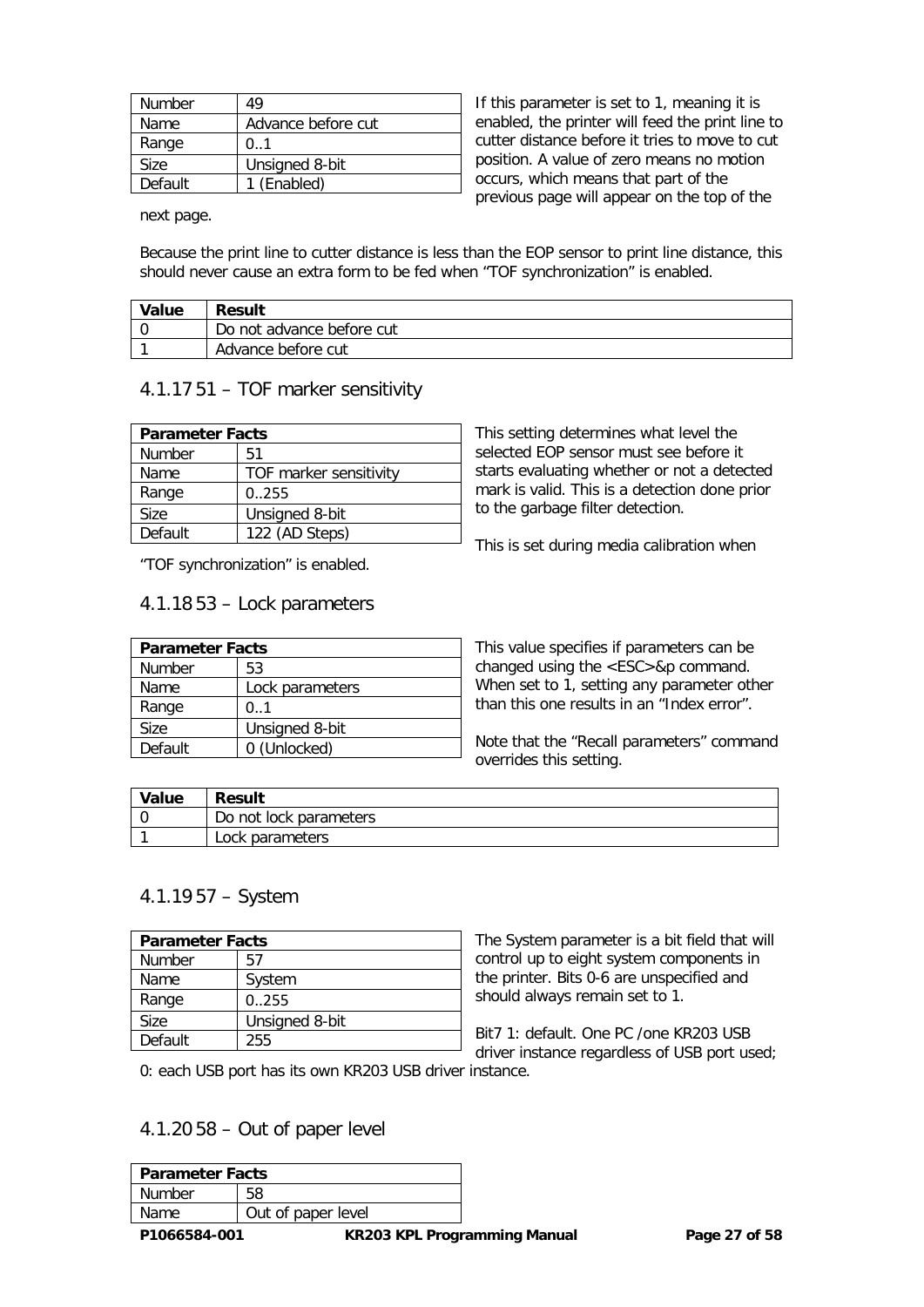| Range   | 0.255          |
|---------|----------------|
| Size    | Unsigned 8-bit |
| Default |                |

This parameter is not currently used and is set during calibration.

# 4.1.21 65 – Status mode

| <b>Parameter Facts</b> |                   |
|------------------------|-------------------|
| <b>Number</b>          | 65                |
| Name                   | Status mode       |
| Range                  | $0$ and $3$       |
| Size                   | Unsigned 8-bit    |
| Default                | 3 (Active to USB) |

This setting determines the status reporting behavior of the KR203.

When set to 3, the printer will actively report status changes. These responses are equivalent to the responses generated by <ESC><ENQ><1>. The reporting format

will vary based on the value of "Status protocol" (parameter 66).

These requests will be generated automatically, without an enquiry. For a list of the codes generated, see "Status codes".

| Value | <b>Result</b>                    |
|-------|----------------------------------|
|       | No active status reporting       |
|       | Report active status to USB port |

#### 4.1.22 66 – Status protocol

| <b>Parameter Facts</b> |                   | This setting determines the status reporting     |
|------------------------|-------------------|--------------------------------------------------|
| Number                 | 66                | protocol of the KR203 printer.                   |
| Name                   | Status protocol   |                                                  |
| Range                  | 01                | All data that is returned by the printer will be |
| <b>Size</b>            | Unsigned 8-bit    | in a format supported by the specified           |
| Default                | 1 (XML Reporting) | protocol.                                        |
|                        |                   |                                                  |

| Value | <b>Result</b>        |
|-------|----------------------|
|       | TP Reporting         |
|       | <b>XML Reporting</b> |

For a detailed reference of the responses of each protocol, see the "Status protocols" section.

#### 4.1.23 67 – Information Level

| <b>Parameter Facts</b> |                          |  |
|------------------------|--------------------------|--|
| <b>Number</b>          | 67                       |  |
| Name                   | <b>Information Level</b> |  |
| Range                  | 10,20,30                 |  |
| Size                   | Unsigned 8-bit           |  |
| Default                | 30 (Maximum information) |  |

protocol is enabled.

This setting determines the amount of information to be reported when using the "XML Reporting" option as selected by the "Status protocol" setting.

It only applies to the "XML Reporting" option, and does nothing when any other

| <b>Value</b> | <b>Result</b>             |
|--------------|---------------------------|
| 10           | Minimum Information Level |
| 20           | Medium Information Level  |
| -30          | Maximum Information Level |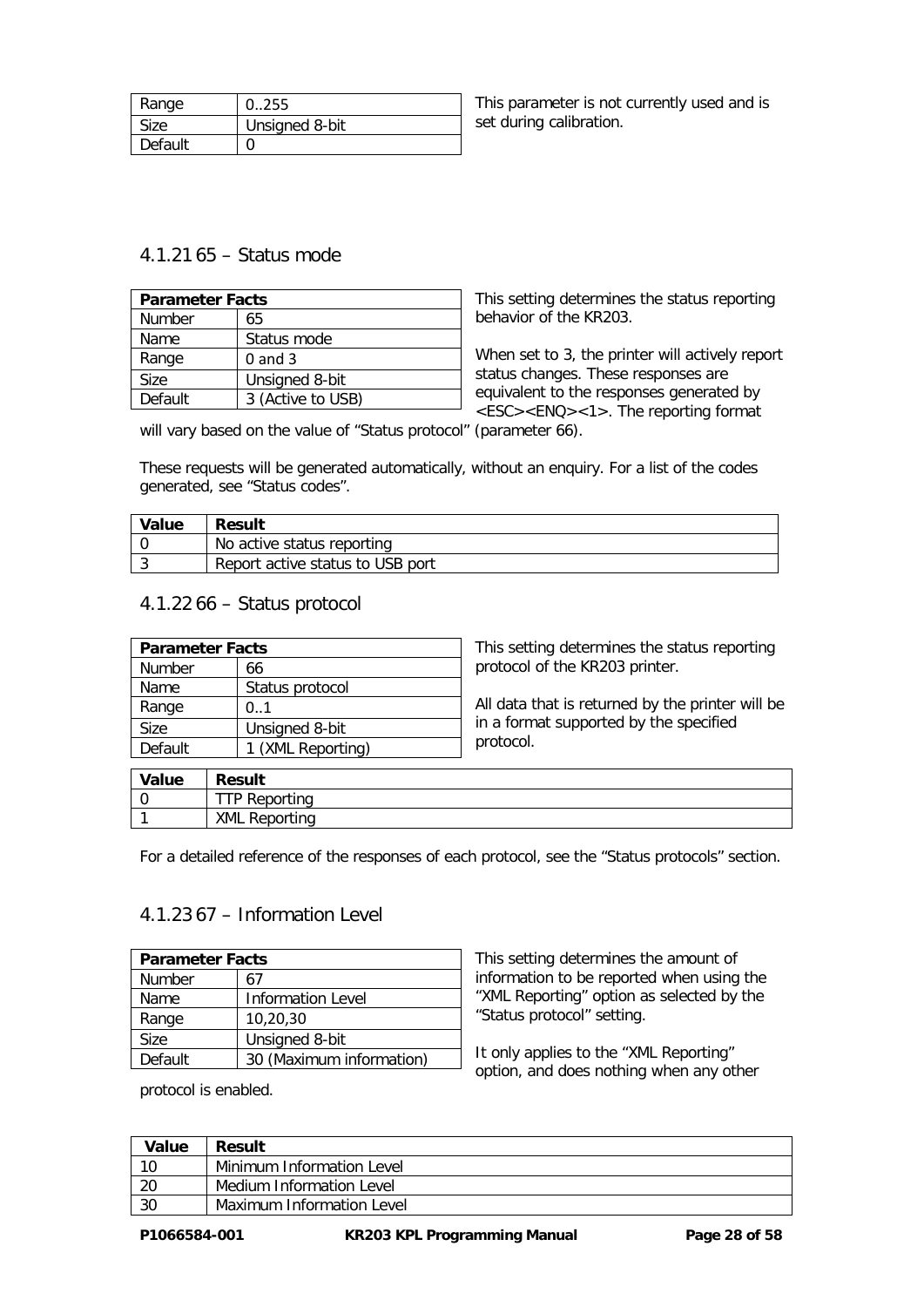For a detailed reference of the responses at each information level, see the "Status protocols" section.

#### 4.1.24 68 – End of paper threshold

| <b>Parameter Facts</b> |                        |  |
|------------------------|------------------------|--|
| <b>Number</b>          | 68                     |  |
| Name                   | End of paper threshold |  |
| Range                  | 0.255                  |  |
| Size                   | Unsigned 8-bit         |  |
| Default                | 60 (AD Steps)          |  |

This setting determines the thresholds for the EOP sensor to determine if the printer is out of paper. This is in addition to the detection system afforded by the mark detection system (which is if the mark length is greater than "TOF marker length" plus 5mm).

This value is set after a successful media guide calibration.

#### 4.1.25 69 – Installed guide width

| <b>Parameter Facts</b> |                           |  |
|------------------------|---------------------------|--|
| <b>Number</b>          | 69                        |  |
| Name                   | Installed quide width     |  |
| Range                  | 60,80                     |  |
| Size                   | Unsigned 8-bit, read only |  |
| Default                | 80 (or 82.5mm)            |  |

This setting instructs the system which EOP sensor to use, either the sensor for wide guides or the sensor for narrow guides.

This value is set after a successful media guide calibration.

| Value | Result                         |
|-------|--------------------------------|
| 60    | 60 (or 58mm) guide installed   |
| -80   | 80 (or 82.5mm) guide installed |

#### 4.1.26 70 – Presenter PWM percentage

| <b>Parameter Facts</b> |                          |  |
|------------------------|--------------------------|--|
| <b>Number</b>          | 70                       |  |
| Name                   | Presenter PWM percentage |  |
| Range                  | 0.100                    |  |
| Size                   | Unsigned 8-bit           |  |
| Default                | 100 (percent)            |  |

This setting instructs the system what amount of time the LED should be turned on per cycle. 100% is equal to full on, 0% is equal to full off. This setting controls the presenter sensor's PWM.

This value is set after a successful media calibration, regardless of the "TOF Synchronization" setting. This parameter should not be manually set.

#### 4.1.27 71 – EOP PWM percentage

| <b>Parameter Facts</b> |                    |  |
|------------------------|--------------------|--|
| <b>Number</b>          | 71                 |  |
| Name                   | EOP PWM percentage |  |
| Range                  | 0.100              |  |
| Size                   | Unsigned 8-bit     |  |
| Default                | 100 (percent)      |  |

This parameter should not be manually set.

#### 4.1.28 75 – Keepalive timeout

| <b>Parameter Facts</b> |  |  |
|------------------------|--|--|
| Jumher                 |  |  |
|                        |  |  |

This setting instructs the system what amount of time the LED should be turned on per cycle. 100% is equal to full on, 0% is equal to full off. This setting controls both EOP sensor's PWM.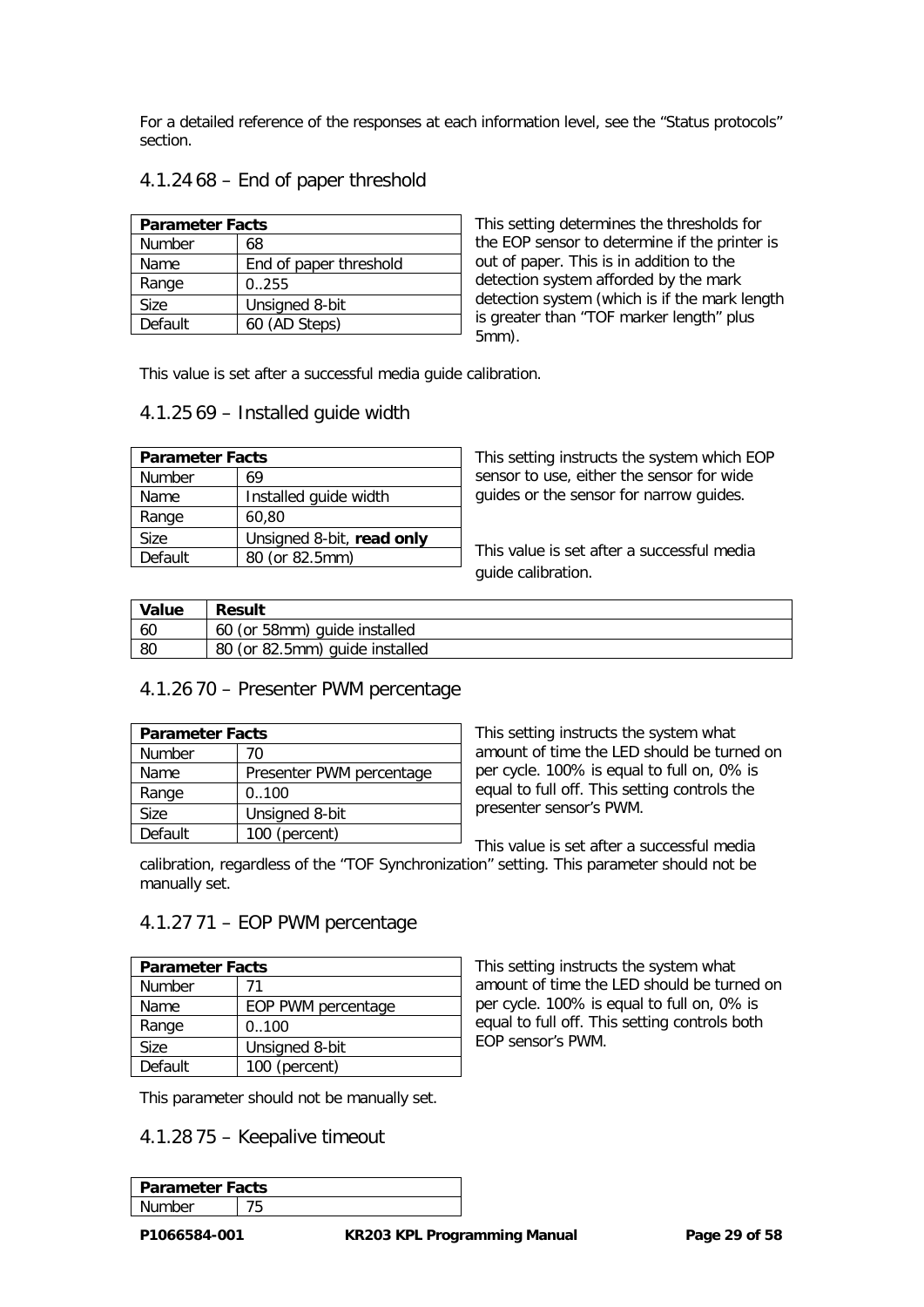| Name    | Keepalive timeout |
|---------|-------------------|
| Range   | 0.65535           |
| Size    | Unsigned 8-bit    |
| Default | 60                |

If active status reporting is enabled (see "Status mode"), this setting instructs the system to send back an active status message at regular intervals as specified by this parameter. The parameter is measured

in seconds.

Once an active status message is sent, a timeout is started based on this value. If no new active status message occurs during that time, a special keepalive status message will be transmitted based on the currently selected status protocol (see "Status protocol"). The timer always resets when the system broadcasts any active status message or keepalive message.

A value of zero indicates that this function is disabled, all other values indicate the timeout in seconds.

#### 4.1.29 80 – Compensation mode

| <b>Parameter Facts</b> |                            |  |
|------------------------|----------------------------|--|
| Number                 | 80                         |  |
| Name                   | Compensation mode          |  |
| Range                  | 0.255                      |  |
| <b>Size</b>            | Unsigned 8-bit (bit field) |  |
| Default                | 255 (all enabled)          |  |

This setting instructs the system to enable or disable various printing compensation systems.

These systems can change the values specified by "Primary burn time".

This parameter is a bit field parameter, add the values below to get the desired effect.

| <b>Bit Number</b> | Value to Add | <b>Definition</b>                                                                     |
|-------------------|--------------|---------------------------------------------------------------------------------------|
|                   |              | Enable Thermal Compensation                                                           |
|                   |              | Decreases burn time based on head temperature.                                        |
|                   |              | <b>Enable Speed Compensation</b>                                                      |
|                   |              | Increases or decreases burn time based on print speed.                                |
|                   |              | Enable Secondary Burn                                                                 |
|                   |              | Enables the history system, and burns history lines at the "Secondary burn time" time |

Note that enabling or disabling these settings can have an effect on print speed during printing.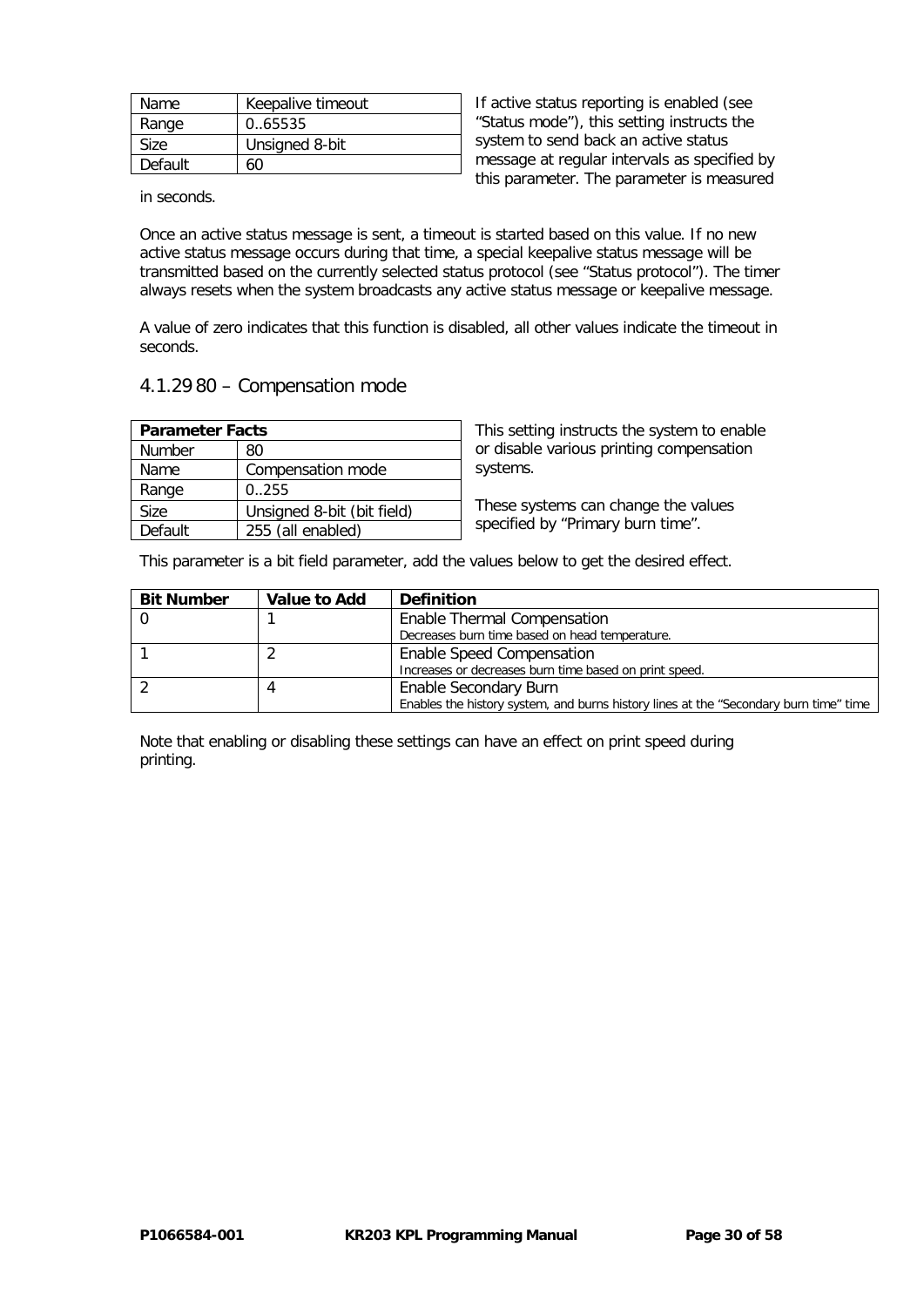# 4.1.30 81 – 84 Compensation

| <b>Parameter Facts</b> |                                  |
|------------------------|----------------------------------|
| <b>Number</b>          | 81                               |
| Name                   | Compensation curve knee, k       |
| Range                  | 0.1000                           |
| Size                   | Unsigned 16-bit                  |
| Default                | 88 ( $\times$ 10 <sup>-1</sup> ) |

| <b>Parameter Facts</b> |                                   |
|------------------------|-----------------------------------|
| Number                 | 83                                |
| <b>Name</b>            | Compensation slope, I             |
| Range                  | 0.1000                            |
| Size                   | Unsigned 16-bit                   |
| Default                | 610 ( $\times$ 10 <sup>-3</sup> ) |

| <b>Parameter Facts</b> |                                    |
|------------------------|------------------------------------|
| <b>Number</b>          | 82                                 |
| Name                   | Compensation curve divisor, d      |
| Range                  | 0.1000                             |
| Size                   | Unsigned 16-bit                    |
| Default                | 1000 ( $\times$ 10 <sup>-1</sup> ) |

| <b>Parameter Facts</b> |                                    |
|------------------------|------------------------------------|
| Number                 | 84                                 |
| <b>Name</b>            | Compensation Y-intercept, y        |
| Range                  | 010000                             |
| Size                   | Unsigned 16-bit                    |
| Default                | 1481 ( $\times$ 10 <sup>-3</sup> ) |

These four settings are used by the speed compensation system determine how much to compensate the burn by based on the following formula:

$$
x = \frac{o - \left(y - \left(\frac{(p+s)}{l}\right)\right)k}{d}
$$

| Element | <b>Meaning</b>                          |
|---------|-----------------------------------------|
|         | Time head has been off in µS            |
|         | <b>Compensation Y-intercept</b>         |
|         | Primary burn time value in µS           |
| S       | Secondary burn time value in µS         |
|         | <b>Compensation slope</b>               |
|         | <b>Compensation knee</b>                |
| d.      | <b>Compensation divisor</b>             |
| x       | Result in µS to add to the primary burn |

The total amount of time burned when speed compensation is enabled cannot exceed the minimum step length by more than a small amount, so the net speed impact is small. Also speed compensation never reduces burn, only increases it.

# 4.1.31 248 – Last reset reason

| <b>Parameter Facts</b> |                            | This val |
|------------------------|----------------------------|----------|
| Number                 | 248                        | printer  |
| Name                   | Last reset reason          | This val |
| Range                  | 10,20,30,40,50,60,70       |          |
| <b>Size</b>            | Unsigned 8-bit, read-only  |          |
| Default                | 10 (Reset from power loss) |          |

lue contains the last reason the reset. lue is read only

| Value           | Meaning                                                             |
|-----------------|---------------------------------------------------------------------|
| 10              | Reset from power loss                                               |
| 20              | Reset by command                                                    |
| $\overline{30}$ | Reset by request to enter boot                                      |
| 40              | Reset by brownout (voltage dipped below 18 and then rose above 22v) |
| 50              | Reset by software watchdog                                          |
| 60              | Reset by operating system error                                     |
| 70              | Reset by bad interrupt                                              |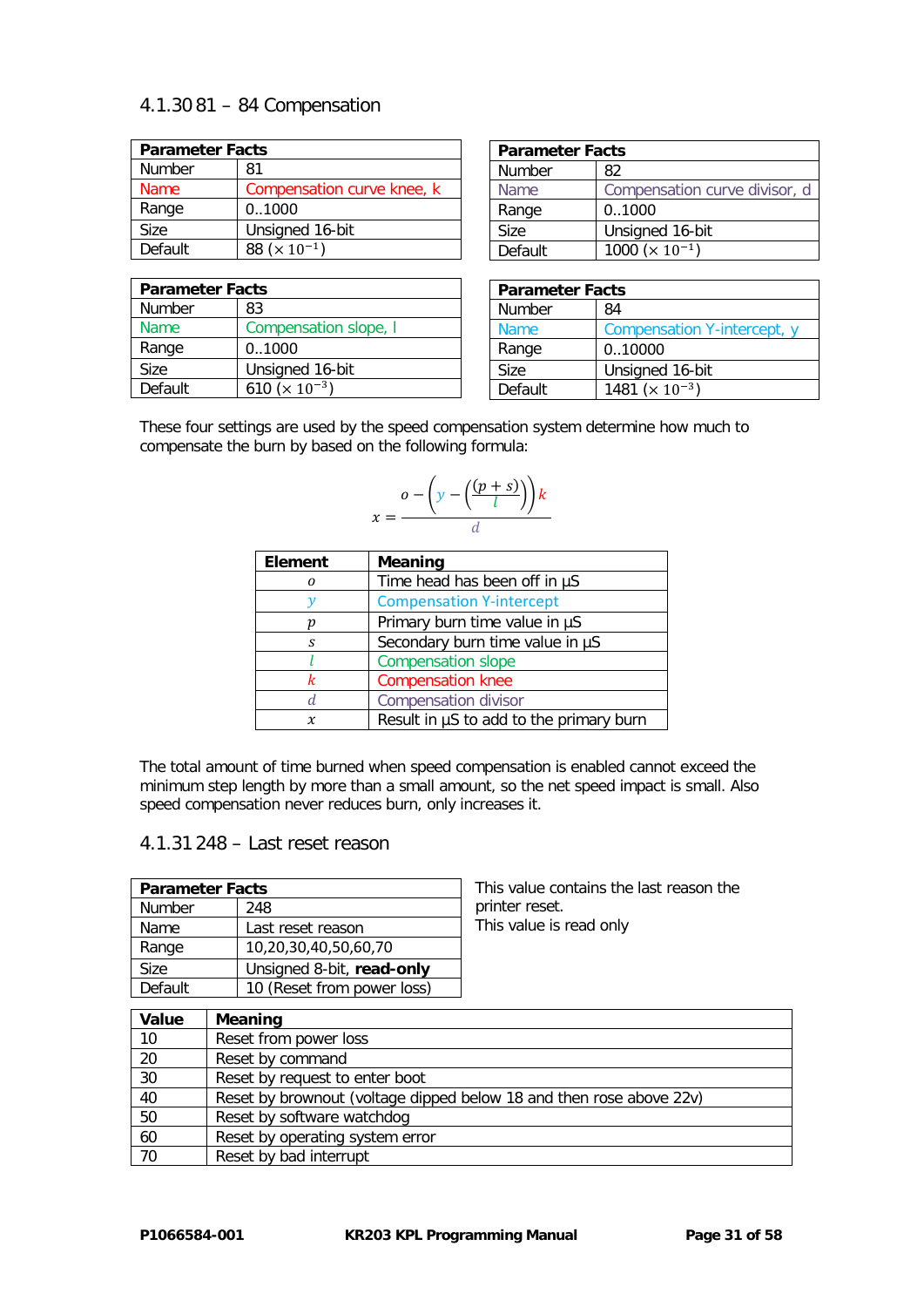#### 4.1.32 249 – Power down count

| <b>Parameter Facts</b> |                            |
|------------------------|----------------------------|
| <b>Number</b>          | 249                        |
| Name                   | Power down count           |
| Range                  | (All values valid)         |
| <b>Size</b>            | Unsigned 32-bit, read only |
| Default                |                            |

This value is the number of times the printer has been powered down. It is not incremented when a brownout occurs.

# 4.1.33 250 – Media length (m)

| <b>Parameter Facts</b> |                            |  |
|------------------------|----------------------------|--|
| <b>Number</b>          | 250                        |  |
| Name                   | Media length               |  |
| Range                  | (All values valid)         |  |
| Size.                  | Unsigned 32-bit, read only |  |
| Default                |                            |  |

This value is the total length of media fed by the platen motor in meters. It is reported in meters but tracked in platen steps.

# 4.1.34 251 – Number of cuts

| <b>Parameter Facts</b> |                            |  |
|------------------------|----------------------------|--|
| <b>Number</b>          | 251                        |  |
| Name                   | Number of cuts             |  |
| Range                  | (All values valid)         |  |
| <b>Size</b>            | Unsigned 32-bit, read only |  |
| Default                |                            |  |

This value is the total number of times the cutter blades have contacted. This includes normal cuts, partial cuts and retry cuts.

### 4.1.35 252 & 253 – Page Erases

These two values store the number of times the printers two flash disks have been written to. The printer has a mirroring system for the flash disk, and these counters track the number of writes to each one. Each flash disk is rated for, at minimum, 50,000 writes.

4.1.36 254 – Uptime (s)

This value is the total number of seconds the controller PCB has been powered.

| <b>Parameter Facts</b> |                            |  |
|------------------------|----------------------------|--|
| Number                 | 252                        |  |
| Name                   | MIFS low page erases       |  |
| Range                  | (All values valid)         |  |
| Size                   | Unsigned 32-bit, read only |  |
| Default                | 0                          |  |
|                        |                            |  |
| <b>Parameter Facts</b> |                            |  |
| <b>Number</b>          | 253                        |  |
| Name                   | MIFS high page erases      |  |
| Range                  | (All values valid)         |  |
| Size                   | Unsigned 32-bit, read only |  |
| Default                | ი                          |  |
|                        |                            |  |
| <b>Parameter Facts</b> |                            |  |
| Number                 | 254                        |  |
| Name                   | Uptime (s)                 |  |
| Range                  | (All values valid)         |  |
| Size                   | Unsigned 32-bit, read only |  |
| Default                | O                          |  |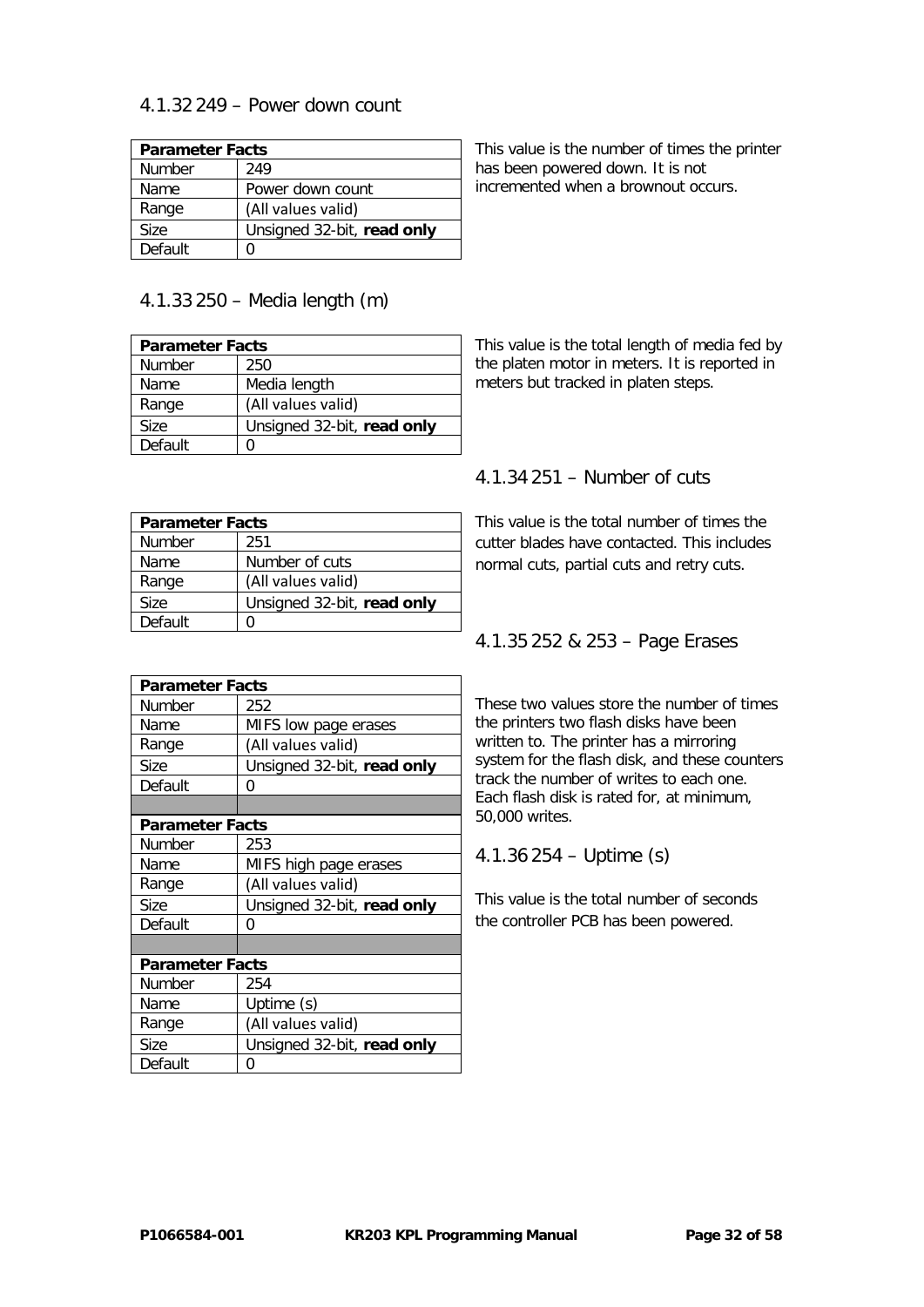# **5 Status Codes**

# **5.1 Application Status Code Overview**

The following table is all status codes that can be reported by the KR203 printer from the application.

| <b>Number</b>  | <b>Name</b>                             | <b>Type</b>    | Group                 | <b>LED</b>         |
|----------------|-----------------------------------------|----------------|-----------------------|--------------------|
|                |                                         |                |                       | Reporting          |
| 0              | Ok                                      | Normal         | Informational         | Solid green        |
| 1              | Paper jam in presenter                  | Normal         | Severe                | 1 red flash        |
| $\overline{2}$ | Cutter Jam                              | Normal         | Severe                | 2 red flashes      |
| 3              | Out of paper                            | Normal         | Severe                | 3 red flashes      |
| $\overline{4}$ | Printhead lifted                        | Normal         | Severe                | 4 red flashes      |
| 5              | Paper feed error                        | Normal         | Severe                | 5 red flashes      |
| 6              | Head temperature error                  | Normal         | Severe auto-<br>clear | Yellow<br>flashing |
| 10             | Black mark not found                    | One-<br>time   | Informational         | Not signaled       |
| 11             | <b>Black mark calibration</b><br>error  | $One-$<br>time | Informational         | Not signaled       |
| 12             | Index error                             | One-<br>time   | Informational         | Not signaled       |
| 18             | Out of range                            | One-<br>time   | Informational         | Not signaled       |
| 19             | Paper low                               | Normal         | Warning               | Not signaled       |
| 20             | Media in presenter                      | Normal         | Informational         | Not signaled       |
| 40             | Printer entered USB<br>bus              | One-<br>time   | Informational         | Not signaled       |
| 41             | Media guide detection<br>error          | One-<br>time   | Informational         | Not signaled       |
| 42             | Media guide detection<br><b>SUCCESS</b> | One-<br>time   | Informational         | Not signaled       |

# **5.2 Groups, Types and Reporting**

The group and type values in the above table are important pieces of information to know how to deal with a status.

#### **Type**

Items in the above table marked "One-time" will only be reported to the host once; that is as soon as they are transmitted to the host, either as part of an active status report if "Status mode" is set in such a way, or after a query such as "Send status", they are automatically cleared.

"Normal" type status messages will continue to be reported until the status changes.

#### **Reporting**

Severe errors are reported to the user via the user interface using the status LED. The order of the above list expresses the order in which they are reported on the user interface.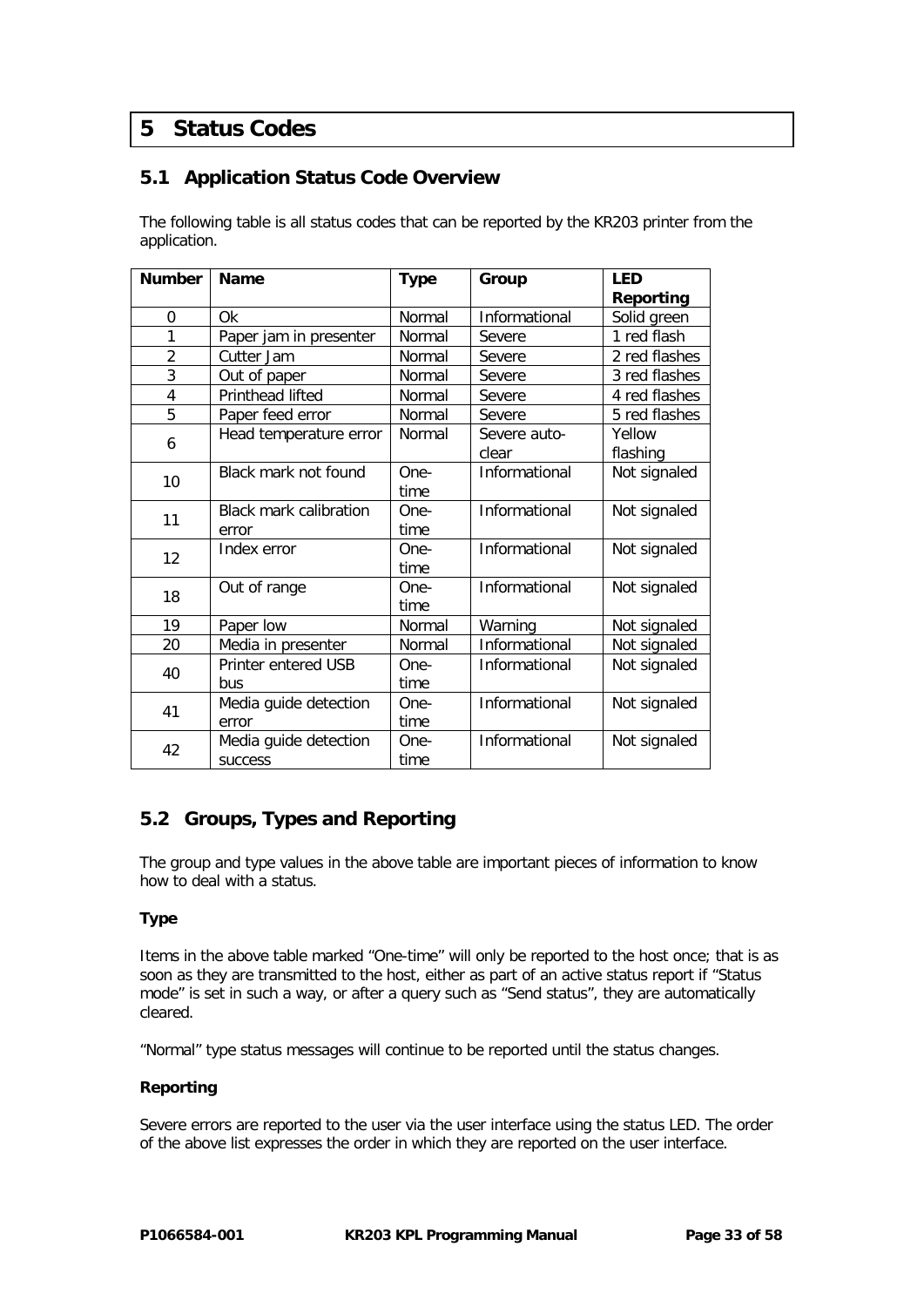When status is requested, all status codes that are active will be returned to the user each time the information is requested. Additionally, if the status changes and is reported actively, it will be re-reported when any status changes.

For example, if the head is open and the printer is out of media, an active status report will arrive showing both these codes. If the head is then closed but media is not present, an additional active status report will be issued that informs the host that only media is out.

#### **Groups**

Groups allow the host to make determinations about what to do with an error without knowing what the error means. In addition to the above names, groups are assigned numbers reported in the status report.

These codes give an indication of how the host should handle each of these classes of errors if it does not know what a certain status code means.

| Category          | Group | Meaning                                                                       |
|-------------------|-------|-------------------------------------------------------------------------------|
|                   | value |                                                                               |
| Severe            |       | A serious error has occurred and a technician will be required to resolve it. |
| Severe auto-clear | 10    | A serious error has occurred, but it may clear on its own given time.         |
| Warning           | 30    | An error may occur in the future.                                             |
| Informational     | 100   | Information only, there is no risk of error.                                  |

#### $5.2.1 \quad 0 - Ok$

| <b>Status Code Facts</b> |               |
|--------------------------|---------------|
| <b>Number</b>            |               |
| Name                     | Ωk            |
| Type                     | Normal        |
| Group                    | Informational |
| <b>LED Reporting</b>     | Solid Green   |

This code is reported when no other codes are active. It indicates that everything is okay.

# 5.2.2 1 – Paper jam in presenter

| <b>Status Code Facts</b> |                        |  |
|--------------------------|------------------------|--|
| Number                   |                        |  |
| Name                     | Paper jam in presenter |  |
| Type                     | Normal                 |  |
| Group                    | Severe                 |  |
| <b>LED Reporting</b>     | 1 red flash            |  |

from the presenter sensor.

### 5.2.3 2 – Cutter Jam

| <b>Status Code Facts</b> |               |  |
|--------------------------|---------------|--|
| <b>Number</b>            |               |  |
| Name                     | Cutter jam    |  |
| Type                     | Normal        |  |
| Group                    | Severe        |  |
| <b>LED Reporting</b>     | 2 red flashes |  |

This code indicates that media is stuck in the presenter. This error is set when the printer attempts to eject media completely, and cannot complete the operation after feeding the length of the page plus 175mm.

It can be cleared by removing the media

This code indicates that the printer could not find the cutter blade or could not properly manage its position.

This error is set when the printer attempts to cut but fails, and three retries also fail.

It can be cleared by power cycle only.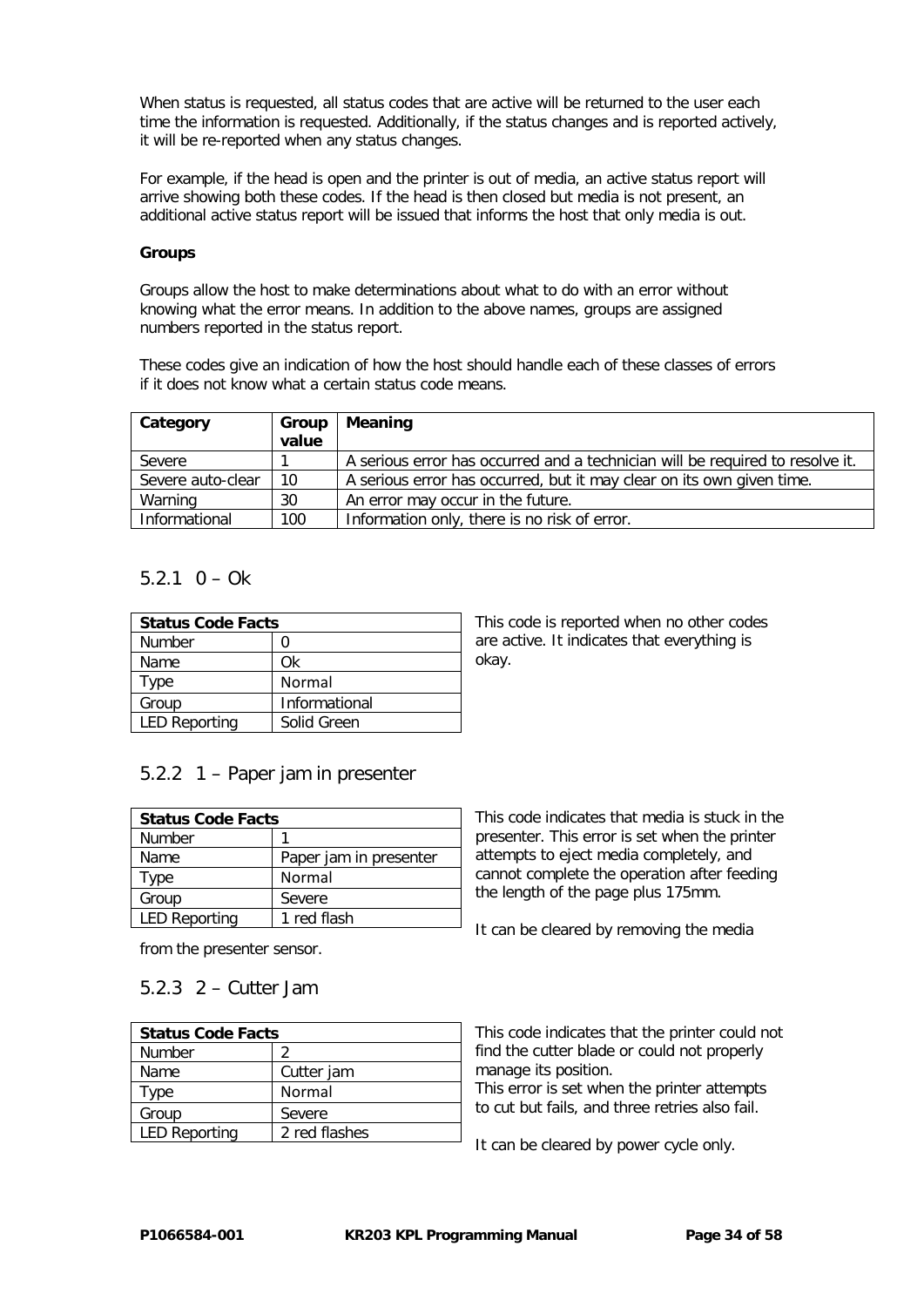# 5.2.4 3 – Out of paper

| <b>Status Code Facts</b> |               |  |
|--------------------------|---------------|--|
| <b>Number</b>            | 3             |  |
| Name                     | Out of paper  |  |
| Type                     | Normal        |  |
| Group                    | Severe        |  |
| <b>LED Reporting</b>     | 3 red flashes |  |

This code indicates that the selected EOP sensor has detected no media present. This value is signaled either when the mark engine has detected a mark larger than "TOF marker length" plus 5mm, or when the A/D reading of the EOP sensor drops below the "End of paper threshold".

It is cleared after successful media load (either via calibration or via regular media load).

#### 5.2.5 4 – Printhead lifted

| <b>Status Code Facts</b> |                         |  |
|--------------------------|-------------------------|--|
| <b>Number</b>            |                         |  |
| Name                     | <b>Printhead lifted</b> |  |
| Type                     | Normal                  |  |
| Group                    | Severe                  |  |
| <b>LED Reporting</b>     | 4 red flashes           |  |

This code indicates that the printhead is lifted. It can only be cleared by the head being restored to its locked position.

# 5.2.6 5 – Paper feed error

| <b>Status Code Facts</b> |                  |  |
|--------------------------|------------------|--|
| Number                   | 5                |  |
| Name                     | Paper feed error |  |
| Type                     | Normal           |  |
| Group                    | Severe           |  |
| <b>LED Reporting</b>     | 5 red flashes    |  |

This code indicates that the paper failed to reach the presenter sensor within an expected amount of time. This error is signaled if the media does not

reach the presenter sensor after feeding the length from the cutter to the sensor plus fifteen millimeters.

It can only be cleared by opening and closing the head, or by cycling the power.

#### 5.2.7 6 – Head temperature error

| <b>Status Code Facts</b> |                        |  |
|--------------------------|------------------------|--|
| <b>Number</b>            | h                      |  |
| Name                     | Head temperature error |  |
| Type                     | Normal                 |  |
| Group                    | Severe auto-clear      |  |
| <b>LED Reporting</b>     | Yellow flashing        |  |

This status code indicates that the printhead has exceeded the maximum permitted temperature.

This status code is set when the printhead temperature exceeds 65° Celsius. When this code is raised, the printer feeds 100mm of

blank media, cuts and presents the page.

This code will clear automatically if the printhead temperature drops below 55° Celsius.

# 5.2.8 10 – Black mark not found

| <b>Status Code Facts</b> |                      |  |
|--------------------------|----------------------|--|
| <b>Number</b>            | 10                   |  |
| Name                     | Black mark not found |  |
| Type                     | One-time             |  |
| Group                    | Informational        |  |
| <b>LED Reporting</b>     | Not signaled         |  |

This status code indicates that the printer is in "TOF Synchronization" mode, but could not find a mark within two times the value specified by "Page length".

It is cleared as soon as it is read or actively reported.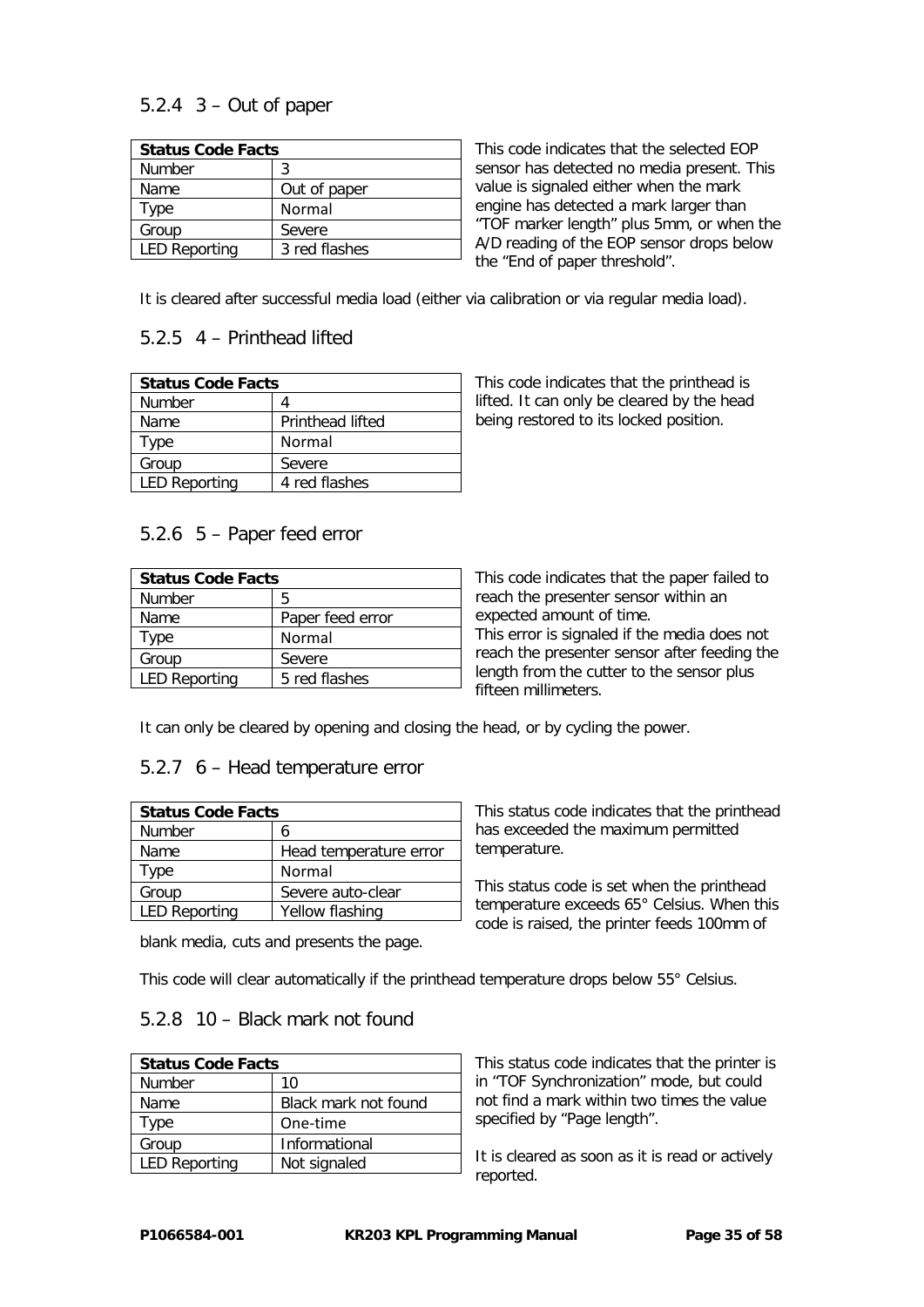### 5.2.9 11 – Black mark calibration error

| <b>Status Code Facts</b> |                               |  |
|--------------------------|-------------------------------|--|
| <b>Number</b>            | 11                            |  |
| Name                     | <b>Black mark calibration</b> |  |
|                          | error                         |  |
| Type                     | One-time                      |  |
| Group                    | Informational                 |  |
| <b>LED Reporting</b>     | Not signaled                  |  |

This status code indicates that the printer is in "TOF Synchronization" mode, but it failed to properly calibrate the media. This could be because no mark was found, the mark was not sufficiently detectable, the printhead was opened during calibration, or the media was not sufficiently stable to detect.

It is cleared as soon as it is read or actively reported.

#### 5.2.10 12 – Index error

| <b>Status Code Facts</b> |               |  |
|--------------------------|---------------|--|
| Number                   | 12            |  |
| Name                     | Index error   |  |
| Type                     | One-time      |  |
| Group                    | Informational |  |
| <b>LED Reporting</b>     | Not signaled  |  |

This status code indicates that a command sent to the printer referenced an invalid index.

The following commands can raise this status code:

| Command                | <b>Raised When</b>          |
|------------------------|-----------------------------|
| Get all parameters     | Tray number is invalid      |
| Get parameter          | Parameter number is invalid |
| Get sensor             | Sensor number is invalid    |
| Print self test        | Test number is invalid      |
| Recall parameters      | Tray number is invalid      |
| Save parameters        | Target tray is invalid      |
| Set parameter          | Parameter number is invalid |
| Set parameter in queue | Parameter number is invalid |

It is cleared as soon as it is read or actively reported.

#### 5.2.11 18 – Out of range

| <b>Status Code Facts</b> |               |
|--------------------------|---------------|
| <b>Number</b>            | 18            |
| Name                     | Out of range  |
| <b>Type</b>              | One-time      |
| Group                    | Informational |
| <b>LED Reporting</b>     | Not signaled  |

This status code indicates that a command sent to the printer specified a value that was out of range for that command.

The following commands can raise this status code:

| l Command                        | <b>Raised When</b>                                 |
|----------------------------------|----------------------------------------------------|
| Print uncompressed graphics line | Length is zero                                     |
| Set parameter in queue           | When an invalid value is specified for a parameter |

It is cleared as soon as it is read or actively reported.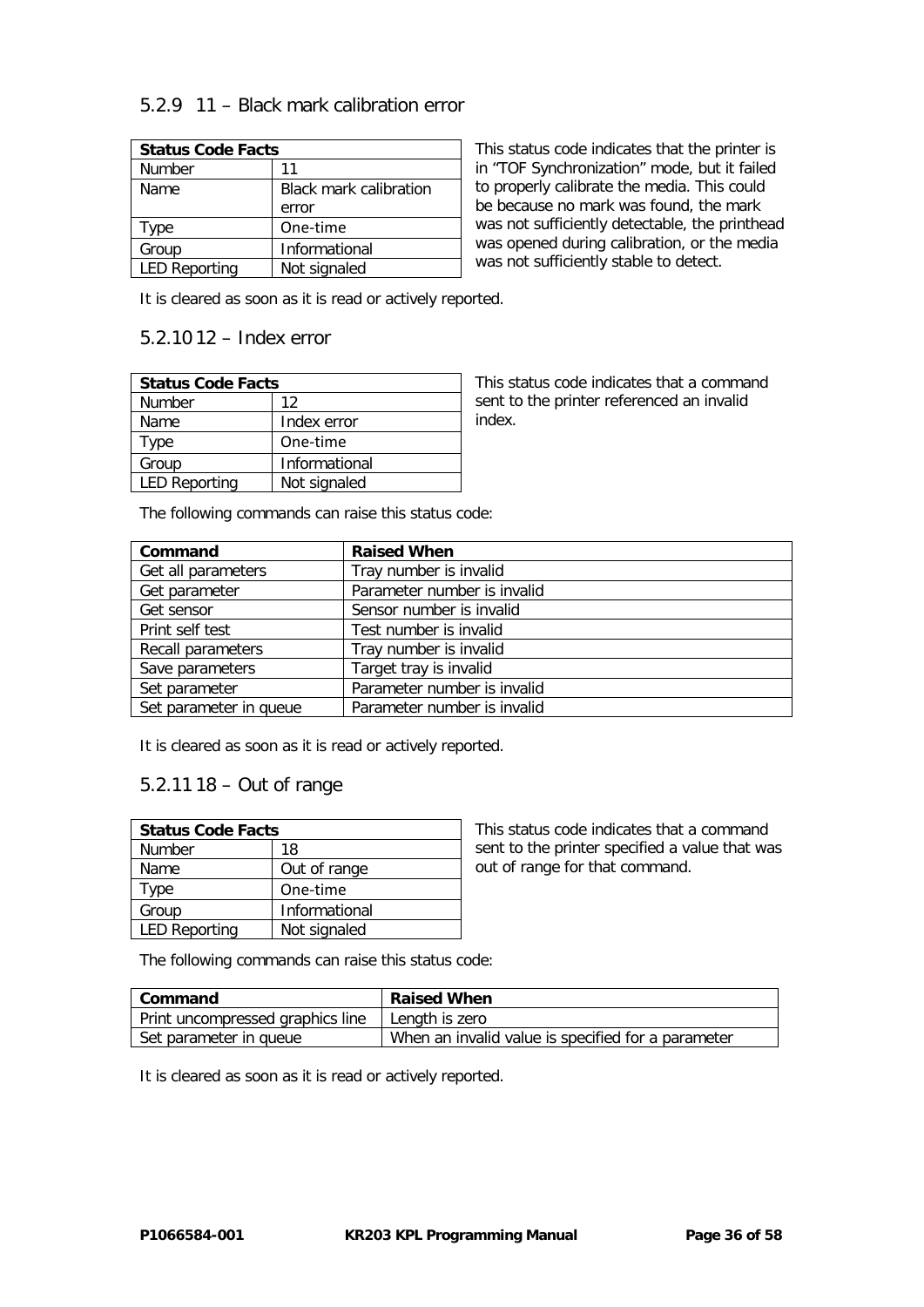# 5.2.12 19 – Paper low

| <b>Status Code Facts</b> |              |
|--------------------------|--------------|
| <b>Number</b>            | 19           |
| Name                     | Paper low    |
| Type                     | Normal       |
| Group                    | Warning      |
| <b>LED Reporting</b>     | Not signaled |

This status code indicates that paper is low.

It is set when the paper low sensor is both connected and has not detected media for the last 3 cuts.

It is cleared and replaced by "paper out" when the printer runs out of media. It is also cleared when the printer detects media present at the sensor for three consecutive cuts.

#### 5.2.13 20 – Media in presenter

| <b>Status Code Facts</b> |                    |
|--------------------------|--------------------|
| Number                   | 20                 |
| Name                     | Media in presenter |
| Type                     | Normal             |
| Group                    | Informational      |
| <b>LED Reporting</b>     | Not signaled       |

This status code indicates that paper has reached the presenter during normal printing operations. It does not reflect the momentary status of the sensor.

It is cleared once the media is ejected.

#### 5.2.14 40 – Printer entered USB bus

| <b>Status Code Facts</b> |                         |
|--------------------------|-------------------------|
| Number                   | 40                      |
| Name                     | Printer entered USB bus |
| Type                     | One-time                |
| Group                    | Informational           |
| <b>LED Reporting</b>     | Not signaled            |

This status code is set when the USB cable is connected to the printer.

It is cleared as soon as it is read or actively reported.

#### 5.2.15 41 – Media guide detection error

| <b>Status Code Facts</b> |                       |
|--------------------------|-----------------------|
| <b>Number</b>            | 41                    |
| Name                     | Media guide detection |
|                          | error                 |
| Type                     | One-time              |
| Group                    | Informational         |
| <b>LED Reporting</b>     | Not signaled          |

This status code is when a media guide detection sequence fails. It can fail as a result of a defective sensor or media being present when the calibration is started.

It is cleared as soon as it is read or actively reported.

#### 5.2.16 42 – Media guide detection success

| <b>Status Code Facts</b> |                     |
|--------------------------|---------------------|
| <b>Number</b>            | 42                  |
| Name                     | Media quide success |
| Type                     | One-time            |
| Group                    | Informational       |
| <b>LED Reporting</b>     | Not signaled        |

This status code is when a media guide detection sequence is successful. The host may desire to read information about the new guide to adjust itself as needed.

It is cleared as soon as it is read or actively reported.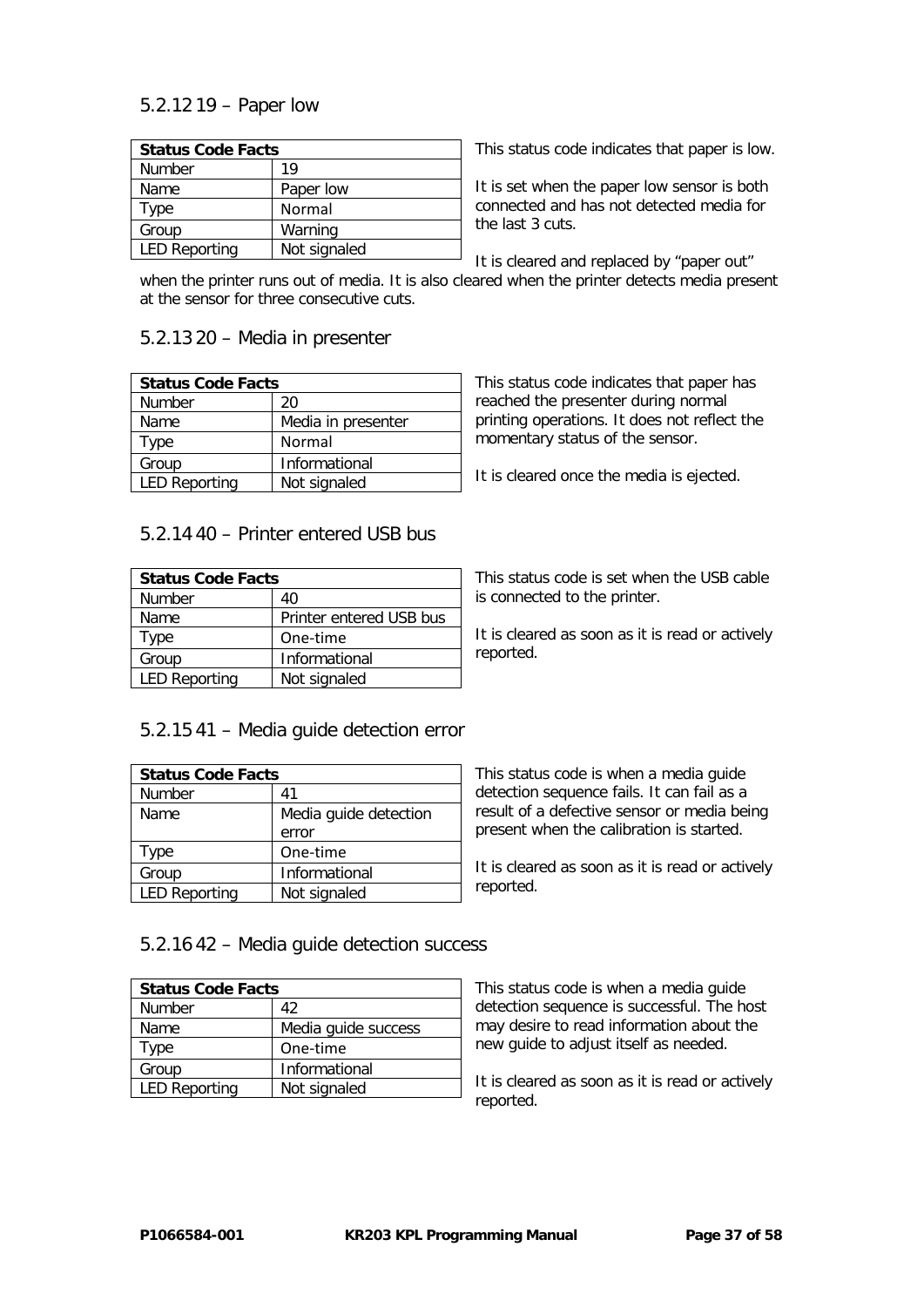# **5.3 Bootware Status Code Overview**

The bootware has its own list of status codes. These codes will be visible during firmware loading.

| <b>Number</b> | <b>Name</b>                          | <b>LED Reporting</b>                                         |
|---------------|--------------------------------------|--------------------------------------------------------------|
| 0             | 0k                                   | Fading in and out green                                      |
| 13            | Checksum error                       | Rapid yellow, does not change with feed<br>button press      |
| 14            | Wrong object type                    | Rapid yellow, press feed button shows solid<br>yellow        |
| 15            | Corrupt or missing application       | Rapid yellow, press feed button shows off                    |
| 21            | Boot/Application version<br>mismatch | Rapid yellow, press feed button shows<br>slower yellow flash |
| 22            | Wrong target                         | Rapid yellow, press feed button shows solid<br>yellow        |
| 23            | Tag system not found                 | Rapid yellow, press feed button shows solid<br>yellow        |

# 5.3.1  $0 - Ok$

| <b>Status Code Facts</b> |                         |
|--------------------------|-------------------------|
| <b>Number</b>            |                         |
| Name                     | Ωk                      |
| Type                     | Normal                  |
| Group                    | Informational           |
| <b>LED Reporting</b>     | Fading in and out green |

This code is reported when no other codes are active. It indicates that everything is okay.

# 5.3.2 13 – Checksum error

| <b>Status Code Facts</b> |                                                            |
|--------------------------|------------------------------------------------------------|
| Number                   | 13                                                         |
| Name                     | Checksum error                                             |
| Type                     | Normal                                                     |
| Group                    | Informational                                              |
| <b>LED Reporting</b>     | Rapid yellow, does not<br>change with feed button<br>press |

This code is reported when firmware file has been transmitted to the printer but its internal checksum is not correct.

It is cleared by a successful load operation or a reset.

#### 5.3.3 14 – Wrong object type

| <b>Status Code Facts</b> |                          |
|--------------------------|--------------------------|
| <b>Number</b>            | 13                       |
| Name                     | Wrong object type        |
| Type                     | Normal                   |
| Group                    | Informational            |
| <b>LED Reporting</b>     | Rapid yellow, press feed |
|                          | button shows solid       |
|                          | vellow                   |

This code is reported when a firmware file has been transmitted to the printer but it is the wrong type of object, for example, trying to load a bootware file as firmware.

It is cleared by a successful load operation or a reset.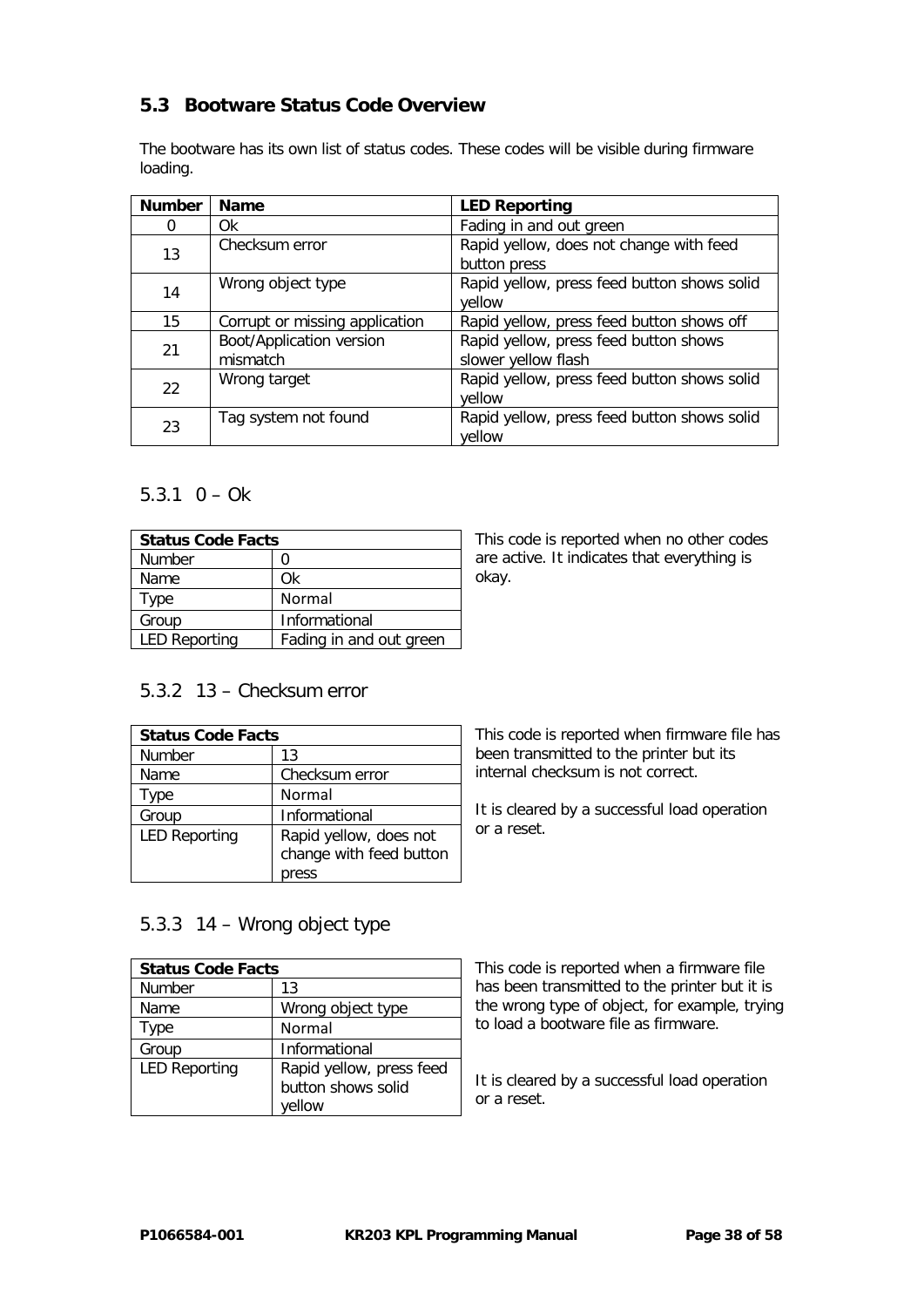# 5.3.4 15 – Corrupt or missing application

| <b>Status Code Facts</b> |                          |
|--------------------------|--------------------------|
| <b>Number</b>            | 13                       |
| Name                     | Corrupt or missing       |
|                          | application              |
| Type                     | Normal                   |
| Group                    | Informational            |
| <b>LED Reporting</b>     | Rapid yellow, press feed |
|                          | button shows off         |

This code is reported at startup when there is no valid firmware application installed in the flash.

It is cleared by a successful application load operation.

# 5.3.5 21 – Boot/Application version mismatch

| <b>Status Code Facts</b> |                          |  |
|--------------------------|--------------------------|--|
| Number                   | 21                       |  |
| Name                     | Boot/Application version |  |
|                          | mismatch                 |  |
| Type                     | Normal                   |  |
| Group                    | Informational            |  |
| <b>LED Reporting</b>     | Rapid yellow, press feed |  |
|                          | button shows slower      |  |
|                          | yellow flash             |  |

# 5.3.6 22 – Wrong target

| <b>Status Code Facts</b> |                                                          |
|--------------------------|----------------------------------------------------------|
| Number                   | 22                                                       |
| Name                     | Wrong target                                             |
| Type                     | Normal                                                   |
| Group                    | Informational                                            |
| <b>LED Reporting</b>     | Rapid yellow, press feed<br>button shows solid<br>vellow |

It is cleared by a successful load of a

This code is reported at during a firmware load attempt if this bootware cannot load it

because it is not compatible.

compatible firmware file, or upgrading of bootware which can only be done at a Zebra service center.

This code is reported during a firmware load attempt if the firmware file is not intended for the printer version it is sent to. It is cleared by a successful application load operation.

| <b>Status Code Facts</b> |                                                          |
|--------------------------|----------------------------------------------------------|
| <b>Number</b>            | 23                                                       |
| Name                     | Tag system not found                                     |
| Type                     | Normal                                                   |
| Group                    | Informational                                            |
| <b>LED Reporting</b>     | Rapid yellow, press feed<br>button shows solid<br>vellow |

#### 5.3.7 23 – Tag system not found

This code is reported at during a firmware load attempt if either the file did not contain a tag structure in its first two kilobytes, or the bootware could not locate the hardware tags in the printer.

It is cleared by a successful application load operation.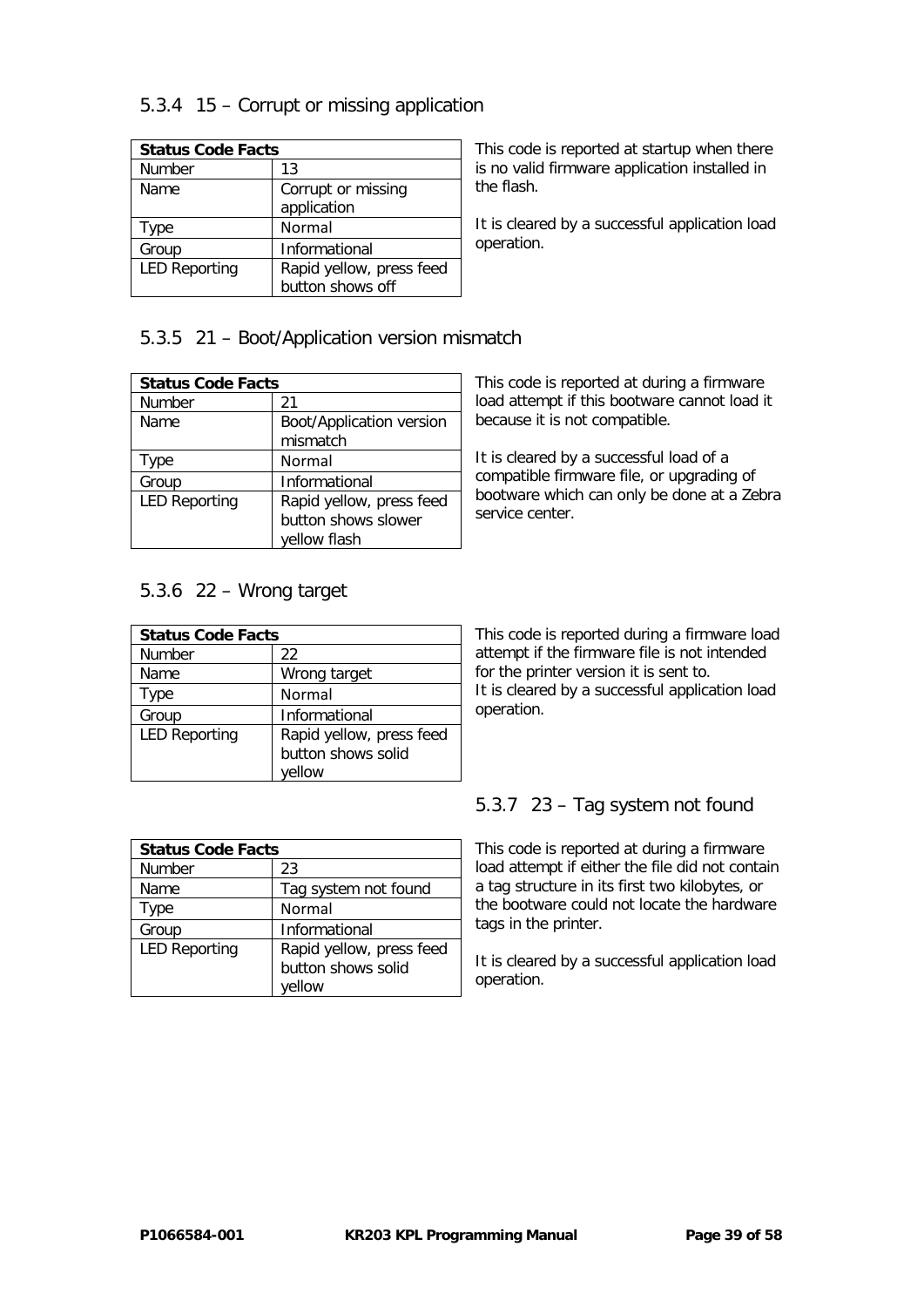# **6 Status Protocols**

### **6.1 Status Protocol Overview**

The KR203 provides two options for status reporting format, either the XML format or the legacy TTP format.

Not all protocols implement all status responses. Refer to the following table to see the features of the protocols:

| Protocol | Setting<br>snatus<br>Protocol" | Active<br>designation | Send status | Send ack marker | Send information | Send Tags | Send Sensor | Send Parameter | Send<br>$\stackrel{\omega}{=}$<br>parameters |
|----------|--------------------------------|-----------------------|-------------|-----------------|------------------|-----------|-------------|----------------|----------------------------------------------|
| XML      | 1                              | Yes                   | Yes         | Yes             | Yes              | Yes       | Yes         | Yes            | Yes                                          |
| TTP      | 0                              | No                    | Lim         | Yes             | Lim              | Lim       | Lim         | Lim            | Yes                                          |

"Lim" in the above table means that only limited information is available in this protocol.

#### **Active Designation**

If a protocol supports this feature, the host will be able to designate the difference between an actively reported "Send status" command, and one that was issued by the host. The only active reporting that occurs in the KR203 is in the form of a "Send status" command.

#### **6.2 XML Protocol**

The XML protocol is the default reporting protocol of the KR203 printer, it is fully featured and returns the maximum amount of information. The protocol returns complete XML documents to the host for processing.

#### **Protocol Streaming**

When this protocol transmits data to the host, the printer does not form the entire buffer in memory before transmitting it, rather it streams it to the host. For this reason it is very important that once the host starts reading data that it continues. Once a read has started, each streamed data packet has a "time to live". If the packet is not retrieved within that time, the packet dies.

#### **Protocol Wrapping**

In the XML protocol, if more than one status request (including an active status message) are received close together (within 70ms), they are concatenated into a single XML document. This can include messages of different types. The host will receive a different block for each enquiry it must answer.

#### **Information Level**

In the XML protocol, the XML information level determines how much information is provided with each response; the higher the number the more information is provided. The information level can be set to 10 (minimum), 20 (medium), or 30 (maximum).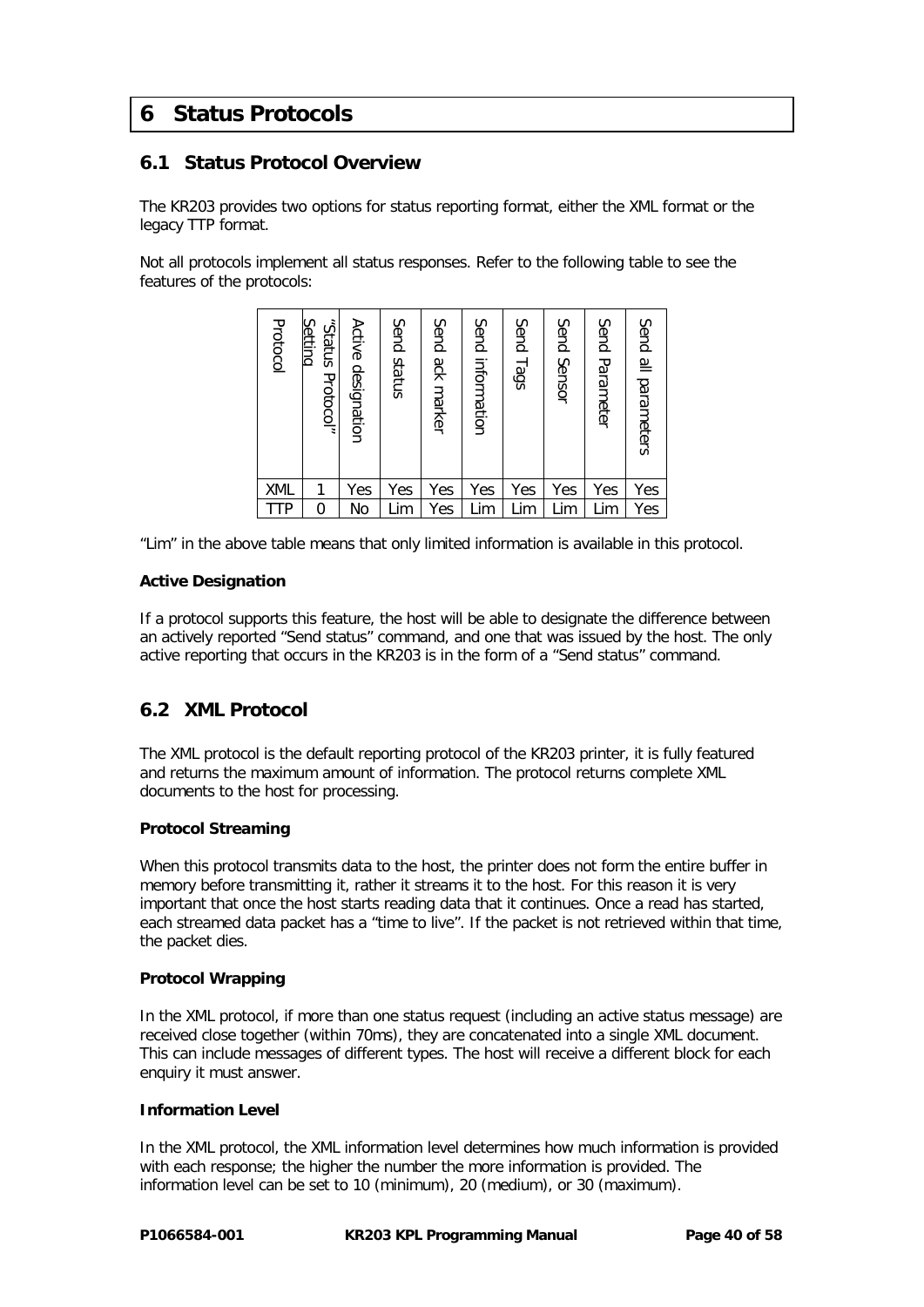#### 6.2.1 Header

All communication from this protocol starts with the following XML header, stating the XML version and character coding.

```
<?xml version="1.0" encoding="UTF-8" standalone="yes" ?>
```
The header does not have an end element.

#### 6.2.2 Root Element

The root element is reported in all XML documents and is as follows. It is marked as bold in XML below.

```
<?xml version="1.0" encoding="UTF-8" standalone="yes" ?>
<zebra-eltron-personality>
```
#### ... **</zebra-eltron-personality>**

6.2.2.1 Model Element

This element is included in all communication and states the model of the printer sending the XML data. It also includes one XML attribute named "module". This specifies which piece of printer software is sending the message. It is included with all responses at all information levels.

| "Application" | The message is from the application. |
|---------------|--------------------------------------|
| "Boot"        | The message is from the bootware.    |

```
<?xml version="1.0" encoding="UTF-8" standalone="yes" ?>
<zebra-eltron-personality>
  <model module="Application">KR203</model>
</zebra-eltron-personality>
```
#### 6.2.2.2 Uptime element

This element is included in all communication and tells the user how long the printer has been powered up in this session. It is measured in the in printer clock ticks. The "Tick" field under the "Send information" response tells you how many microseconds (µS) each tick represents.

```
<?xml version="1.0" encoding="UTF-8" standalone="yes" ?>
<zebra-eltron-personality>
   <model module="Application">KR203</model>
   <uptime>412090</uptime>
</zebra-eltron-personality>
```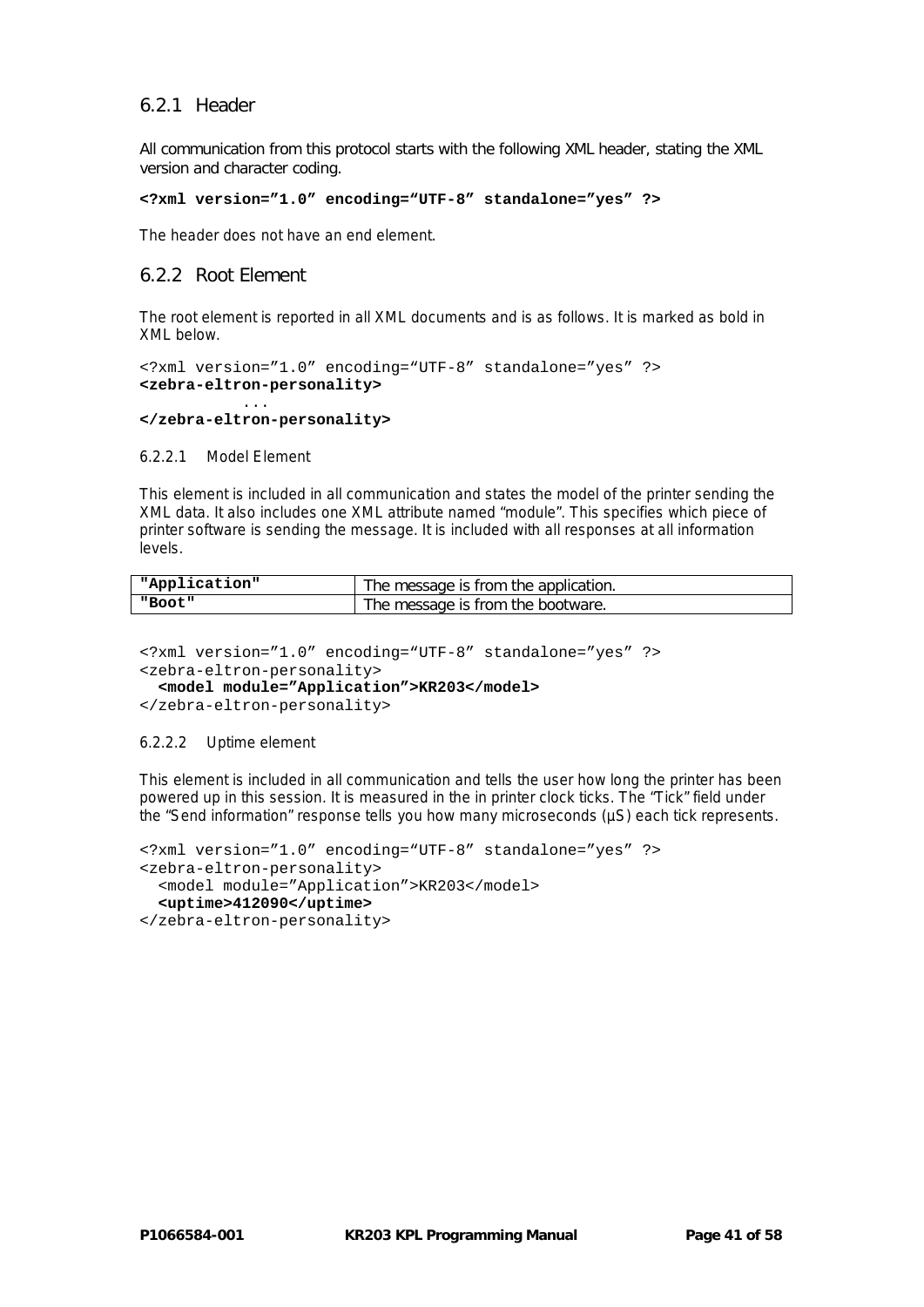#### 6.2.2.3 ID element

This element is included in all communication and tells the user a unique number assigned to each controller PCB. This is useful when processing messages from many printers.

```
<?xml version="1.0" encoding="UTF-8" standalone="yes" ?>
<zebra-eltron-personality>
  <model module="Application">KR203</model>
  <uptime>412090</uptime>
   <id> 432578253033553005D4FF32</id>
</zebra-eltron-personality>
```
#### 6.2.2.4 Serial Number Element

This element is included in all communication and tells the user a unique number assigned to each printer frame. This is the same information that is printed on the serial number label of the unit.

```
<?xml version="1.0" encoding="UTF-8" standalone="yes" ?>
<zebra-eltron-personality>
  <model module="Application">KR203</model>
  <uptime>412090</uptime>
  <id> 432578253033553005D4FF32</id>
  <serial_number>96J101200003</serial_number>
</zebra-eltron-personality>
```
#### 6.2.3 Send status block

One or more status codes can be transmitted in a single status block. The element is laid out as follows.

Besides status codes, ack markers are also transmitted in the status block.

```
<?xml version="1.0" encoding="UTF-8" standalone="yes" ?>
<zebra-eltron-personality>
   <model module="Application">KR203</model>
   <uptime>412090</uptime>
   <id> 432578253033553005D4FF32</id>
   <serial_number>96J101200003</serial_number>
   <status>
      <code value="3" group="1" />
      <code value="4" group="1" />
   </status>
</zebra-eltron-personality>
```
#### **Type attribute**

If the status block originates from active status reporting (not from an enquiry) it will have the type attribute present, otherwise it will not.

```
...
  <status type="active">
      ...
   </status>
...
```
Additionally, the type may be designated as "keepalive". This is status reported by the automatic status reporting feature "Keepalive timeout".

```
...
  <status type="keepalive">
      ...
   </status>
...
```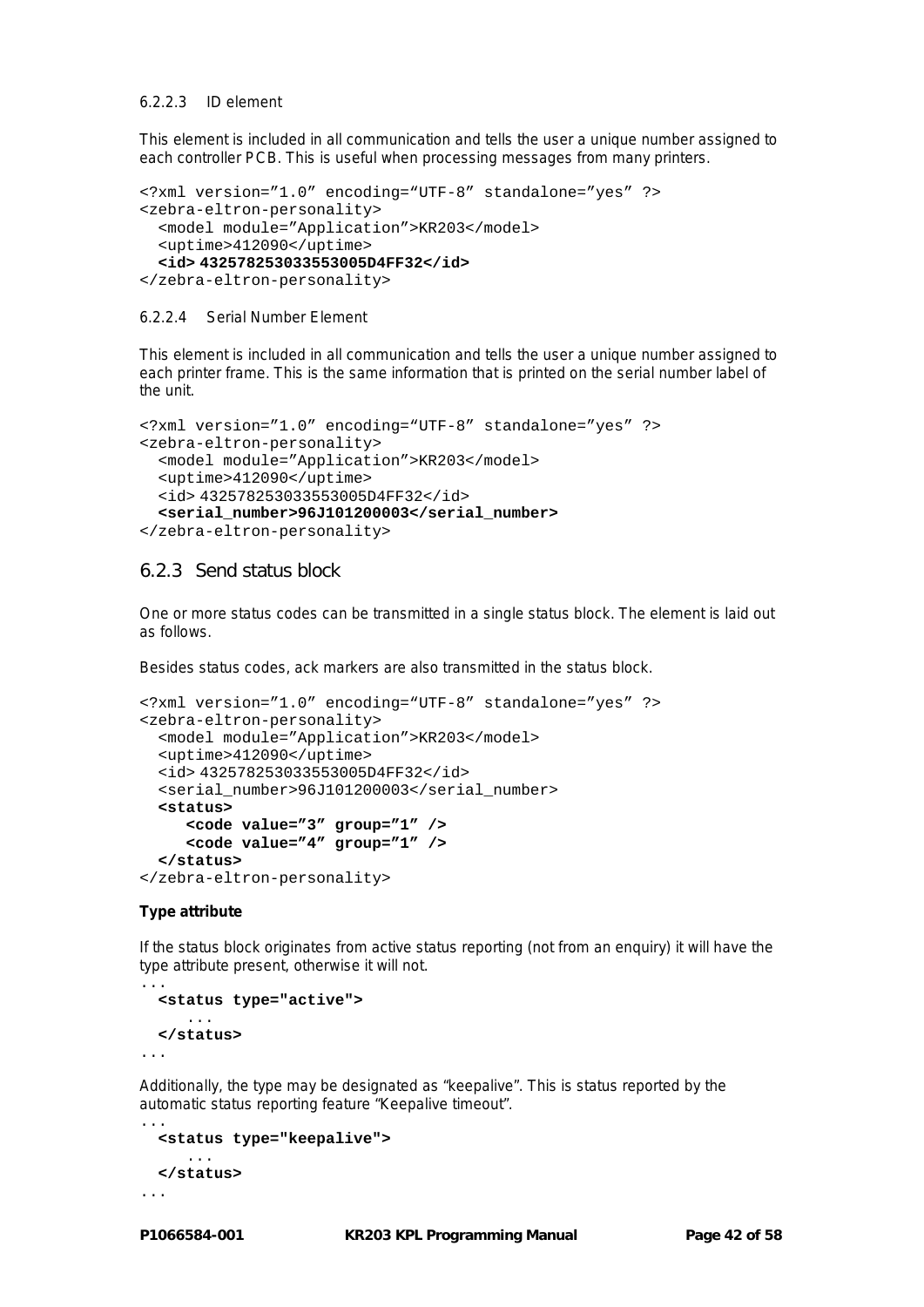The status block has the elements presented on the following table:

| <code< th=""><th>Present in all levels</th></code<>                                | Present in all levels                      |
|------------------------------------------------------------------------------------|--------------------------------------------|
| <timestamp< th=""><th>Present in information level 20 and higher</th></timestamp<> | Present in information level 20 and higher |
| <name< th=""><th>Present in information level 20 and higher</th></name<>           | Present in information level 20 and higher |

#### 6.2.3.1 Code element

The code element can be an empty element or a node element, depending on the information level requested. The following example shows an information level 10 response, showing status codes 3 and 4, as well as their group numbers. See "Status codes" for more information on code numbers and groups.

**<code value="3" group="1" /> <code value="4" group="1" />**

6.2.3.1.1 Value

This field shows the status code number.

6.2.3.1.2 Group

This field shows the status's group number.

6.2.3.2 Code child elements

When the information level is greater than 10, several child elements are also presented for each code element.

6.2.3.2.1 Name

This represents the name of the status code being reported in English.

6.2.3.2.2 Timestamp

This represents the timestamp that the status code was set. It is relative to the "uptime" element in the root of the XML document.

Both of these elements are shown below:

```
...
  <status>
     <code id="3" group="1">
       <timestamp>9120</timestamp>
        <name>Out of paper</name>
    \langle \text{code} \rangle </status>
...
```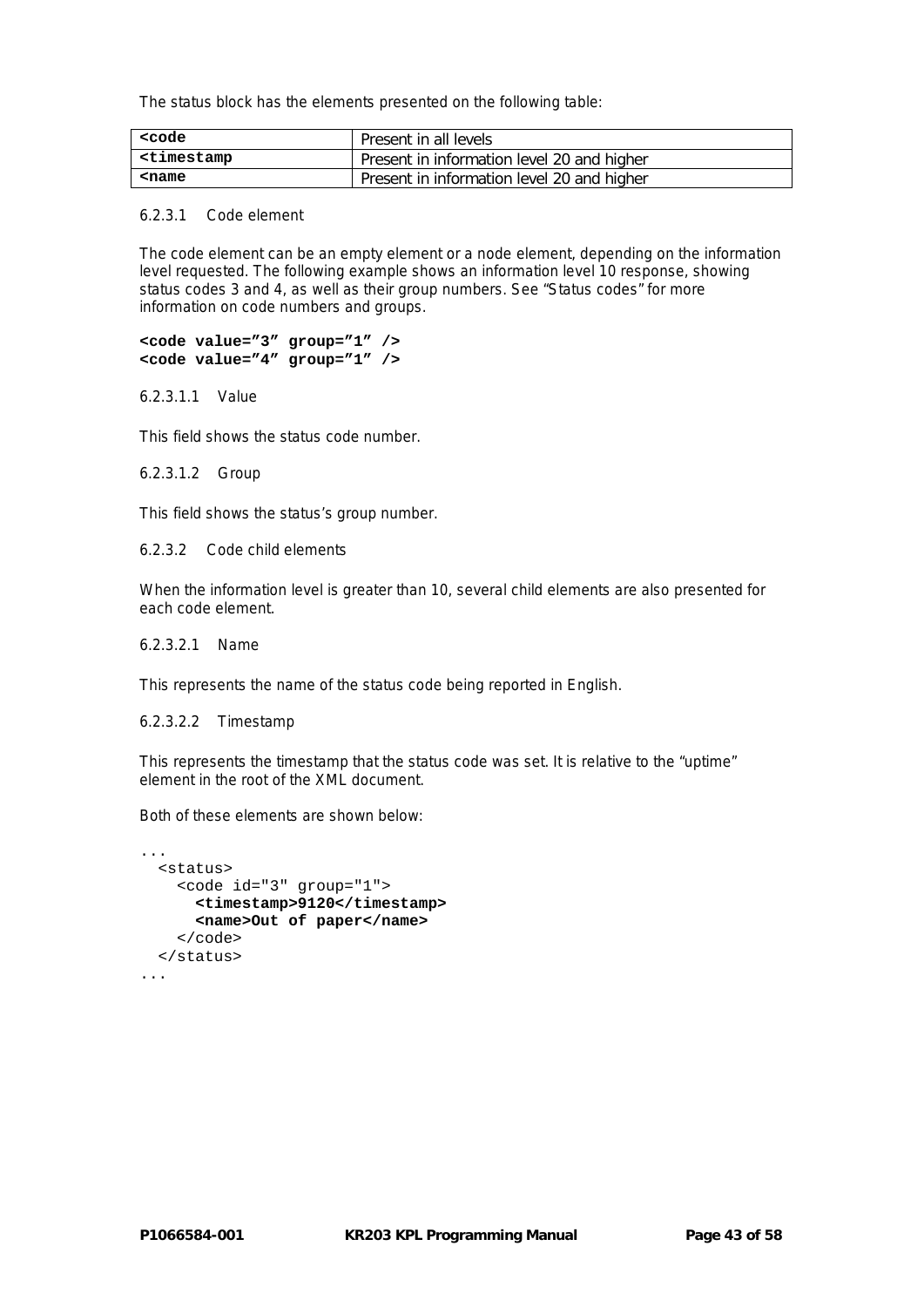#### 6.2.4 Send ack marker

One or more ack markers can be transmitted in a status block. The element is laid out as follows.

```
<?xml version="1.0" encoding="UTF-8" standalone="yes" ?>
<zebra-eltron-personality>
   <model module="Application">KR203</model>
  <uptime>412090</uptime>
  <id> 432578253033553005D4FF32</id>
  <serial_number>96J101200003</serial_number>
  <status>
      <ack_marker value = "1" />
  </status>
</zebra-eltron-personality>
```
If an ack marker is removed from the buffer without all the commands preceding it having executed, a negative ack marker can be received. This indicates that at least one command before the ack marker was not executed and disposed of.

```
<?xml version="1.0" encoding="UTF-8" standalone="yes" ?>
<zebra-eltron-personality>
   <model module="Application">KR203</model>
   <uptime>412090</uptime>
   <id> 432578253033553005D4FF32</id>
   <serial_number>96J101200003</serial_number>
   <status>
      <nak_marker value = "1" />
   </status>
</zebra-eltron-personality>
```
Only one additional element is added at information levels greater than 10, timestamp.

#### 6.2.4.1 Timestamp

This represents the timestamp that the ack marker was executed. It is relative to the "uptime" element in the root of the XML document.

```
<?xml version="1.0" encoding="UTF-8" standalone="yes" ?>
<zebra-eltron-personality>
   <model module="Application">KR203</model>
   <uptime>412090</uptime>
  <id> 432578253033553005D4FF32</id>
   <serial_number>96J101200003</serial_number>
   <status>
      <ack_marker value = "1">
      <timestamp>17820</timestamp>
      </ack_marker>
   </status>
</zebra-eltron-personality>
```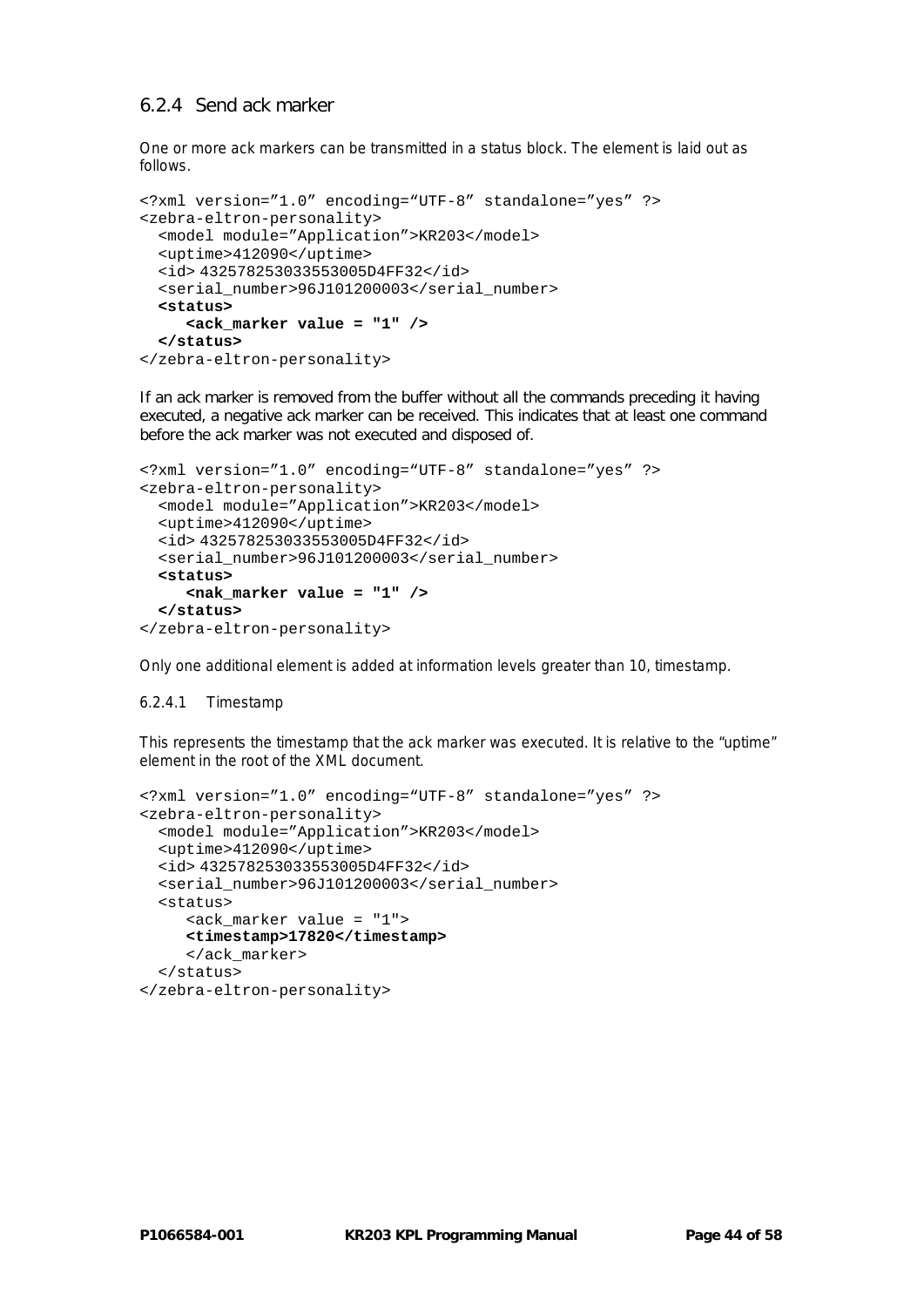# 6.2.5 Send information

Send information returns information about the application and bootware installed in the printer. The identity block always contains the same information regardless of information level.

```
...
   <identity>
     <device_id>MFG:Zebra Technologies ;MDL:ZTC 
KR203;CMD:KPL;CLS:PRINTER;DES:KR203 Kiosk Printer;</device_id>
     <version module="Application">
       <version_number>K69.1.1</version_number>
       <protover>1</protover>
       <major>1</major>
       <minor>0</minor>
       <service_pack />
       <svnrevision>1858</svnrevision>
       <sandbox />
       <configuration>Application_Based_On_Tag</configuration>
       <compile_date>May 18 2010</compile_date>
       <compile_time>15:09:49</compile_time>
       <compiler_version>5040002</compiler_version>
     </version>
     <version module="Boot">
       <version_number>V49a</version_number>
       <svnrevision>1855</svnrevision>
       <sandbox />
       <configuration>Boot</configuration>
       <compile_date>May 18 2010</compile_date>
       <compile_time>14:58:13</compile_time>
       <compiler_version>5040002</compiler_version>
     </version>
     <tick>250</tick>
   </identity>
...
```
#### 6.2.5.1 Device ID element

The device ID contains the complete plug and play string for the printer.

#### 6.2.5.2 Version element

The version element is an element which has child elements that contain version information. It also includes one XML attribute named "module". This specifies which piece of software (bootware or application) this particular version element is reporting on. It is included with all responses at all information levels.

| "Application" | The version information is for the application. |
|---------------|-------------------------------------------------|
| "Boot"        | The version information is for the bootware.    |

If this element is empty as shown below, it indicates that the indicated software item is not installed.

```
<version module="Boot" />
```
6.2.5.3 Version child elements

All version child elements are returned at all information levels, if they are returned at all.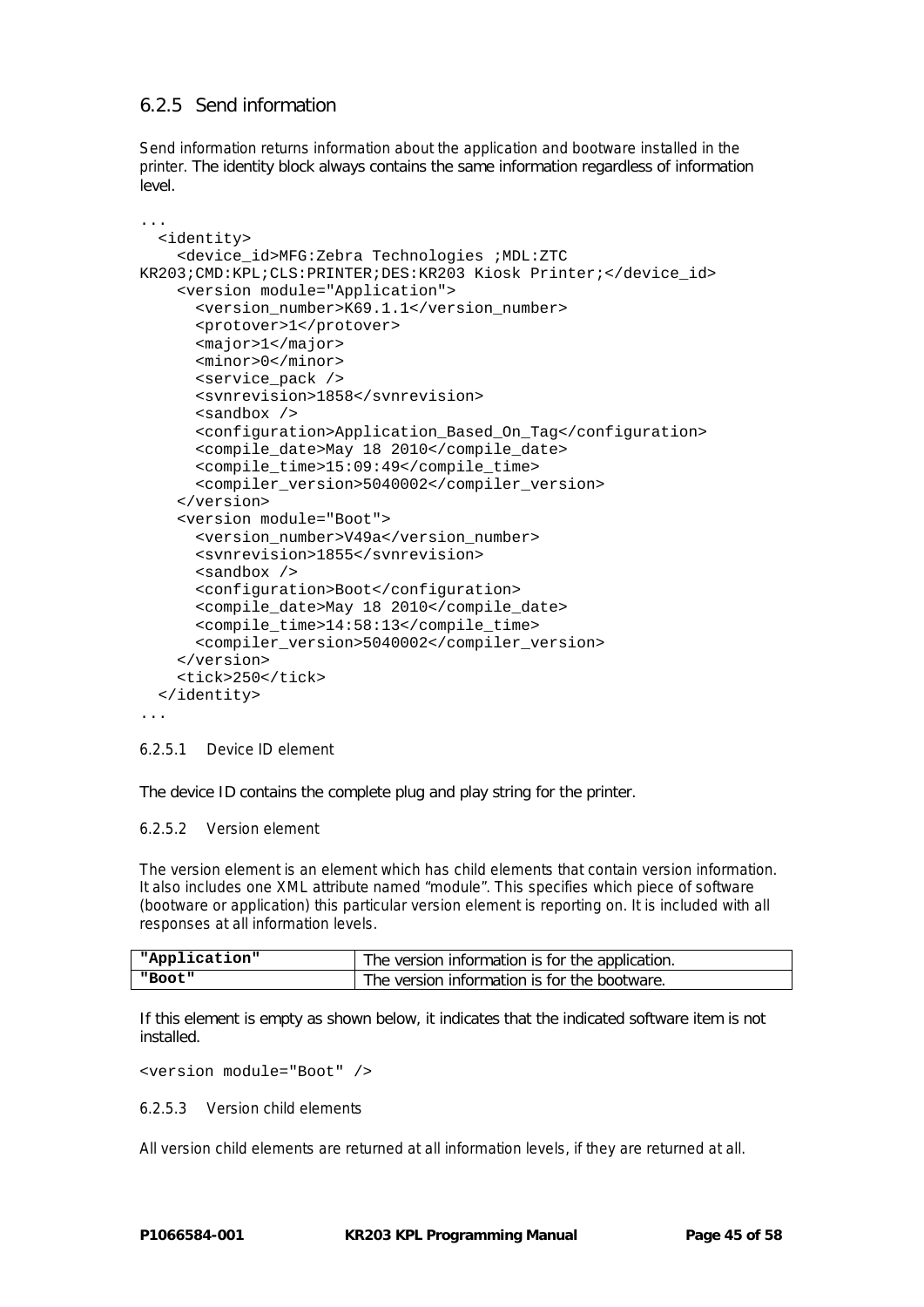#### 6.2.5.3.1 Version Number

The version number tag contains the complete version string of the specified file type.

<version\_number>K69.1.1</version\_number>

#### 6.2.5.3.2 Service Pack

If this is a service pack release, this contains the service pack letter. If this release is not a service pack, the element is empty. It does not appear in the bootware.

<service\_pack />

Populated example:

<service\_pack>A</service\_pack>

6.2.5.3.3 Sandbox

This will appear as an empty element if the firmware was built with changes from the committed SVN revision. It does not appear if the file is identical to the SVN version.

<sandbox />

6.2.5.3.4 Configuration

This element tells what configuration the build system was in when the file was built. This information is present for both bootware and applications. The valid options are as follows:

| Application_Based_On_Tag   This is normal release build. |                                    |
|----------------------------------------------------------|------------------------------------|
| Boot                                                     | This is a normal release bootware. |

<configuration>Application\_Based\_On\_Tag</configuration>

#### 6.2.5.3.5 Compiler Information

There are three elements that provide information about the compile date, compile time and the version of the compiler.

<compile\_date>May 18 2010</compile\_date> <compile\_time>15:09:49</compile\_time> <compiler\_version>5040002</compiler\_version>

#### 6.2.5.4 Tick Element

This element provides information about how many microseconds (µS) have elapsed for each tick in an uptime value or timestamp value.

<tick>250</tick>

#### 6.2.5.5 Additional Information Reported

At information level 20 and higher, a complete report of all the parameter settings is provided for all trays, and also a status report.

At information level 30, stack debugging information is included.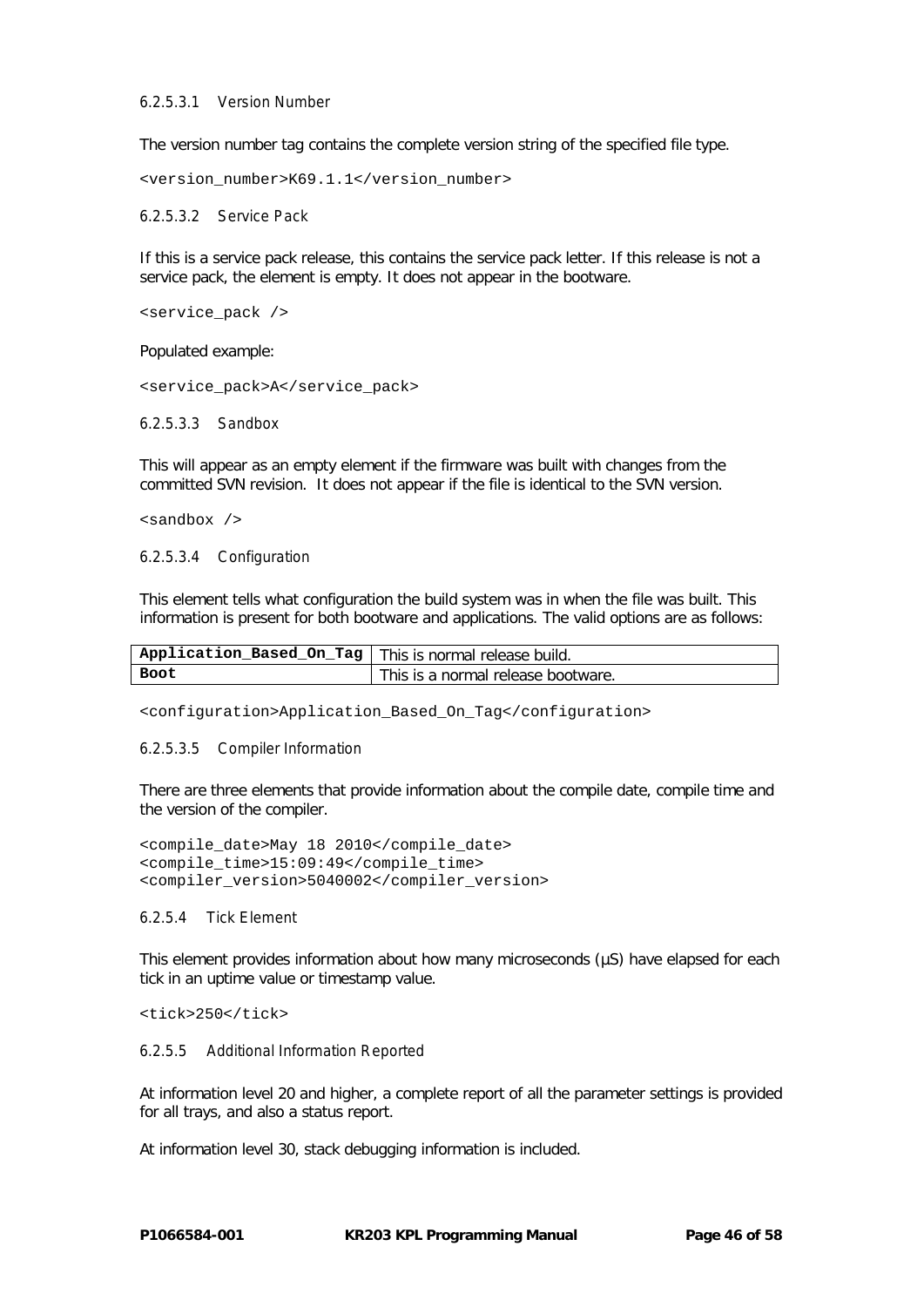#### 6.2.6 Send sensor

One or more sensors can be transmitted in a sensor block. The element is laid out as follows.

```
<?xml version="1.0" encoding="UTF-8" standalone="yes" ?>
<zebra-eltron-personality>
  <model module="Application">KR203</model>
  <uptime>10818</uptime>
  <id> 432578253033553005D4FF32</id>
  <serial_number>96J101200003</serial_number>
  <sensors>
    <sensor id="1" value="0" />
     <sensor id="9" value="26" />
  </sensors>
</zebra-eltron-personality>
```
The sensor block has the elements presented on the following table:

| <sensor< th=""><th>Present in all levels</th></sensor<>                            | Present in all levels                      |
|------------------------------------------------------------------------------------|--------------------------------------------|
| $<$ raw                                                                            | Present in information level 20 and higher |
| <range< th=""><th>Present in information level 20 and higher</th></range<>         | Present in information level 20 and higher |
| <thresh min<="" th=""><th>Present in information level 20 and higher</th></thresh> | Present in information level 20 and higher |
| <thresh max<="" th=""><th>Present in information level 20 and higher</th></thresh> | Present in information level 20 and higher |
| $<$ name                                                                           | Present in information level 20 and higher |

#### 6.2.6.1 Sensor element

The sensor element can be an empty element or a node element, depending on the information level requested. The above example shows an information level 10 response, showing sensors one and nine. See the "Send sensor" command for more information on sensors.

6.2.6.1.1 ID

This field contains the ID number of the sensor being reported on.

#### 6.2.6.1.2 Value

This contains the value of the sensor specified by the ID.

6.2.6.2 Sensor child elements

The following sensor child elements are available on all information levels over 10.

6.2.6.2.1 Raw Value

This element reports on the raw, unprocessed value of the sensor. This is an immediate reading. The raw element has one attribute, bits, which contains the size, in bits, of the raw value.

<raw bits="8">227</raw>

6.2.6.2.2 Range

This element expressed the range of the value element. It can contain both positive and negative numbers. Individual values are separated by a comma, and ranges are signified with two periods (..).

<range>0,1</range>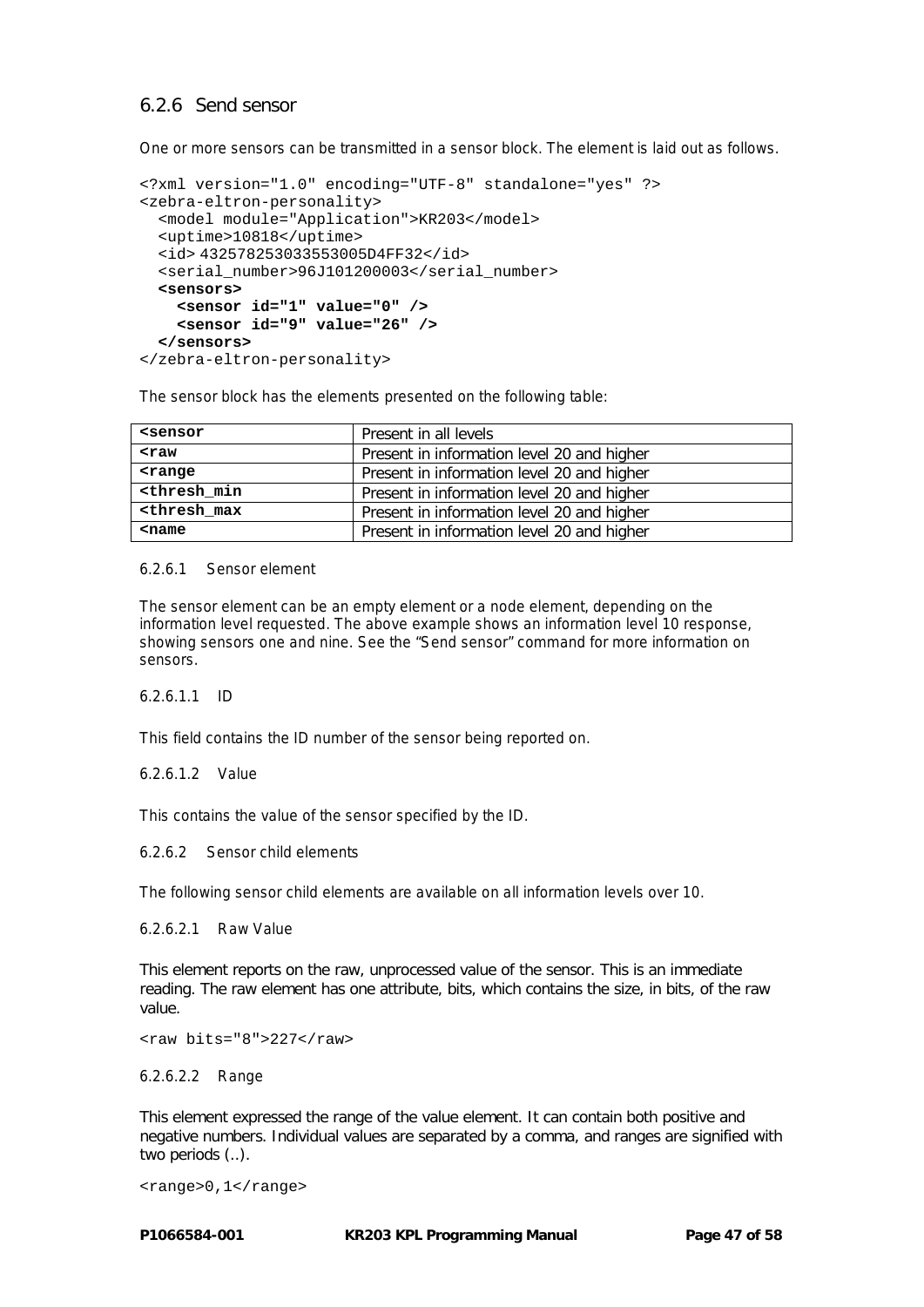6.2.6.2.3 Range

This element expressed the range of the value element. It can contain both positive and negative numbers. Individual values are separated by a comma, and ranges are signified with two periods (..).

<range>0,1</range>

6.2.6.2.4 Thresholds

For sensors that use thresholds (all A/D sensors), this reports on the high and low thresholds for the specified sensor. In order to signal a change, the sensor must detect that it has pushed beyond the threshold in the given direction that it is detecting.

```
<thresh_min>168</thresh_min>
<thresh_max>148</thresh_max>
```
For example, when these values, the raw value must move above 168 to trigger positive, or below 148 to trigger negative. Values in the middle will not cause a state change.

6.2.6.2.5 Name

This represents the name of the sensor being reported on in English.

The following is an information level 30 example showing all elements.

```
 <sensor id="1" value="0">
   <raw bits="8">227</raw>
   <range>0,1</range>
   <thresh_min>168</thresh_min>
  <thresh_max>148</thresh_max>
   <name>End of paper selected</name>
 </sensor>
```
#### 6.2.7 Send parameter

One or more parameters can be transmitted in a parameter block. The element is laid out as follows.

```
<?xml version="1.0" encoding="UTF-8" standalone="yes" ?>
<zebra-eltron-personality>
  <model module="Application">KR203</model>
  <uptime>10818</uptime>
  <id> 432578253033553005D4FF32</id>
  <serial_number>96J101200003</serial_number>
  <parameters tray="0">
     <parameter id="254" current="105988" />
     <parameter id="48" current="0" />
  </parameters>
</zebra-eltron-personality>
```
The parameter block has the elements presented on the following table:

| <parameter< th=""><th>Present in all levels</th></parameter<>                      | Present in all levels                      |
|------------------------------------------------------------------------------------|--------------------------------------------|
| <default< th=""><th>Present in information level 20 and higher</th></default<>     | Present in information level 20 and higher |
| <stored< th=""><th>Present in information level 20 and higher</th></stored<>       | Present in information level 20 and higher |
| $<$ name                                                                           | Present in information level 20 and higher |
| $<$ size                                                                           | Present in information level 20 and higher |
| $range$                                                                            | Present in information level 20 and higher |
| <attribute< th=""><th>Present in information level 20 and higher</th></attribute<> | Present in information level 20 and higher |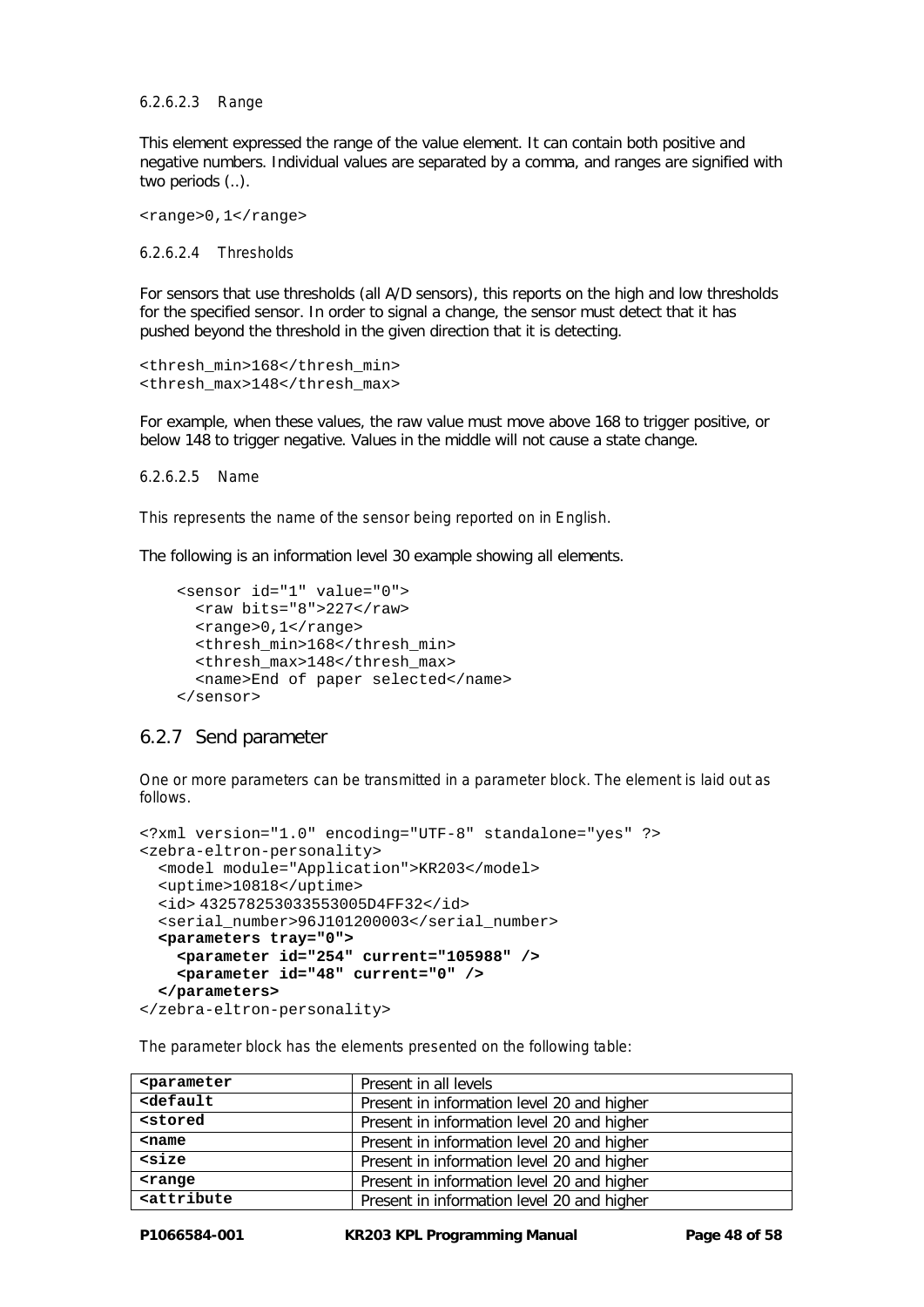#### 6.2.7.1 Parameter element

The parameter element can be an empty element or a node element, depending on the information level requested. The above example shows an information level 10 response, showing parameters 48 and 254. See the "Parameters" section for more information on parameters.

6.2.7.1.1 ID

This field contains the ID number of the parameter being reported on.

6.2.7.1.2 Current

This field contains the current value of the parameter being reported on.

6.2.7.2 Parameter child elements

The following parameter child elements are available on all information levels over 10.

6.2.7.2.1 Default

This element contains the default value of the selected parameter. This is the same as reading the parameter from tray 255.

<default>0</default>

6.2.7.2.2 Stored

This element contains the stored value of the selected parameter. This is the same as reading the parameter from tray 1.

<stored>105836</stored>

6.2.7.2.3 Name

This represents the name of the parameter being reported on in English.

<name>Uptime (s)</name>

6.2.7.2.4 Size

This represents the size of the parameter in bytes. This is important to know because this is how much data must be specified when setting the parameter.

<size>4</size>

6.2.7.2.5 Range

This element expressed the range of acceptable values for the parameter. It can contain both positive and negative numbers. Individual values are separated by a comma, and ranges are signified with two periods (..). If all values are valid, the range element is empty.

<range />

Non-empty example:

<range>0,20..80</range>

6.2.7.2.6 Attributes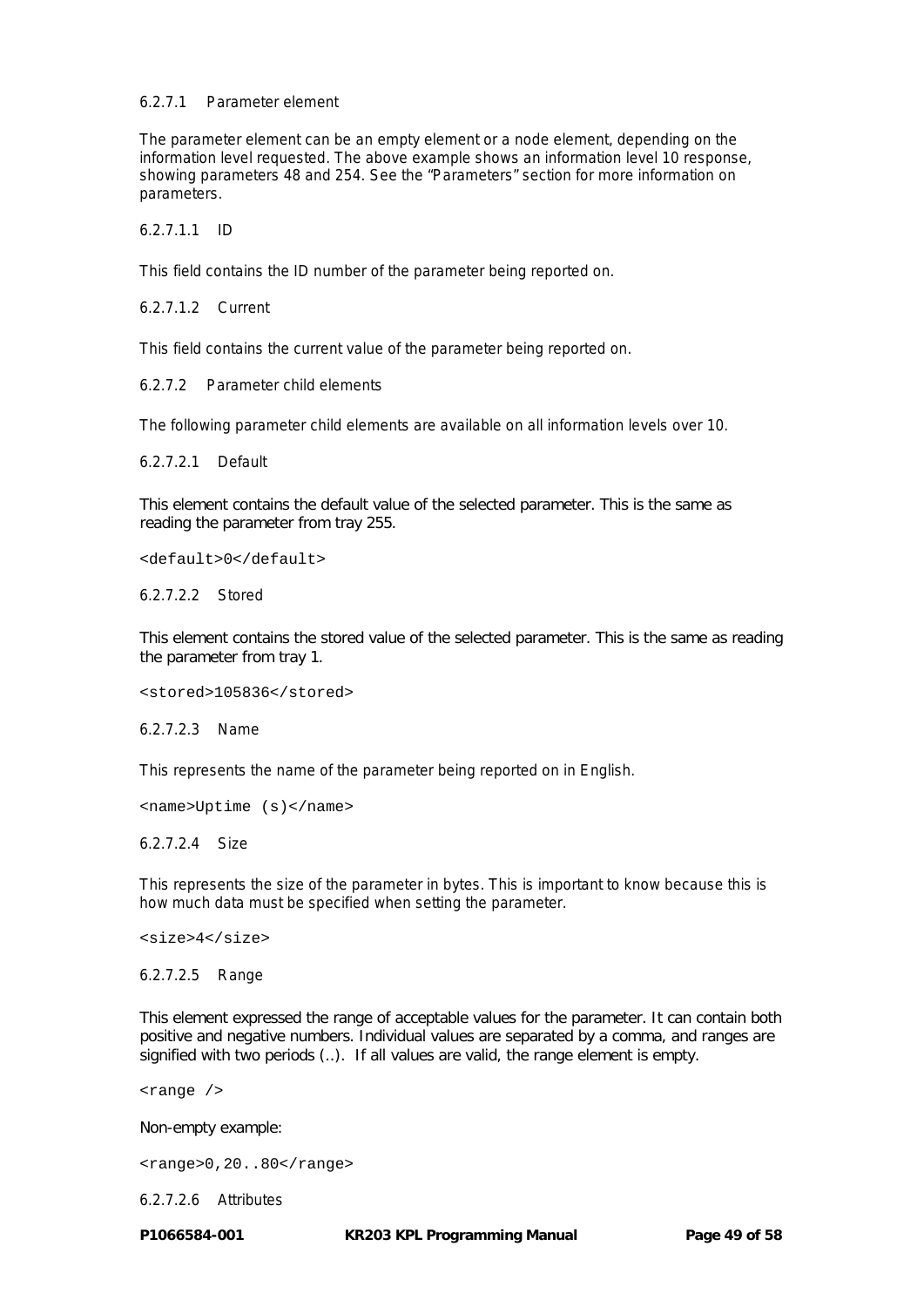This element has two child elements that provide information about the read and write state of the parameter.

```
<attributes>
   <read_only>false</read_only>
   <write_protected>false</write_protected>
</attributes>
```
#### 6.2.7.2.6.1 Read Only

This attribute contains "true" if the parameter is a read only parameter that cannot be set, otherwise it contains "false".

#### 6.2.7.2.6.2 Write Protected

This attribute contains "true" if the parameter cannot currently be written to, otherwise it contains "false".

The following is a complete example of two parameters at information level 30.

```
 <parameters tray="0">
   <parameter id="254" current="107198">
     <default>0</default>
     <stored>105836</stored>
     <name>Uptime (s)</name>
     <size>4</size>
     <range />
     <attributes>
      <read_only>true</read_only>
       <write_protected>true</write_protected>
     </attributes>
   </parameter>
   <parameter id="48" current="0">
     <default>0</default>
     <stored>0</stored>
     <name>Print width</name>
     <size>1</size>
     <range>0,20..80</range>
     <attributes>
       <read_only>false</read_only>
       <write_protected>false</write_protected>
     </attributes>
   </parameter>
 </parameters>
```
#### 6.2.8 Send all parameters

Send all parameters simply returns many single parameter entries. No additional information is provided.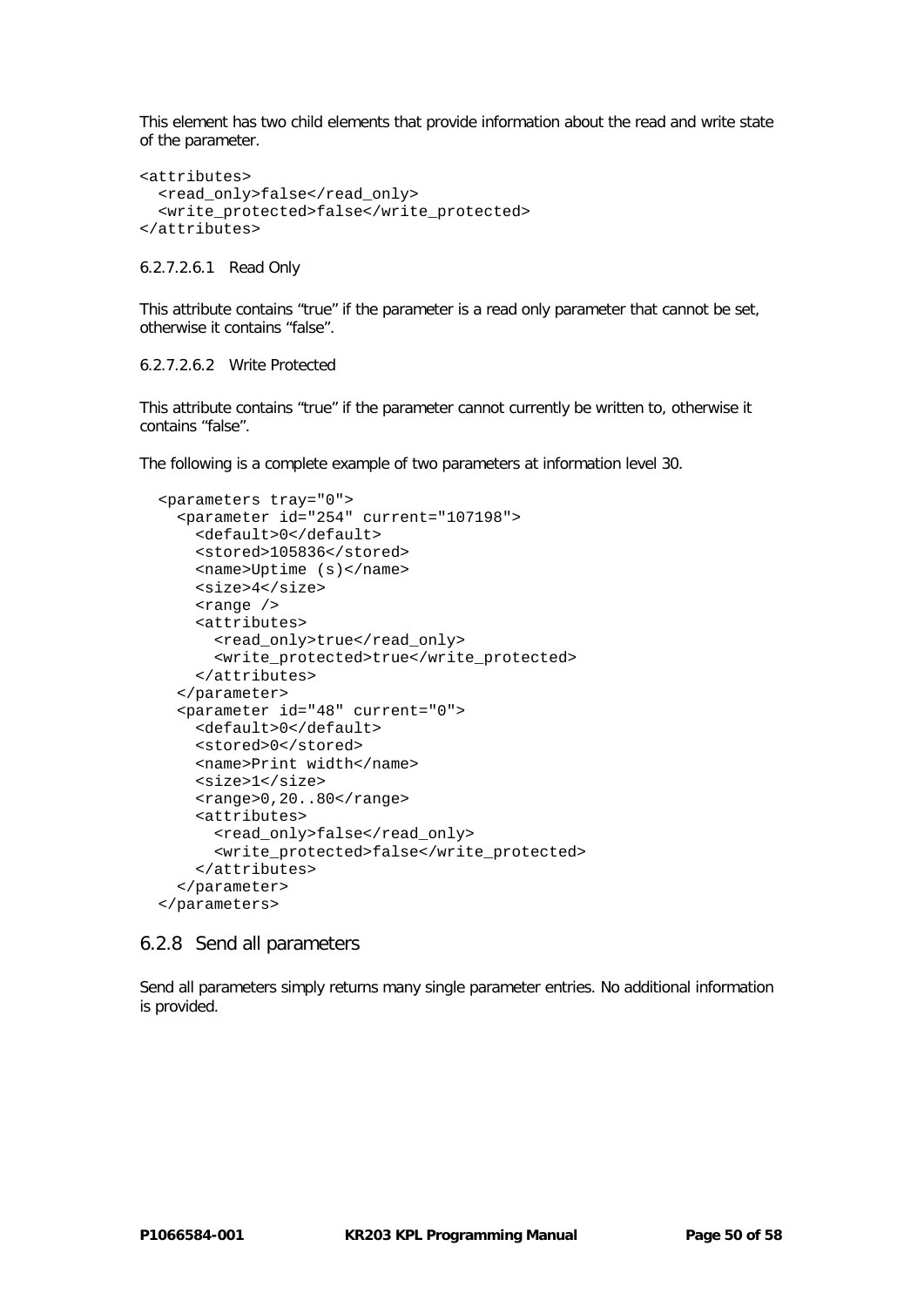# **6.3 TTP Protocol**

The TTP protocol is designed to be easier to handle than the XML protocol, but provides substantially less information. It is primarily intended for backwards compatibility and for systems that cannot process XML.

#### 6.3.1 Send status

In this mode, the printer will return a binary <06> if there are no statuses to report, or a <21> followed by a status code (which is the same as the status number). This <21><code> pattern is repeated for each status.

#### 6.3.2 Send ack marker

In this mode, the printer will return a single byte indicating the ack number that was requested.

#### 6.3.3 Send information

In this mode, the printer will return two bytes indicating the length to follow and the USB plug and play string. For the KR203 this is:

MFG:Zebra Technologies ;MDL:ZTC KR203;CMD:KPL;CLS:PRINTER;DES:KR203 Kiosk Printer;

#### 6.3.4 Send tags

In this protocol, the firmware returns one byte indicating the length of the data to follow and then the product's serial number as stored in the tag system.

#### 6.3.5 Send sensor

In this protocol, the parameter n is ignored, and the firmware returns two bytes. The first byte is always a null. The second byte will have bits 0 and 1 set if media is detected at the selected EOP sensor. The second byte will have bits 2, 3, 4 if there is media at the presenter. These responses mimic the virtual status command of the TTP 2000.

#### 6.3.6 Send parameter

In this protocol, the printer will simply return one to four binary bytes specifying the value of the requested parameter from MSB to LSB. The number of bytes received depends on the parameter requested.

#### 6.3.7 Send all parameters

This command returns all the available parameters in the following format:

One byte indicating the total number of parameter record entries to follow.

For each record:

- One byte indicating the parameter number
- One byte indicating the size of the value in bytes.
- The specified number of bytes which contains the current value of the specified parameter.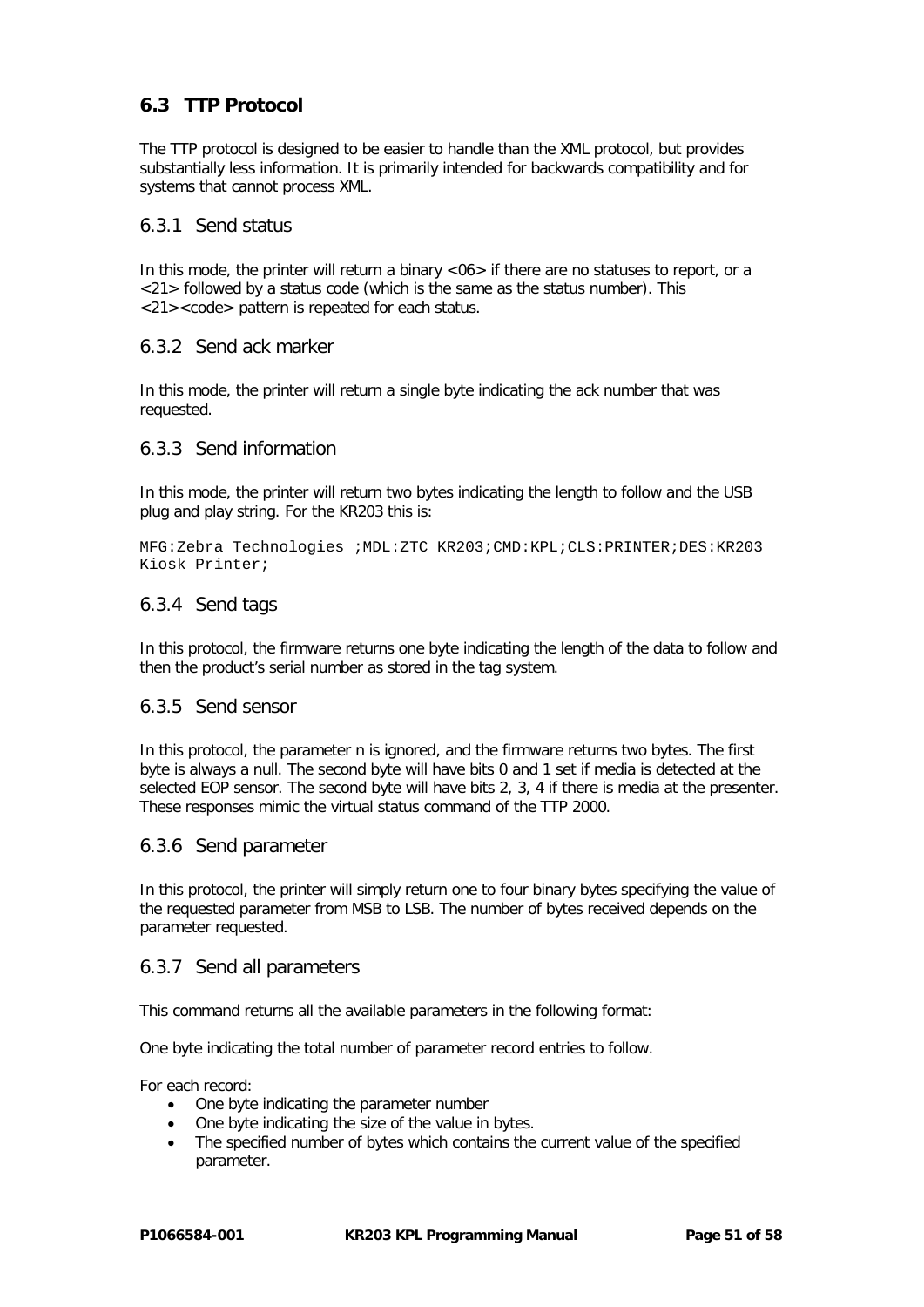# **7 Tutorials**

# <span id="page-51-0"></span>**7.1 Text on KR203**

#### 7.1.1 Introduction

This mini tutorial describes how to print text on a graphics printer like the Zebra KR203 on embedded systems not using a printer driver supplied by Zebra.

The description is general and does not give examples in any specific programming language nor how to send data to the USB port.

#### 7.1.2 Document Format

Data is represented in standard Zebra Toolbox format, which interprets data within  $\lt$  and  $gt$ symbols as binary data. Standard ASCII names such as <ESC> and <ENQ> are converted to their equivalent binary values by Toolbox, additionally numbers such as <5> are sent directly as binary data to the printer.

To type in binary data, add a leading  $B < B$  10000001>.

To type in hex data, add a leading  $H < H$  41>.

Anything not appearing in brackets, such as the & in <ESC>&<4> is sent directly as ASCII text to the printer. See Toolbox help for more information. Toolbox version 1.70 and higher must be used with the KR203 printer

#### 7.1.3 Overview

This section describes how to print the text string: "**Text Arial 12B**"

The KR203 is host based and does not contain any fonts. Therefore it cannot receive text to be printed and convert it to pixels inside the printer.

The application program must convert the text to a bitmap and add the commands for the receipt to be generated.

The printer uses a very simple system; 0 means a white pixel and 1 means a black pixel. With 203 dpi we have 8 pixels per mm so one byte with FF will print a 1 mm wide and 1/8 mm high line.

 $11111111 =$  ----- $11110000 = -$ 

The print starts from the left edge of the print area, at the top of the paper. All print is in portrait mode. For landscape, the text must be rotated before converting it to a bitmap in the application.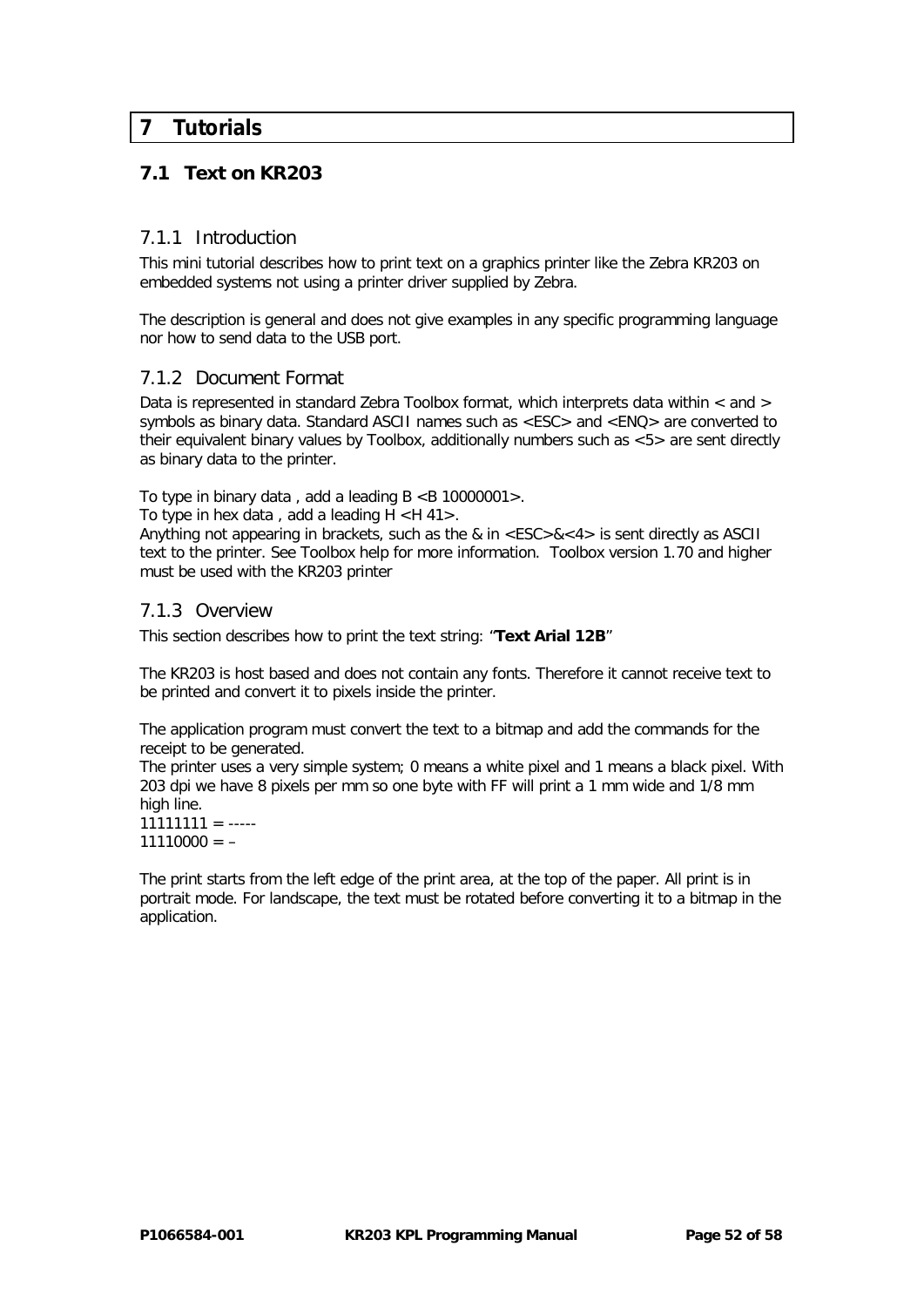### 7.1.4 Print graphics line

The command to print a pixel line is:  $<$ ESC $>$ s $<$ n1 $>$  $<$ n2 $>$ .. $<$ nX $>$  $n1 = Data Size in bytes$  $n2...nX = Data$ 

n1 can be between 1 and 80. Any line for which less data than the current print width is specified, the remainder of the line will be filled with blank pixels.

#### Our example **Text Arial 12B**

Only takes up 27.5 mm so there is no need sending 80 bytes, 28 will do. Cropping the lines from white data in the right edge of the paper saves transfer time and memory.



Use 1 for black and 0 for white, add the ESC s command and line length to each line. The



 $<$ RS $>$  $<$ 255:

Note that three of the lines are one byte shorter because they each had 8 trailing zeroes which are unnecessary to send.

The graphics block ends with <RS><255> which cuts and ejects the receipt when printed.

One can copy the above code and paste it into Toolbox for an example print out.

To print more lines of text on the receipt, add line spacing by jumping ahead one mm, then send the next text line. The Feed forward command is ESC J n. Add <ESC>J<8> to get 1 mm feed:

| ASCAND-1<br>coopme<br>111000000000000000000011110000000<br>パワークをつけ<br>1111000000000000000000000<br>nanar<br>-------------------<br><b>ASCULT</b><br>,,,,,,,,,,,,,,,,,,,,,,,,,,<br>-CSC -0-20 -- 0.000000<br>noon<br>,,,,,,,,,,,,,,,,,,,,,<br>パワックレ<br>10000<br>,,,,,,,,,,,,,,,,,,,,,<br>-CSC -0-20 - 0.000000<br>amm<br>100000000000001113331<br>12000000000011138511300111<br>11000000000111111100000011<br>-CSC-A-20--0.000000<br><b>MW</b><br>10/20/20/20/20/20/20<br>CONVENTIONS<br>JESC LA 28 - 6 mmmmm<br>10000<br>1000000000<br>100000000000111<br><b>DOMODOROM</b><br>-CSC - + 20 -- 0.00000<br>mono<br>JESC LA 28 - 6 mmmmm<br>11 YO DOOD DOOD DOOD DO TT TT DOOR T<br>1110000000001111111100111<br>1100000<br>www<br>um savadnin<br>-CSC -0-27 -- 0.00000000<br>,,,,,,,,,,,,,,,,,,,,,,<br>-CSC - 6-20 -- 0.0000000<br>11 SANADANAMANAMAN 1 11 SANADA<br>,,,,,,,,,,,,,,,,<br>,,,,,,,,,,,,,,,,,<br>JESC LA 28 - 6 mmmmm<br>0000000011112000000000000000011113000000<br>-CSC - 6-20 -- 0.00000000<br>00000000000000<br>T11MMWWW<br>10000000000000000<br>mmmm<br>www.<br>-CSC-A-20--0.000000<br>10000111100000000000000000000<br><b>DOM ODD ODD</b><br>ר התהתחת ה<br>JESC LA 28 - 6 mmmmm<br>moo<br>1000000011111000000000000000<br><b>1111000000001111</b><br>111000000000000000000<br>110000000000<br>1000000011111<br><b>SOVIEWANY</b><br>mono<br>mmmmm<br>JESC LA 28 - 6 00000000<br>2000000111120000000000000<br>10000000111<br>100000000000000000001111000000000<br>10000000000000000<br>ww<br>1111000000000011<br>-CSC - A-20 -- 0.000000<br>2000000111120000000000000<br>mon<br>1100000001111<br>10000000000000000000<br>1000000000000000<br>common<br>mm<br><br>JESC LA 28 - 6 mmmmt<br>INVESTIGATION CONTINUES IN A REPORT OF THE REPORT OF THE RESIDENCE OF THE RESIDENCE OF THE REPORT OF THE REPORT OF THE REPORT OF THE REPORT OF THE REPORT OF THE REPORT OF THE REPORT OF THE REPORT OF THE REPORT OF THE REPOR<br>1110000000000000000000111100000000<br>mm<br>10000000<br>000000000000000<br><b>SOUNDATE</b><br>ww<br>ASC 4/30-4<br>-ESC-A-28->0.0000000<br>11/2010/00/00 00:00 00:00 00:00<br>-CSC-A-20->0.000000<br>100000000000000<br>-CSC-A-20--0.000000<br>,,,,,,,,,,,,<br>,,,,,,,,,,,,,,,,,,,,,,,<br>nomm | ASC WO<br>11000000000000000000000000<br>100000000000000000000 |
|----------------------------------------------------------------------------------------------------------------------------------------------------------------------------------------------------------------------------------------------------------------------------------------------------------------------------------------------------------------------------------------------------------------------------------------------------------------------------------------------------------------------------------------------------------------------------------------------------------------------------------------------------------------------------------------------------------------------------------------------------------------------------------------------------------------------------------------------------------------------------------------------------------------------------------------------------------------------------------------------------------------------------------------------------------------------------------------------------------------------------------------------------------------------------------------------------------------------------------------------------------------------------------------------------------------------------------------------------------------------------------------------------------------------------------------------------------------------------------------------------------------------------------------------------------------------------------------------------------------------------------------------------------------------------------------------------------------------------------------------------------------------------------------------------------------------------------------------------------------------------------------------------------------------------------------------------------------------------------------------------------------------------------------------------------------------------------------------------------------------------------------------------------------------------------------------------------------------------------------|---------------------------------------------------------------|
|                                                                                                                                                                                                                                                                                                                                                                                                                                                                                                                                                                                                                                                                                                                                                                                                                                                                                                                                                                                                                                                                                                                                                                                                                                                                                                                                                                                                                                                                                                                                                                                                                                                                                                                                                                                                                                                                                                                                                                                                                                                                                                                                                                                                                                        |                                                               |
|                                                                                                                                                                                                                                                                                                                                                                                                                                                                                                                                                                                                                                                                                                                                                                                                                                                                                                                                                                                                                                                                                                                                                                                                                                                                                                                                                                                                                                                                                                                                                                                                                                                                                                                                                                                                                                                                                                                                                                                                                                                                                                                                                                                                                                        |                                                               |
|                                                                                                                                                                                                                                                                                                                                                                                                                                                                                                                                                                                                                                                                                                                                                                                                                                                                                                                                                                                                                                                                                                                                                                                                                                                                                                                                                                                                                                                                                                                                                                                                                                                                                                                                                                                                                                                                                                                                                                                                                                                                                                                                                                                                                                        |                                                               |
|                                                                                                                                                                                                                                                                                                                                                                                                                                                                                                                                                                                                                                                                                                                                                                                                                                                                                                                                                                                                                                                                                                                                                                                                                                                                                                                                                                                                                                                                                                                                                                                                                                                                                                                                                                                                                                                                                                                                                                                                                                                                                                                                                                                                                                        |                                                               |
|                                                                                                                                                                                                                                                                                                                                                                                                                                                                                                                                                                                                                                                                                                                                                                                                                                                                                                                                                                                                                                                                                                                                                                                                                                                                                                                                                                                                                                                                                                                                                                                                                                                                                                                                                                                                                                                                                                                                                                                                                                                                                                                                                                                                                                        |                                                               |
|                                                                                                                                                                                                                                                                                                                                                                                                                                                                                                                                                                                                                                                                                                                                                                                                                                                                                                                                                                                                                                                                                                                                                                                                                                                                                                                                                                                                                                                                                                                                                                                                                                                                                                                                                                                                                                                                                                                                                                                                                                                                                                                                                                                                                                        |                                                               |
|                                                                                                                                                                                                                                                                                                                                                                                                                                                                                                                                                                                                                                                                                                                                                                                                                                                                                                                                                                                                                                                                                                                                                                                                                                                                                                                                                                                                                                                                                                                                                                                                                                                                                                                                                                                                                                                                                                                                                                                                                                                                                                                                                                                                                                        |                                                               |
|                                                                                                                                                                                                                                                                                                                                                                                                                                                                                                                                                                                                                                                                                                                                                                                                                                                                                                                                                                                                                                                                                                                                                                                                                                                                                                                                                                                                                                                                                                                                                                                                                                                                                                                                                                                                                                                                                                                                                                                                                                                                                                                                                                                                                                        |                                                               |
|                                                                                                                                                                                                                                                                                                                                                                                                                                                                                                                                                                                                                                                                                                                                                                                                                                                                                                                                                                                                                                                                                                                                                                                                                                                                                                                                                                                                                                                                                                                                                                                                                                                                                                                                                                                                                                                                                                                                                                                                                                                                                                                                                                                                                                        |                                                               |
|                                                                                                                                                                                                                                                                                                                                                                                                                                                                                                                                                                                                                                                                                                                                                                                                                                                                                                                                                                                                                                                                                                                                                                                                                                                                                                                                                                                                                                                                                                                                                                                                                                                                                                                                                                                                                                                                                                                                                                                                                                                                                                                                                                                                                                        |                                                               |
|                                                                                                                                                                                                                                                                                                                                                                                                                                                                                                                                                                                                                                                                                                                                                                                                                                                                                                                                                                                                                                                                                                                                                                                                                                                                                                                                                                                                                                                                                                                                                                                                                                                                                                                                                                                                                                                                                                                                                                                                                                                                                                                                                                                                                                        |                                                               |
|                                                                                                                                                                                                                                                                                                                                                                                                                                                                                                                                                                                                                                                                                                                                                                                                                                                                                                                                                                                                                                                                                                                                                                                                                                                                                                                                                                                                                                                                                                                                                                                                                                                                                                                                                                                                                                                                                                                                                                                                                                                                                                                                                                                                                                        |                                                               |
|                                                                                                                                                                                                                                                                                                                                                                                                                                                                                                                                                                                                                                                                                                                                                                                                                                                                                                                                                                                                                                                                                                                                                                                                                                                                                                                                                                                                                                                                                                                                                                                                                                                                                                                                                                                                                                                                                                                                                                                                                                                                                                                                                                                                                                        |                                                               |
|                                                                                                                                                                                                                                                                                                                                                                                                                                                                                                                                                                                                                                                                                                                                                                                                                                                                                                                                                                                                                                                                                                                                                                                                                                                                                                                                                                                                                                                                                                                                                                                                                                                                                                                                                                                                                                                                                                                                                                                                                                                                                                                                                                                                                                        |                                                               |
|                                                                                                                                                                                                                                                                                                                                                                                                                                                                                                                                                                                                                                                                                                                                                                                                                                                                                                                                                                                                                                                                                                                                                                                                                                                                                                                                                                                                                                                                                                                                                                                                                                                                                                                                                                                                                                                                                                                                                                                                                                                                                                                                                                                                                                        |                                                               |
|                                                                                                                                                                                                                                                                                                                                                                                                                                                                                                                                                                                                                                                                                                                                                                                                                                                                                                                                                                                                                                                                                                                                                                                                                                                                                                                                                                                                                                                                                                                                                                                                                                                                                                                                                                                                                                                                                                                                                                                                                                                                                                                                                                                                                                        |                                                               |
|                                                                                                                                                                                                                                                                                                                                                                                                                                                                                                                                                                                                                                                                                                                                                                                                                                                                                                                                                                                                                                                                                                                                                                                                                                                                                                                                                                                                                                                                                                                                                                                                                                                                                                                                                                                                                                                                                                                                                                                                                                                                                                                                                                                                                                        |                                                               |
|                                                                                                                                                                                                                                                                                                                                                                                                                                                                                                                                                                                                                                                                                                                                                                                                                                                                                                                                                                                                                                                                                                                                                                                                                                                                                                                                                                                                                                                                                                                                                                                                                                                                                                                                                                                                                                                                                                                                                                                                                                                                                                                                                                                                                                        |                                                               |
|                                                                                                                                                                                                                                                                                                                                                                                                                                                                                                                                                                                                                                                                                                                                                                                                                                                                                                                                                                                                                                                                                                                                                                                                                                                                                                                                                                                                                                                                                                                                                                                                                                                                                                                                                                                                                                                                                                                                                                                                                                                                                                                                                                                                                                        |                                                               |
|                                                                                                                                                                                                                                                                                                                                                                                                                                                                                                                                                                                                                                                                                                                                                                                                                                                                                                                                                                                                                                                                                                                                                                                                                                                                                                                                                                                                                                                                                                                                                                                                                                                                                                                                                                                                                                                                                                                                                                                                                                                                                                                                                                                                                                        |                                                               |
|                                                                                                                                                                                                                                                                                                                                                                                                                                                                                                                                                                                                                                                                                                                                                                                                                                                                                                                                                                                                                                                                                                                                                                                                                                                                                                                                                                                                                                                                                                                                                                                                                                                                                                                                                                                                                                                                                                                                                                                                                                                                                                                                                                                                                                        |                                                               |
|                                                                                                                                                                                                                                                                                                                                                                                                                                                                                                                                                                                                                                                                                                                                                                                                                                                                                                                                                                                                                                                                                                                                                                                                                                                                                                                                                                                                                                                                                                                                                                                                                                                                                                                                                                                                                                                                                                                                                                                                                                                                                                                                                                                                                                        |                                                               |
| 100000000011111                                                                                                                                                                                                                                                                                                                                                                                                                                                                                                                                                                                                                                                                                                                                                                                                                                                                                                                                                                                                                                                                                                                                                                                                                                                                                                                                                                                                                                                                                                                                                                                                                                                                                                                                                                                                                                                                                                                                                                                                                                                                                                                                                                                                                        | -550-s-27--0 0000000<br>1100000011100000011                   |

 $<$ ESC $>$ J $<$ 8 $>$ <ESC>s<2><B 0000011111111100>  $-0.50 - 0.2 - 0.00011111111110$  $-0.50 - 0.2 - 0.001111111111111110000000$ <ESC>s<3><B 001110001110001110000000>  $-0.5C$  < 0  $-0.4$  0111000001000001111000000  $-$ ESC-s-2--B 111100000100000111100000 <ESC>s<3><B 111100000100000111100000> <ESC>s<3><B 111110001110001111100000> <ESC>s<3><B 111111111111111111100000> <ESC>s<3><B 111111111111111111100000> <ESC>s<3><B 111001111111110011100000> <ESC>s<3><B 111001111111110011100000> <ESC>s<3><B 111000111111100011100000> <ESC>s<3><B 111000011111000011100000>

<ESC>s<2><B 0000011111111100>  $<$ RS $>$  $<$ 255 $>$ 

 $-$ ESC-s-2--B 011100000000000111100000 <ESC>s<3><B 001110000000001110000000>  $-0.5C$  <  $-0.4$  0011110000000111110000000 <ESC>s<2><B 0000111110111110>

Only three commands are required to print text. Graphics and bar codes are done exactly the same way; convert to bitmap and send with ESC s.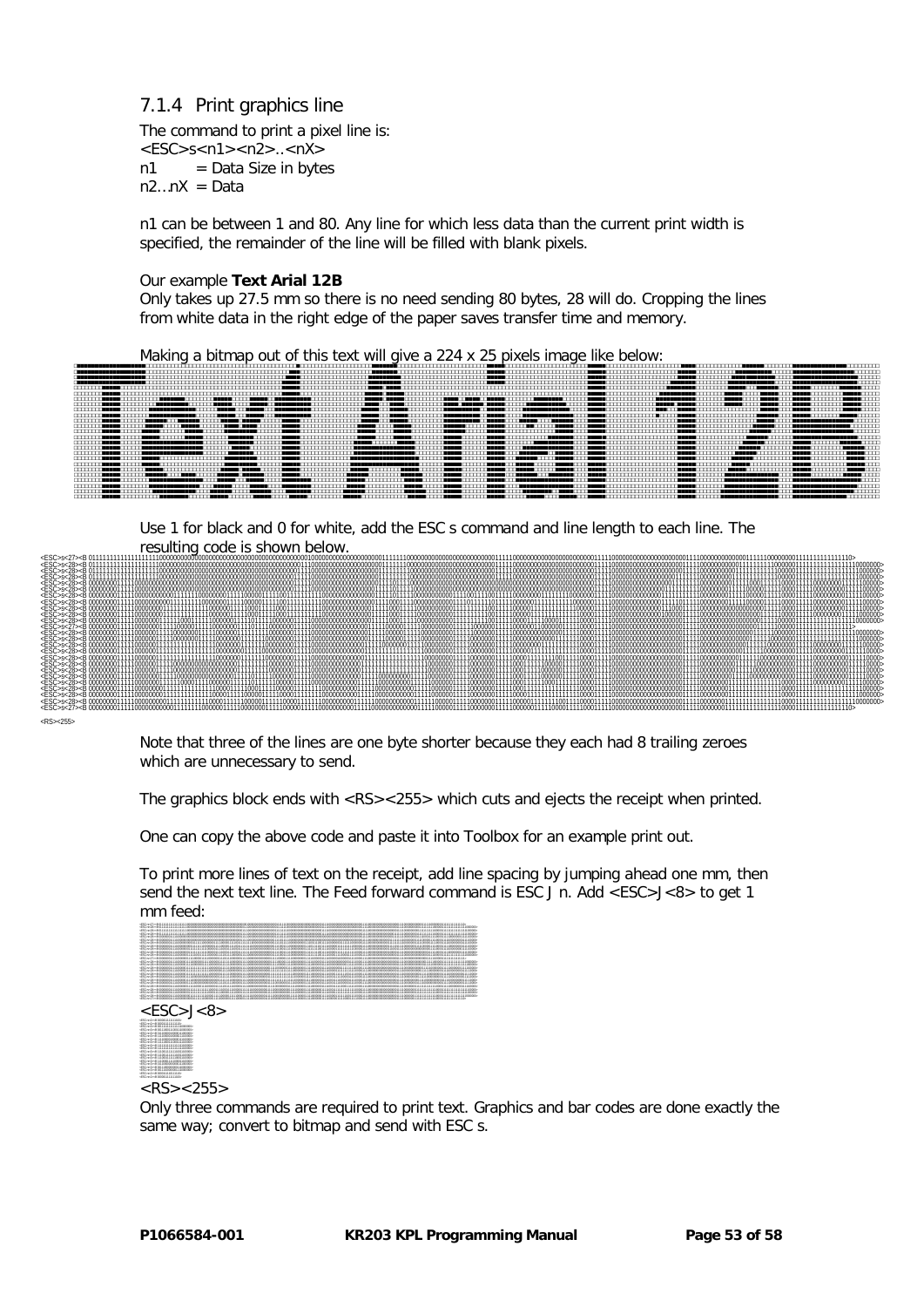# **7.2 Status from KR203**

#### 7.2.1 Introduction

This section describes how to add status readouts when you print on the graphics printer Zebra KR203 from embedded systems not using a printer driver supplied by Zebra. Please read section [7.1](#page-51-0) before continuing with this section.

The description is general and does not give examples in any specific programming language nor how to send data to the USB port.

#### 7.2.2 Document Format

Data is represented in standard Zebra Toolbox format, which interprets data within < and > symbols as binary data. Standard ASCII names such as <ESC> and <ENQ> are converted to their equivalent binary values by Toolbox, additionally numbers such as <5> are sent directly as binary data to the printer.

To type in binary data, add a leading  $B < B$  10000001>.

To type in hex data, add a leading  $H < H$  41>.

Anything not appearing in brackets, such as the & in  $\leq$  ESC  $>$  &  $\leq$  4 $>$  is sent directly as ASCII text to the printer. See Toolbox help for more information. Toolbox version 1.70 and higher must be used with the KR203 printer.

#### 7.2.3 Overview

This section builds on [7.1](#page-51-0) and adds status commands . Simple status messages will be created to illustrate polling.

Typical status requests: Printer is ready before data is sent Printout was successful after completion of commands Customer has taken the receipt

The application might want to know if paper low is signaled. Or, if printing valuable vouchers, that the part containing the bar code used for claiming the value is printed before continuing with the rest of the printout.

#### 7.2.4 Set up the printer

The command to set the printer to Poll Mode is: <ESC>&p<65><0> The command to set the printer to TTP Status Protocol: <ESC>&p<66><0>

By default, the printer is in Verbal Mode, which will send status automatically when something happens, and the replies will be sent as XML with a header allowing the reply will be identifiable. Describing that protocol is not in the scope of this section.

The examples in this section use the above command string to specify the printer responses. <ESC>&p<65><0><ESC>&p<66><0>

| 11111000000                                                                                                                                                                                                                    |  |
|--------------------------------------------------------------------------------------------------------------------------------------------------------------------------------------------------------------------------------|--|
|                                                                                                                                                                                                                                |  |
|                                                                                                                                                                                                                                |  |
|                                                                                                                                                                                                                                |  |
|                                                                                                                                                                                                                                |  |
| -PERSONAL PRODUCTS AND CONTRACT DISCOVERY DISCOVERY DISCOVERY DISCOVERY DISCOVERY DISCOVERY DISCOVERY DISCOVERY DISCOVERY DISCOVERY DISCOVERY DISCOVERY DISCOVERY DISCOVERY DISCOVERY DISCOVERY DISCOVERY DISCOVERY DISCOVERY  |  |
|                                                                                                                                                                                                                                |  |
|                                                                                                                                                                                                                                |  |
| -PROCLEM COMPANY STANDARD STANDARD STANDARD STANDARD STANDARD STANDARD STANDARD STANDARD STANDARD STANDARD STANDARD STANDARD STANDARD STANDARD STANDARD STANDARD STANDARD STANDARD STANDARD STANDARD STANDARD STANDARD STANDAR |  |
|                                                                                                                                                                                                                                |  |
|                                                                                                                                                                                                                                |  |
|                                                                                                                                                                                                                                |  |
|                                                                                                                                                                                                                                |  |
|                                                                                                                                                                                                                                |  |
|                                                                                                                                                                                                                                |  |
|                                                                                                                                                                                                                                |  |
|                                                                                                                                                                                                                                |  |
| -PRESERT DESCRIPTION CONTRACT DESCRIPTION CONTRACTORS CONTRACTED INTOXICATED INTOXICATED INTOXICATED INTOXICATED INTOXICATED INTOXICATED INTOXICATED INTOXICATED INTOXICATED INTOXICATED INTOXICATED INTOXICATED INTOXICATED I |  |
|                                                                                                                                                                                                                                |  |
|                                                                                                                                                                                                                                |  |
|                                                                                                                                                                                                                                |  |
|                                                                                                                                                                                                                                |  |
|                                                                                                                                                                                                                                |  |
|                                                                                                                                                                                                                                |  |
| <esc>J&lt;8&gt;</esc>                                                                                                                                                                                                          |  |
|                                                                                                                                                                                                                                |  |
|                                                                                                                                                                                                                                |  |
|                                                                                                                                                                                                                                |  |

 $-0.50 - 0.2 - 0.00001111111100$  $-0.50 - 0.2 - 0.00011111111110$  $-0.50 - 0.2 - 0.001111111111111110000000$  $-0.50 - 0.2 - 0.001110001111000111000000$  $-0.5C$  < 0  $-0.411100000100000111100000$  $-45C - 4-2 - 41111000001000001111100000$ <ESC>s<3><B 111100000100000111100000> <ESC>s<3><B 111110001110001111100000> <ESC>s<3><B 111111111111111111100000> <ESC>s<3><B 111111111111111111100000> <ESC>s<3><B 111001111111110011100000> <ESC>s<3><B 111001111111110011100000> <ESC>s<3><B 111000111111100011100000> <ESC>s<3><B 111000011111000011100000>  $-$ ESC-s-2--B 011100000000000111100000  $-0.5C$  <  $-0.4$  001110000000001110000000  $-0.5C$  <  $-0.4$  0011110000000111110000000 <ESC>s<2><B 0000111110111110>  $-0.50 - 0.2 - 0.00001111111100$ <RS><255>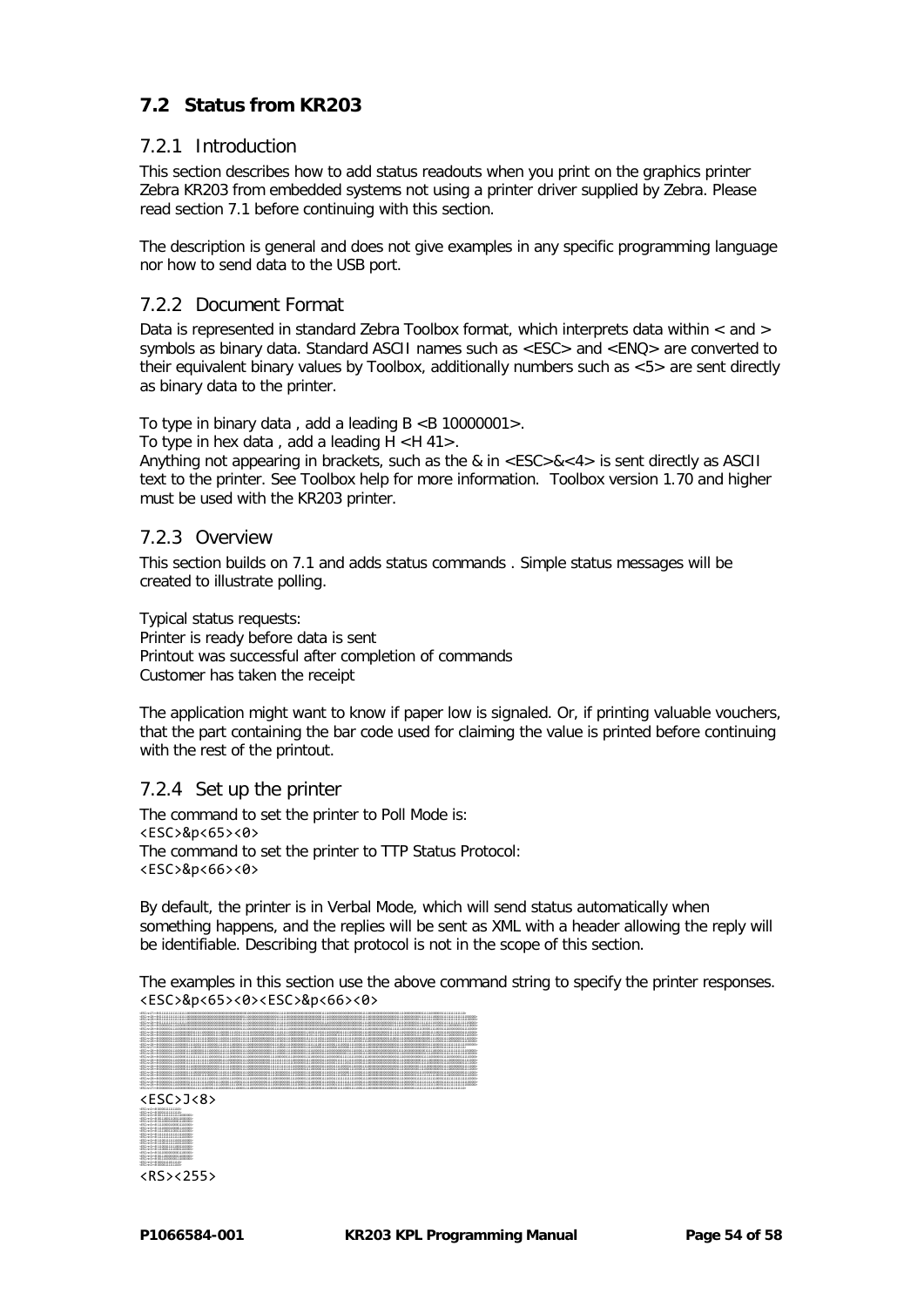# 7.2.5 Send status – <ESC><ENQ><1>

| <b>THE INDUCTURE I</b> THE<br>Reply | <b>Name</b>                  | <b>Type</b> | Group             |
|-------------------------------------|------------------------------|-------------|-------------------|
| $<$ ACK $>$                         | 0k                           | Normal      | Informational     |
| $<$ NAK $>$ <1 $>$                  | Paper jam in presenter       | Normal      | Severe            |
| $<$ NAK $>$ <2 $>$                  | Cutter Jam                   | Normal      | Severe            |
| $<$ NAK $>$ <4 $>$                  | Printhead lifted             | Normal      | Severe            |
| $<$ NAK $>$ <3 $>$                  | Out of paper                 | Normal      | Severe            |
| $<$ NAK $>$ <5 $>$                  | Paper feed error             | Normal      | Severe            |
| $<$ NAK $>$ <6 $>$                  | Head temperature error       | Normal      | Severe auto-clear |
| $<$ NAK $>$ <10 $>$                 | Black mark not found         | One-time    | Informational     |
| $<$ NAK $>$ <11 $>$                 | Black mark calibration error | One-time    | Informational     |
| $<$ NAK $>$ <12 $>$                 | Index error                  | One-time    | Informational     |
| $<$ NAK $>$ <16 $>$                 | <b>Timeout Occurred</b>      | One-time    | Informational     |
| $<$ NAK $>$ <18 $>$                 | Out of range                 | One-time    | Informational     |
| $<$ NAK $>$ <19 $>$                 | Paper low                    | Normal      | Warning           |
| $<$ NAK $>$ <20 $>$                 | Media in presenter           | Normal      | Informational     |
| $<$ NAK $>$ <24 $>$                 | Invalid operation            | One-time    | Informational     |
| $<$ NAK $>$ <26 $>$                 | Target is read only          | One-time    | Informational     |
| $<$ NAK $>$ <40 $>$                 | Printer entered USB bus      | One-time    | Informational     |
| $<$ NAK $>$ <41 $>$                 | System calibration error     | One-time    | Informational     |
| $<$ NAK $>$ <42 $>$                 | System calibration success   | One-time    | Informational     |

TTP mode query table

If more than one error is present when the query is sent, more than one reply will be received.

#### 7.2.5.1 Programming Example, Status

The below example asks for status before and after the printout.

```
<ESC>&P<65><0><ESC>&P<66><0>
```

```
<ESC><ENQ><1>
```
<\* The application should wait for the reply and if <ACK>, continue with the print data or if <NAK><N> take appropriate actions>

| 1/1/1/1/1/1/1/1/1/1/1/1/1/1/1/1/1/1/1<br>11 WWW.WARNAMARAMO<br>,,,,,,,,,,,,,,,,,,,,,,,,,,,,,,,<br>-------------------                                                                        |
|----------------------------------------------------------------------------------------------------------------------------------------------------------------------------------------------|
| <b>BOOM</b>                                                                                                                                                                                  |
| JESC LA 20 - 0 mmmmt                                                                                                                                                                         |
| JESC LA 20 - 0 mmmmt                                                                                                                                                                         |
| -CSC - 6-20 -- 0.0000000<br>ESTATE TELEVISION CONSUMING ELECTROPHYSION CONSUMING TELEVISION CONSUMING THE CONSUMITION OF THE CONSUMITION OF<br><b>SOVIA</b><br>11110000001111110000000000000 |
| JESC LA 28 - 6 mmmmm<br>monog<br>noon<br>1000000000000001110000<br>nannonnanno<br>mmm<br>nono<br>,,,,,,,,,,,                                                                                 |
| JESC LA 28 - 6 mmmmn<br>10000000000000111100001<br>10000000011<br>ממממודרוד<br><b>DOMOTOMOOD</b>                                                                                             |
| -CSC - + 20 -- 0.00000<br>1000000000000111130001<br>130000000001111111100111100001                                                                                                           |
| JESC LA 28 L-B mmmmm<br>112000000000000000111130001<br>1000000000111111110011<br>10/00/00/00/00/00/00/00/00/11 11:00:00 00/00/00/00/00/00/01<br>DOMESTIC THROUGH T                           |
| -ESC-6-27--0.0000000<br>wwwwww<br>00000000000000000111<br><b><i><u>MANUTAN MANUTENT</u></i></b>                                                                                              |
| -CSC - + 20 -- 0.00000<br>10000000000000001111300000<br><b>Langement</b><br>111000000000<br>10000000000000                                                                                   |
| JESC LA 28 L-B (00000000<br>111 SAMANANANANANAN 1 11 11 AWAM<br>1000000<br><b>INVENTION</b><br>3 SOVIANNANN<br>300000000000011113000<br>100000000000000000                                   |
| -CSC - 0.20 - 0.00000<br><b>SOVANNO</b><br>----------------                                                                                                                                  |
| -CSC - 6-20 -- 0.00000000<br>11111000000001111100000011111<br>תמונים התמונים התמונים בבנ                                                                                                     |
| JESC LA 28 - 6 0000000                                                                                                                                                                       |
| -CSC-A-20--0.000000<br>133000000000000000000<br>דר רדר רד ר ההתחתתה התחתתה בדו                                                                                                               |
| 1300000000000000000011110000000000<br>-ESC-A-28->0.0000000<br>120000000000000<br>-----------------<br><b>INVESTIGAT</b>                                                                      |
| JESC LA 28 - 6 0000000<br>120000000000000<br>1000000000<br>1000000000000000001111100000000<br>1000000<br>0000001<br>130000000<br>mmmmmm<br>mm                                                |
| 450+28-80mm                                                                                                                                                                                  |
| ASC 4/30-4<br>1200000000000000001111<br><b>MARAMARANTEE FRANKWANAPPEEFERANDATE</b>                                                                                                           |
| APPLAUDE LE MODIFIER<br>----------------------<br>,,,,,,,,<br>mm                                                                                                                             |
| 000000000111110000000000111111000000<br>---------------------                                                                                                                                |
|                                                                                                                                                                                              |

<ESC>s<27><B 000000001111100000000000111111110000001111100000001111100000111110000000000111110000000000000111110000011111000000011111000000111110000111110001111100000000000000000000111110000000111111111111111100001111111111111110>

<ESC>s<27><B 011111111111111111110000000000000000000000000000000000000000001000000000000000000001111111000000000000000000000000011111000000000000000000000001111100000000000000000000011110000000000000111111000000001111111111111110>

<ESC>J<8> <ESC>s<2><B 0000011111111100>

 $-0.50 - 0.2 - 0.00011111111110$  $-0.50 - 0.2 - 0.001111111111111110000000$ <ESC>s<3><B 001110001110001110000000> <ESC>s<3><B 011100000100000111000000> <ESC>s<3><B 111100000100000111100000> <ESC>s<3><B 111100000100000111100000> <ESC>s<3><B 111110001110001111100000>  $\begin{minipage}{0.99\textwidth} \begin{tabular}{|c|c|c|} \hline 22.5 & 0.000 & 0.000 & 0.000 & 0.000 & 0.000 & 0.000 & 0.000 & 0.000 & 0.000 & 0.000 & 0.000 & 0.000 & 0.000 & 0.000 & 0.000 & 0.000 & 0.000 & 0.000 & 0.000 & 0.000 & 0.000 & 0.000 & 0.000 & 0.000 & 0.000 & 0.000 &$ 

<RS><255>

<\* The application should wait until the printout is ready>

```
<ESC><ENQ><1>
<* The application should wait for the reply and if <NAK><20> everything is 
OK (Paper in presenter)>
```
If everything is OK, the reply will be <ACK><NAK><20> (ACK showing that the printer is OK before the printout and NAK 20 because the printed receipt is in the presenter).

If the reply starts with <NAK><20>, the previous customer left the receipt. Send an <ENQ> to eject the media.

#### *7.2.6* Send ACK marker – <ESC><ACK><N1>

This command is used for synchronization and instructs the printer to return an ack marker to the host when all the commands in the command queue have been executed up to the point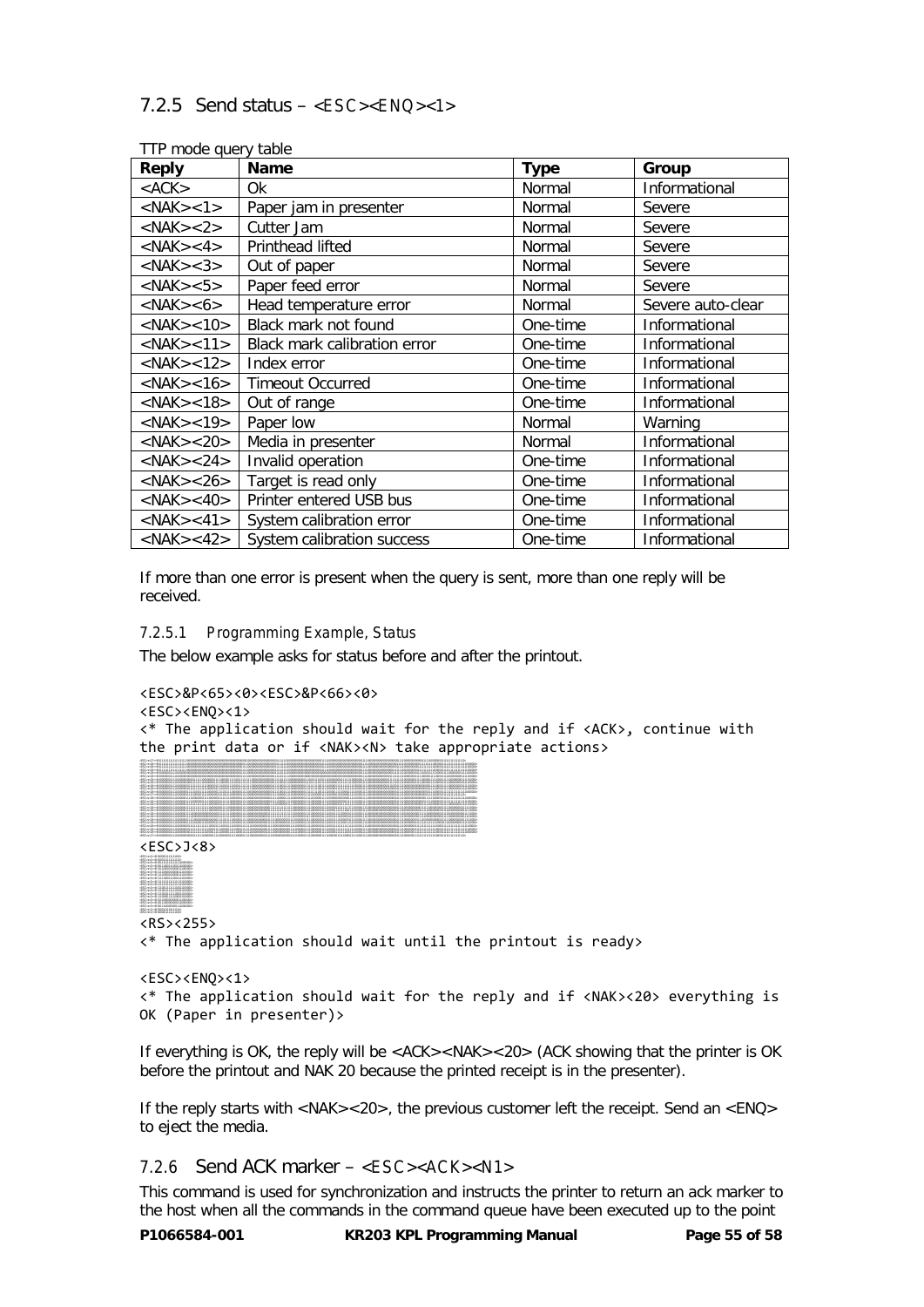at which the command was received. Executed means physically printed in the case of motor or feed commands, not just received by the printer.

N1 specifies the marker number to return. To avoid misinterpretation of the reply it is good practice to select a value that does not correspond to any of the values returned by the Send Status query explained above.

#### 7.2.6.1 Programming Example, Status and Sync

This example adds an ACK marker with the value 240 (0xF0) after the print command so we know when printing and presenting is ready so we can ask for status the second time.

Note: The example also includes grayed-out Toolbox code to wait for the status replies and display messages based on them, and stops on error. Copy and Paste into Toolbox to try the functions.

<ESC>&P<65><0><ESC>&P<66><0> <ESC><ENQ><1>

```
<DECLARE @A>
<LOOP 20>
<SET @A (POLL 250)>
<IF (LEN @A)><IF (ISNOTEQUAL @A (ACK))><MSGBOX "NOT ready to 
print"><STOP><ELSE><EXITLOOP><ENDIF><ENDIF>
<ENDLOOP>
```

| パントル                                                                                                                                                                                                                            |  |
|---------------------------------------------------------------------------------------------------------------------------------------------------------------------------------------------------------------------------------|--|
| <b>ESCULO</b>                                                                                                                                                                                                                   |  |
|                                                                                                                                                                                                                                 |  |
| パントルバ                                                                                                                                                                                                                           |  |
| -PERSONAL PRODUCTS TO ANONYM CULTURE CONTRACT UNIT IN ANOMALIS CONTRACT DISCUSSION IN CONSULTING TO THE USE ON A SECURITY USE CONSULTING THE USE ON A SECURITY USE ANOTHER CULTURE CONSULTING THE USE ON A SECURITY OF THE USE  |  |
|                                                                                                                                                                                                                                 |  |
|                                                                                                                                                                                                                                 |  |
|                                                                                                                                                                                                                                 |  |
| -PERSONAL PROCESSION COMPOSITION CONTINUES INTOXICATE COMPONENT UNIVERSITY CONTINUES INTOXICATE COMPONENT UNIVERSITY CONTINUES INTOXICATE UNIVERSITY UNIVERSITY UNIVERSITY UNIVERSITY UNIVERSITY UNIVERSITY UNIVERSITY UNIVERS  |  |
|                                                                                                                                                                                                                                 |  |
|                                                                                                                                                                                                                                 |  |
| -PERSONAL PRODUCT TECHNOLOGY COMPONENT TECHNOLOGY COMPONENT TECHNOLOGY COMPONENT TECHNOLOGY COMPONENT TECHNOLOGY COMPONENT TECHNOLOGY COMPONENT TECHNOLOGY COMPONENT TECHNOLOGY COMPONENT TECHNOLOGY PRODUCTS TECHNOLOGY PRODU  |  |
| 1100000000000007                                                                                                                                                                                                                |  |
| -- 5 CONDITION TO THE COLORADO CONTACT TO THE CONTACT THE CONTACT TO THE CONTACT TO THE CONTACT TO THE CONDITIONS CONTACT TO THE CONTACT TO THE CONDITIONS ON A SHAPE CONTACT THE CONTACT THE CONTACT THE CONTACT THE CONTACT T |  |
|                                                                                                                                                                                                                                 |  |
| 300001111000000000000000000011                                                                                                                                                                                                  |  |
|                                                                                                                                                                                                                                 |  |
| <b>ESCA/38</b>                                                                                                                                                                                                                  |  |
| 1000111100000000000000000000<br>SANANY 111 SANANAANAANAY 111 YEARAANAAN                                                                                                                                                         |  |
| - ESP : A 20 - A common title program title territori title and the                                                                                                                                                             |  |
| - ESP - A 28 - S 0000000 1113000000011111111111111<br>100000000011                                                                                                                                                              |  |

<ESC>s<28><B 00000000111110000000001111111111110000111111000001111110000111111100000000011111100000000000111111000001111100000001111100000111111110011110000111110000000000000000000011111000000011111111111111110000111111111111111110000000> <ESC>s<27><B 000000001111100000000000111111110000001111100000001111100000111110000000000111110000000000000111110000011111000000011111000000111110000111110001111100000000000000000000111110000000111111111111111100001111111111111110>





<RS><255> <ESC><ACK><240>

```
<DECLARE @B>
<LOOP 20>
<SET @B (POLL 250)>
<IF (LEN @B)><IF (ISNOTEQUAL @B (240))><MSGBOX "Wrong data 
received."><STOP><ELSE><EXITLOOP><ENDIF><ENDIF>
<ENDLOOP
```
#### <ESC><ENQ><1>

```
<DECLARE @C>
<LOOP 20>
<SET @C (POLL 250)>
<IF (LEN @C)><IF (ISNOTEQUAL @C (SADD (NAK) 20))><MSGBOX "PRINTING 
FAILED!"><STOP><ELSE><MSGBOX "Printed OK!"><EXITLOOP><ENDIF><ENDIF>
<ENDLOOP>
```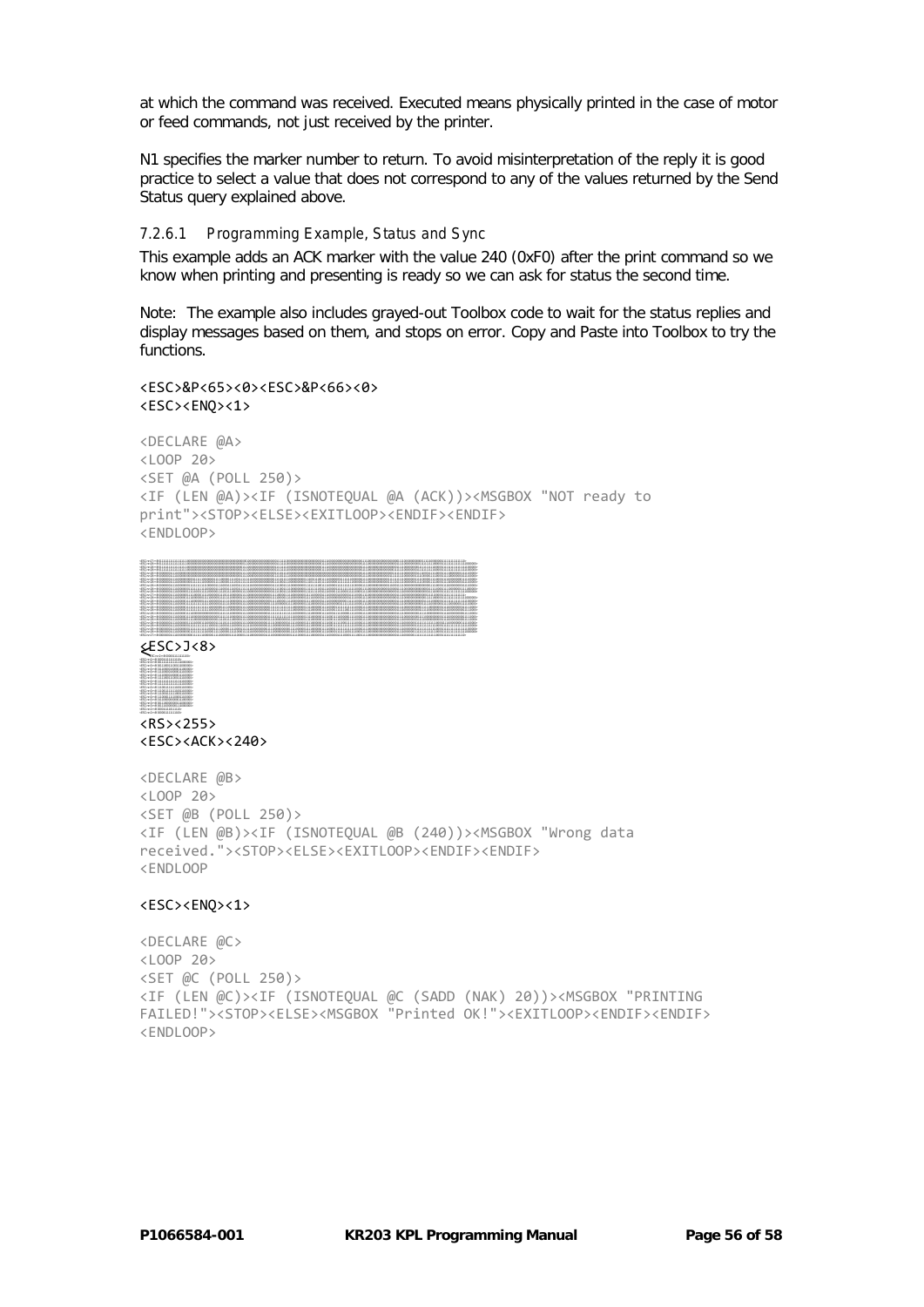# 7.2.7 Monitoring when customer takes receipt

The easiest way to know when a receipt is taken is to temporarily switch back to verbal status mode by adding <ESC>&P<65><3> after the last line in the previous example. In verbal mode the printer will automatically send <ACK> when the customer removes the printout, without the application having to poll for status indefinitely. When the <ACK> has been received, switch back to poll mode again with <ESC>&P<65><0>.

Another option is to leave the printer in poll mode and poll repeatedly for a status change. A polling interval of 250 ms is recommended for this printer.

### 7.2.8 Printing valuable vouchers

On some receipts, it is important to know if an element of value has been imaged. For example, a redemption voucher has printed the barcode for the customer to redeem the coupon.

Place the sensitive element in the first 75 mm of the printout, and as close to the 75 mm line as possible.

Stop after printing 75 mm and request status. The leading edge of the printout has reached the presenter sensor and the printer should return <NAK><20> as reply indicating that the sensor detects the paper and the printout is of the correct length. This implies the barcode was imaged and the remaining receipt image can be printed.

A different reply should signify an error has occurred during the imaging of the voucher. It is recommended to issue an alert and shut down the kiosk until the error can be cleared.